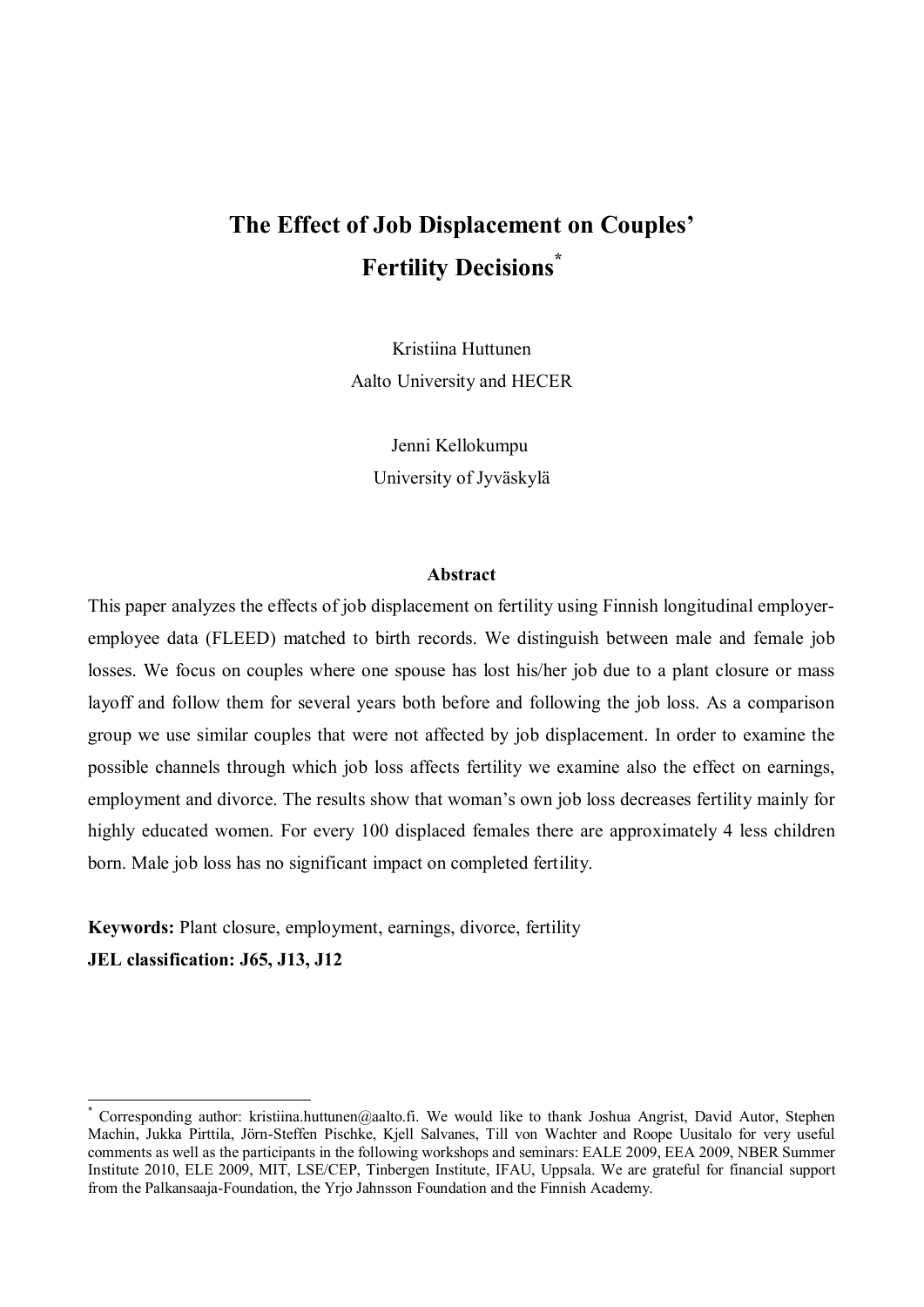#### **1 Introduction**

The question of how income affects people's fertility behavior has interested economists for decades. The existing evidence points to various directions. Most cross sectional studies suggests that family size is negatively related to household income. The quality-quantity literature explains this finding by suggesting that parents not only demand number of children but also children with certain qualities<sup>1</sup>. Several economic and demographic studies have documented a procyclical pattern of fertility using macro data (see. e.g. Silver, 1965, Ben-Porath, 1973). Dehejia and Lleras-Muney (2004) find that there is an important selection into pregnancy during recessions, which indicates that the effect of income on fertility is not equal to all.

The challenge in studies that examine the relationship between income and fertility is how to obtain exogenous variation in income. Household's income and fertility tend to be jointly determined, which makes it difficult to disentangle the causal mechanism between income and fertility. Several studies have focused on changes in aggregate income (Heckman and Walker, 1990) or unemployment (Dehejia and Lleras-Muney, 2004) in order to mitigate the problems of reverse causality. The use of aggregate measures may however hide important heterogeneity in responses. The impact of income on fertility is likely to differ between spouses and by workers' skill level.

In this study we estimate the effect of job loss that is due to plant closure on couple's fertility behavior. A plant closure can be thought to be an exogenous shock to a worker's career, since it results in a separation of all plant's workers and it is not related to the worker's own job performance. We also use an alternative measure for job displacement, a job loss that results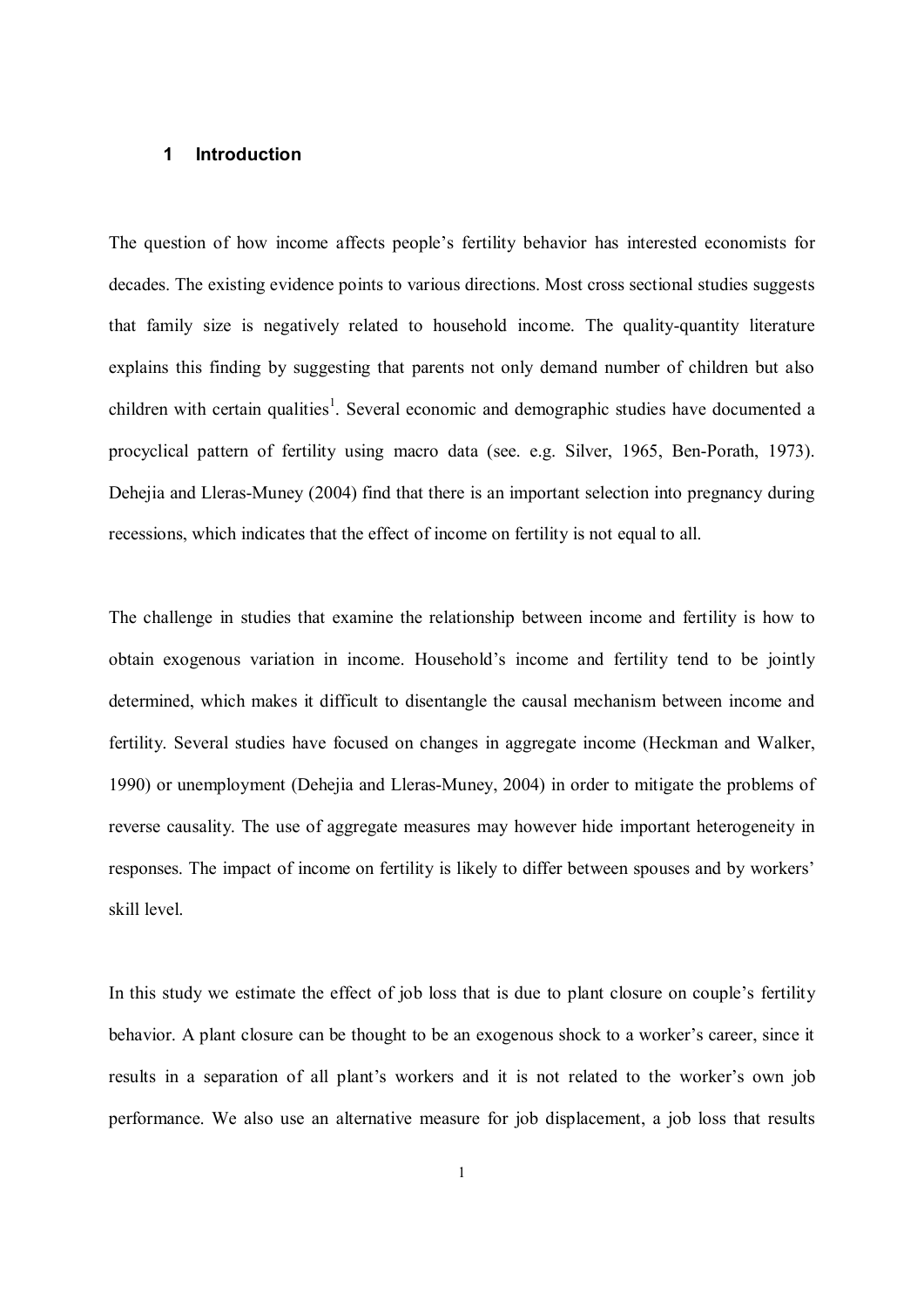from significant downsizing of a plant (mass layoffs). A number of studies have shown that displaced workers suffer long lasting earnings losses (e.g. Jacobson, Lalonde and Sullivan 1993, Stevens, 1997, Eliason and Storrie 2006, Huttunen, Møen and Salvanes 2011). Thus we can use plant closures (or mass layoffs) to explore the causal effect of an income shock on fertility behavior.

A job loss is likely to have an indirect effect on a couple's fertility decisions through other ways than income changes. The career break itself can influence a worker's fertility decisions. A worker may want to continue into a new employment relationship without breaks and fear that a child or a pregnancy may decrease the chances of finding new employment (Del Bono, Weber and Winter-Ebmer, 2011). Job displacement also increases the uncertainty concerning the future employment conditions since it increases temporal employment relationships and subsequent job displacements (Stevens 1997, 2001, Farber 2007). This uncertainty can reduce prudent parents' desired fertility (Fraser 2001). Job loss may have an indirect effect on fertility through increased risk of marital dissolution (Charles & Stephens 2004, Eliason 2004, Rege et al. 2007) and by increased health risk (Browning et al. 2006 and Martikainen et al. 2007) and mortality (Sullivan & von Wachter, 2009).

We use Finnish longitudinal employer-employee data (FLEED) matched to birth records to analyze the effect of a job loss on fertility. The data consist of all 16–70 year old Finnish residents from 1988 to 2004. Each worker and their employer in these data have a unique identification code. In addition, information on workers' spouses is included, which makes it possible to create a sample of couples and follow them several years after a job loss. We focus on couples where one spouse lost his/her job due to a plant closure (or mass layoff) in the years

 1 See e.g. Becker and Lewis, 1973, Becker and Tomes, 1976, and Angrist, Lavy and Schlosser, 2010.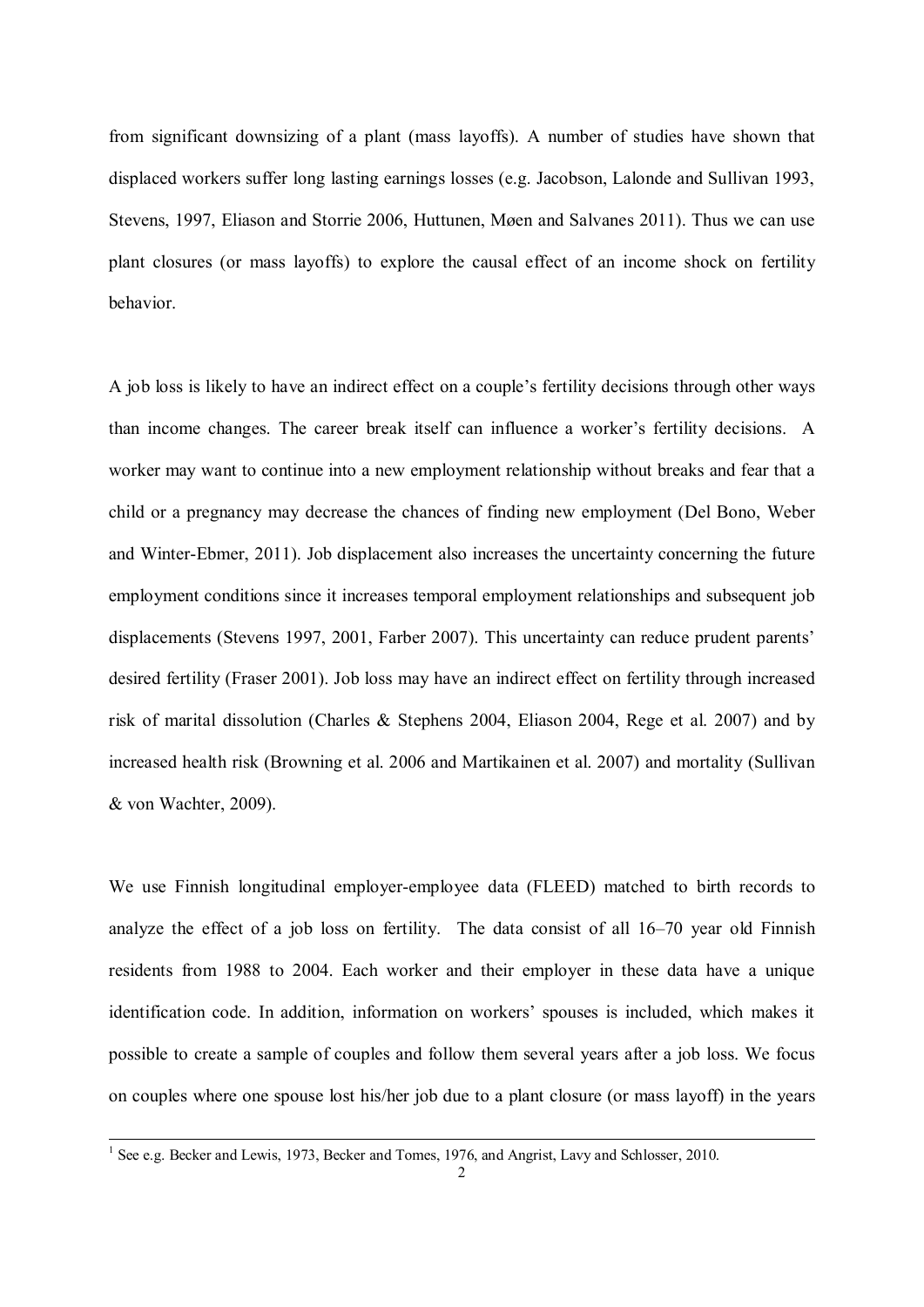1991–1993. As a comparison group we use similar couples who were not affected by a plant closure (mass layoff). We follow each couple for 4 years before a job loss and 11 to 13 years after a job loss in order to investigate the changes in their fertility in post-displacement years.

This paper makes several contributions both to family economics and to literature that examines the impacts of job displacements. First, our set up and the data allow us to study the causal effects of income shocks on a couple's fertility behavior at the micro-level. We can distinguish between woman's own and her spouse's job loss, and thus make a distinction between a shock to the woman's career and a pure income shock. Previous studies have either focused on the effect of woman's own job loss (Del Bono, Weber and Winter-Ebmer, 2011) or the effect of husband's job loss (Amialchuk 2011, Lindo 2010), Second, the very long time span makes it possible to distinguish between the impact on postponement and completed fertility. Career and income shocks may force a couple to postpone childbearing without having an impact on completed fertility. Third, the rich data allow us to examine how this effect varies by various observable dimensions, such as education, a spouse's income, family composition etc. We use our theoretical framework to interpret how the effect of job displacement may vary by worker characteristics. Finally, the study uses data from Finland in the early 1990s, during which it experienced a very severe recession where the unemployment rate rose from 3 to 17 percent in less than 4 years. We argue that because of this unusually deep recession the sample of displaced workers can be thought of as a representative group of the work force. The very deep recession also made the income shock a very large and long lasting one.<sup>2</sup>

 $2$  Davis and von Wachter (2011) show that earnings losses of workers who are displaced in recessions are much bigger than losses during recovery periods. Korkeamäki and Kyyrä (2008), and Verho (2008) also examined the earnings effects of this deep recession on Finnish workers.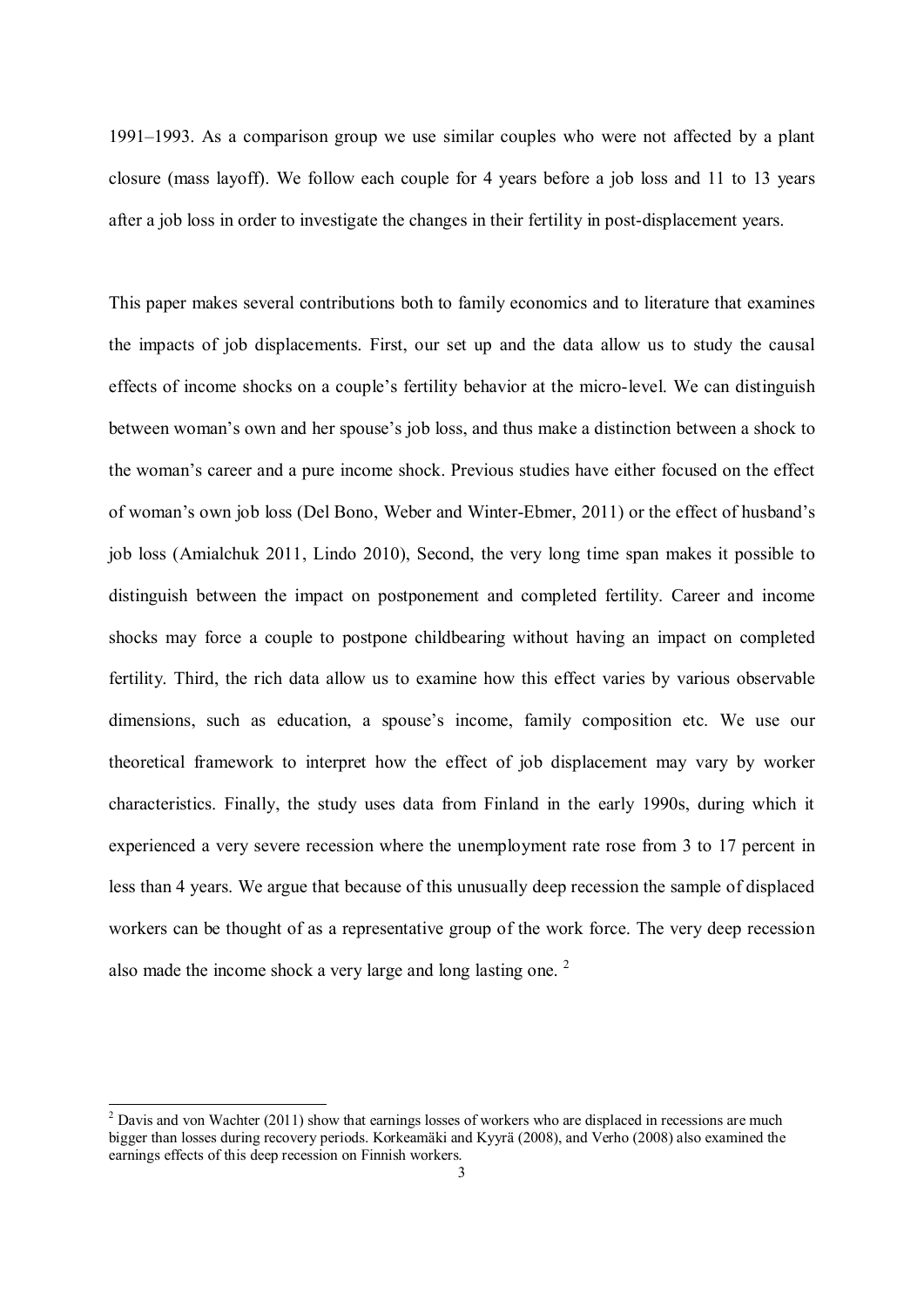The results show that job loss leads to a long-lasting income reduction. Woman's job loss decreases fertility mainly for highly educated women and for high wage earners. Man's job loss has a much weaker and not so significant effect on fertility as a woman's own job loss. Since men are less engaged in the care of young children, we expect a man's job loss to affect fertility mainly through the income effect. The results indicate that the income effect seems not to be the mechanism through which job displacement influences couples' fertility behavior. Career concerns, especially in the case of highly educated women, seem to be a much more important determinant.

The paper proceeds as follows. The next section presents a brief theoretical background. The third section gives an overview of the existing literature. In the fourth section we describe our data. The fifth section outlines the empirical set up. The sixth section presents the results and summarizes the implications of our estimates. The final section concludes.

#### **2 Theoretical Framework**

 $\overline{a}$ 

Job displacement can affect fertility in several ways. First, a number of studies have shown that displaced workers suffer from long lasting earnings losses.<sup>3</sup> In the traditional model of fertility (see e.g. Becker 1960, 1965) a reduction of a woman's own wage (a woman's job loss) can affect fertility through income and substitution effects. If children are normal goods, reduction in income reduces fertility (income effect). The wage reduction (or unemployment) makes, on the other hand, the value of a woman's time cheaper and reduces the opportunity costs of having

 $3$ See for example, Jacobson, Lalonde, and Sullivan (1993), Eliason and Storrie (2006), Couch and Placzek (2010), Huttunen, Møen and Salvanes (2011).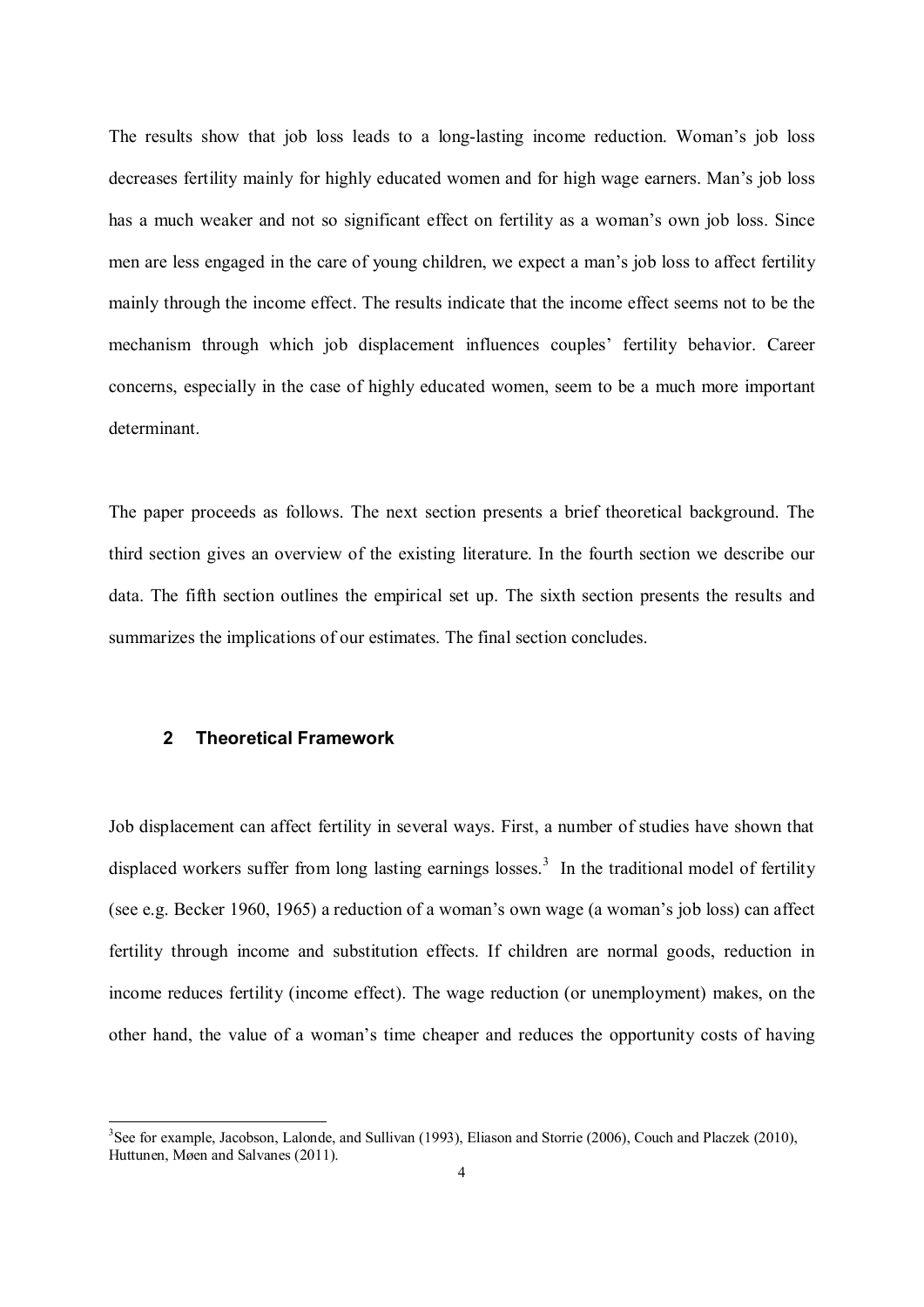children. This substitution effect increases fertility. The overall effect is ambiguous and depends on the relationship between market wages and the profitability of home production.

In this traditional static model, a man's earnings changes affect fertility only through the income effect, since men are not assumed to take time off from work to participate in the care of young children (see e.g. Heckman and Walker, 1990).

The income shock may also differ between workers of different characteristics. Perry (2004) uses the static model of household production introduced by Gronau (1977) to illustrate how a woman's wage changes affect fertility decisions for different skill groups. The effect will depend on the relationship between market wage and the home production function. For high wage women who initially spend little time in home production, a decrease in earnings will only affect the consumption of goods and thus decrease fertility since the income effect dominates. For lowwage women the wage reduction may even increase fertility, since the substitution effect dominates.

A dynamic model of fertility can help us to understand the possible heterogeneity in the income effect further. It also illustrates that the job loss may affect both the timing of births and completed fertility. In a dynamic framework the effect of earnings on fertility depends on whether the effect is transitory or permanent, and whether the individuals are credit-constrained or not (see e.g. Hotz, Klerman, and Willis, 1993). Under perfect capital markets (i.e. no one is credit constrained) a transitory effect should not have an effect on fertility. However, for creditconstrained households a transitory effect may affect spacing of children, since they want to postpone childbearing to periods when incomes are higher. A permanent effect on earnings (income) affects the completed fertility.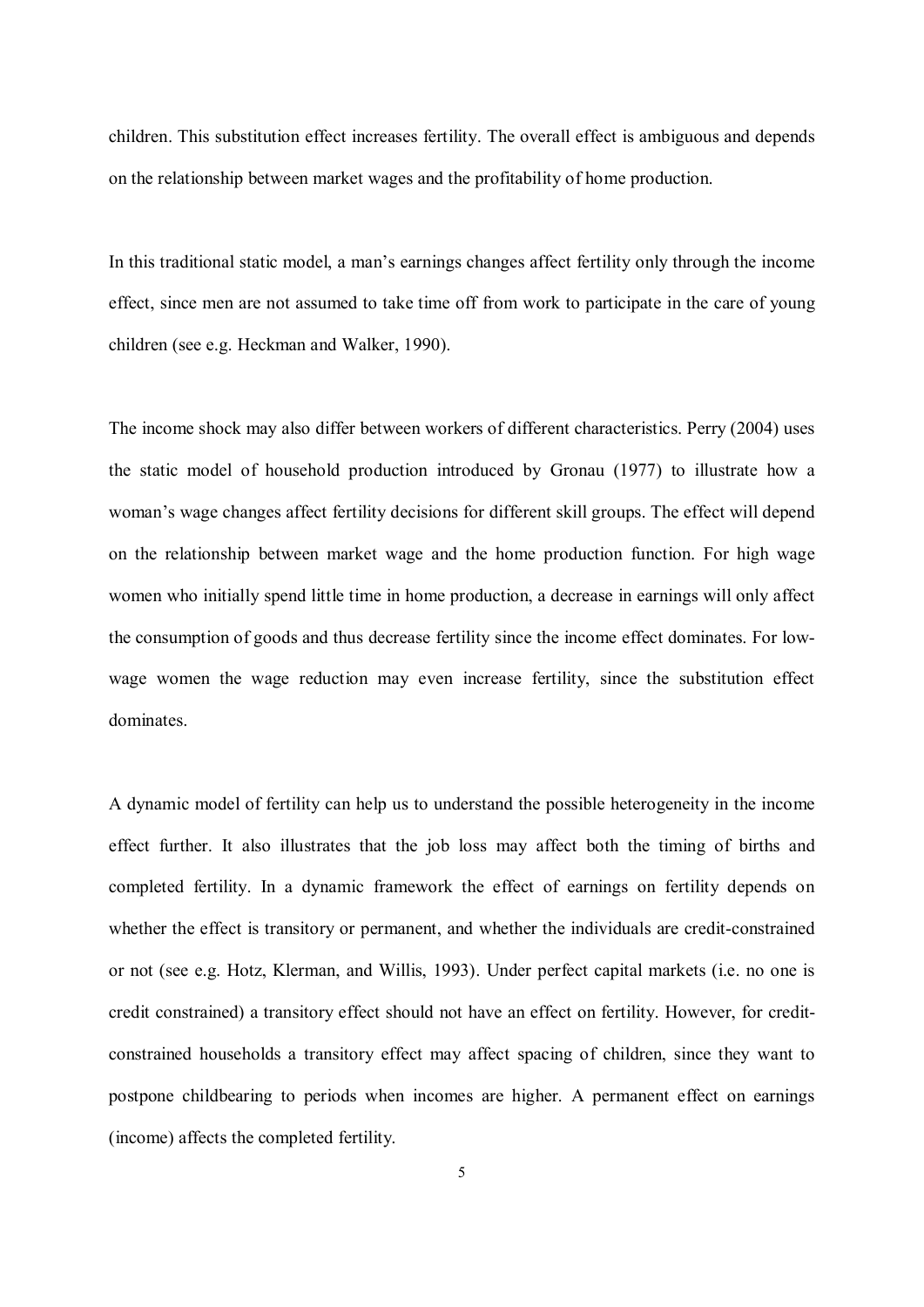Job displacement can influence a couple's fertility decisions through other mechanisms other than just income changes. The inevitable consequence of job displacement is that there is a career break, since the worker either starts a new employment relationship after the lost one or remains without a job. Job displacement also increases the risk of subsequent job losses (e.g. Stevens 1997). The increased uncertainty about future job prospects may reduce parents' desired fertility (Fraser 2001). Women may want to postpone childbearing after a job loss if they expect pregnant women or women with small children to face more difficulties in finding a new job (Del Bono, Weber and Winter-Ebmer, 2011). The career interruptions may also influence workers from different skill categories differently. Generally, highly skilled workers are assumed to have human capital that deteriorates more rapidly (see e.g. Dehejia Llerajas Muney, 2004, Adda, Dustmann, and Stevens, 2011)*.* Highly skilled women do not want to be double penalized after a job loss, and thus they may more easily decide to postpone childbearing after losing a job. However, job displacement literature has documented (von Wachter and Weber Handverker, 2010, Stevens, 1997) that highly educated workers tend to have shorter non-employment spells and suffer less severe earning losses after job displacement. These studies argue that skilled workers have more transferable human capital and a better ability to re-accumulate skills faster.

Finally, job displacement can influence a couple's fertility behavior through several noneconomic outcomes. It is known to increase the risk of divorce (Charles & Stephens 2004, Eliason 2004, Rege et al. 2007), and influence workers' health and mortality (Sullivan and von Wachter, 2010).

To sum up, we expect job displacement to affect fertility through various mechanisms. The impact is likely to vary both between spouses and by a worker's skill level. If we expect that the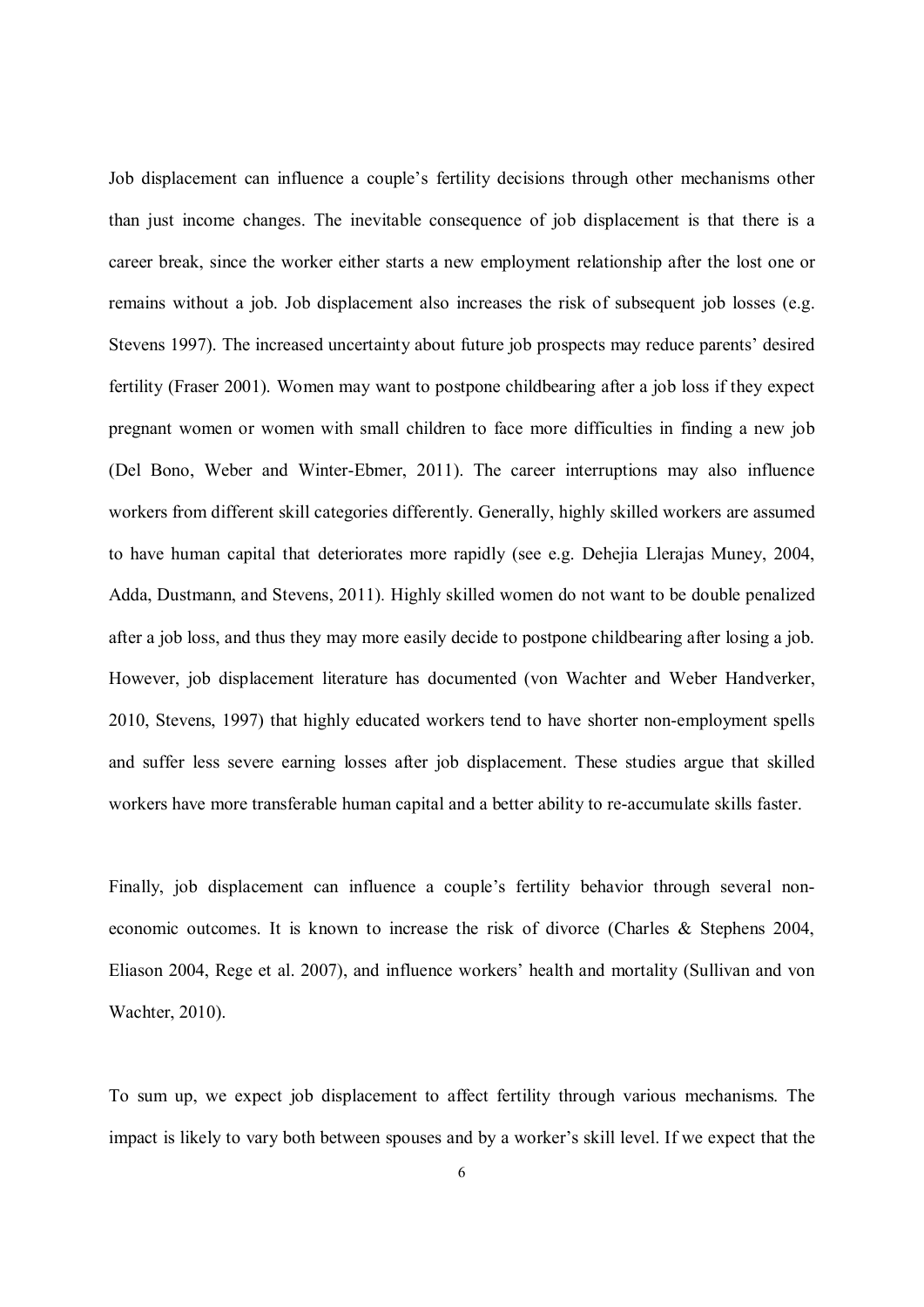impact of job displacement influences fertility mainly through income changes, the reduction in fertility after a male job displacement should be stronger than the reduction after a female job loss (since females' earnings changes work both through substitution and income effects). The effect can vary by a worker's skill level as well, although the direction of heterogeneity of the effect is ambiguous. We should expect the highly educated to react more to job loss, since the income effect may be more dominant for them. However, highly educated workers are less likely to be credit constrained, so transitory shocks on income should not influence their behavior.

If job displacement influences fertility decision through career breaks and concerns, then female job loss should have a stronger impact on fertility than male job loss, since females are more likely to take time off from work after a child birth. The impact may be stronger for the highly educated since they are expected to have human capital that deteriorates more rapidly during jobless periods.

#### **3 Previous Literature**

Previous studies that have examined the effect of job displacement on fertility include Del Bono, Weber and Winter-Ebmer (2011), Amialchuck (2011) and Lindo (2010). Del Bono et al (2011) examine the effects of a woman's own job loss using Austrian data from 1972–2002. When traditional family economics emphasize the income and substitution effects of a job loss on fertility Del Bono et al. consider the loss of future income and possible difficulties in finding employment when being pregnant or with small children as further effects that a job loss may have on fertility. Comparing the birth rates of displaced women with those unaffected by job losses they find that job displacement reduces average fertility by 5 to 10 %. The strong average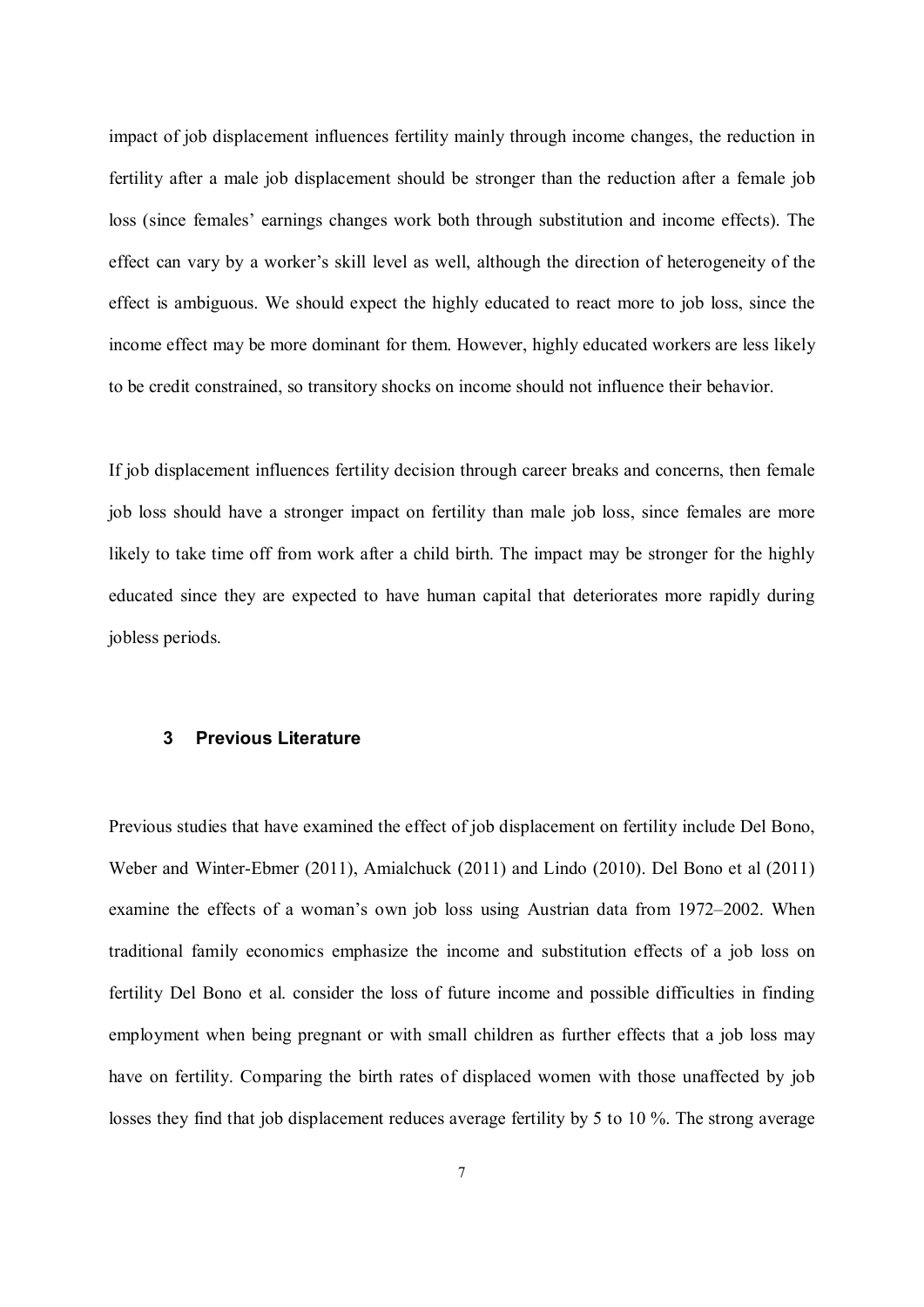response is mainly explained by the behavior of white collar women. Although the study focuses on women, they also use as a robustness check a small subsample of men, in order to examine how male job loss influences fertility behavior. The male job loss decreases fertility, although the point estimates are slightly smaller than those for females. Their interpretation is that it is not only the loss of income (the income effect) that causes fertility to decline but the career interruption that occurs due to the displacement.

Amialchuck (2011) examines how a husband's job loss affects fertility. Amialchuck uses a husband's layoff and plant closures as sources of exogenous income shocks to a household. He uses Panel Study of Income Dynamics (PSID) data from 1968–1992 and estimates a continuoustime hazard model that describes the hazard of having a first, second or third child 1–6 years after a job displacement. He finds that the husband's job loss and layoffs have a negative effect on the timing and spacing of only the first and the third births.

Lindo (2010) uses the PSID to examine the effect of a husband's job loss on fertility. He finds that a husband's job loss increases fertility in the years immediately after job loss, but the effect becomes negative for the years 3 to 8 after job loss. The total effect on fertility by the  $8<sup>th</sup>$  year after a job loss is slightly negative, although not statistically significant when individual fixed effects are included into the model.

Several studies have investigated the relationship between unemployment and fertility using either macro or micro data. The findings suggest that high unemployment tends to be associated with low fertility (e.g. Ahn and Mira, 2001, Adsera, 2005). The challenge in the studies is that female unemployment status is likely to be endogenous with respect to fertility decisions. Similarly, the studies that examine the impact of income changes on fertility face the challenge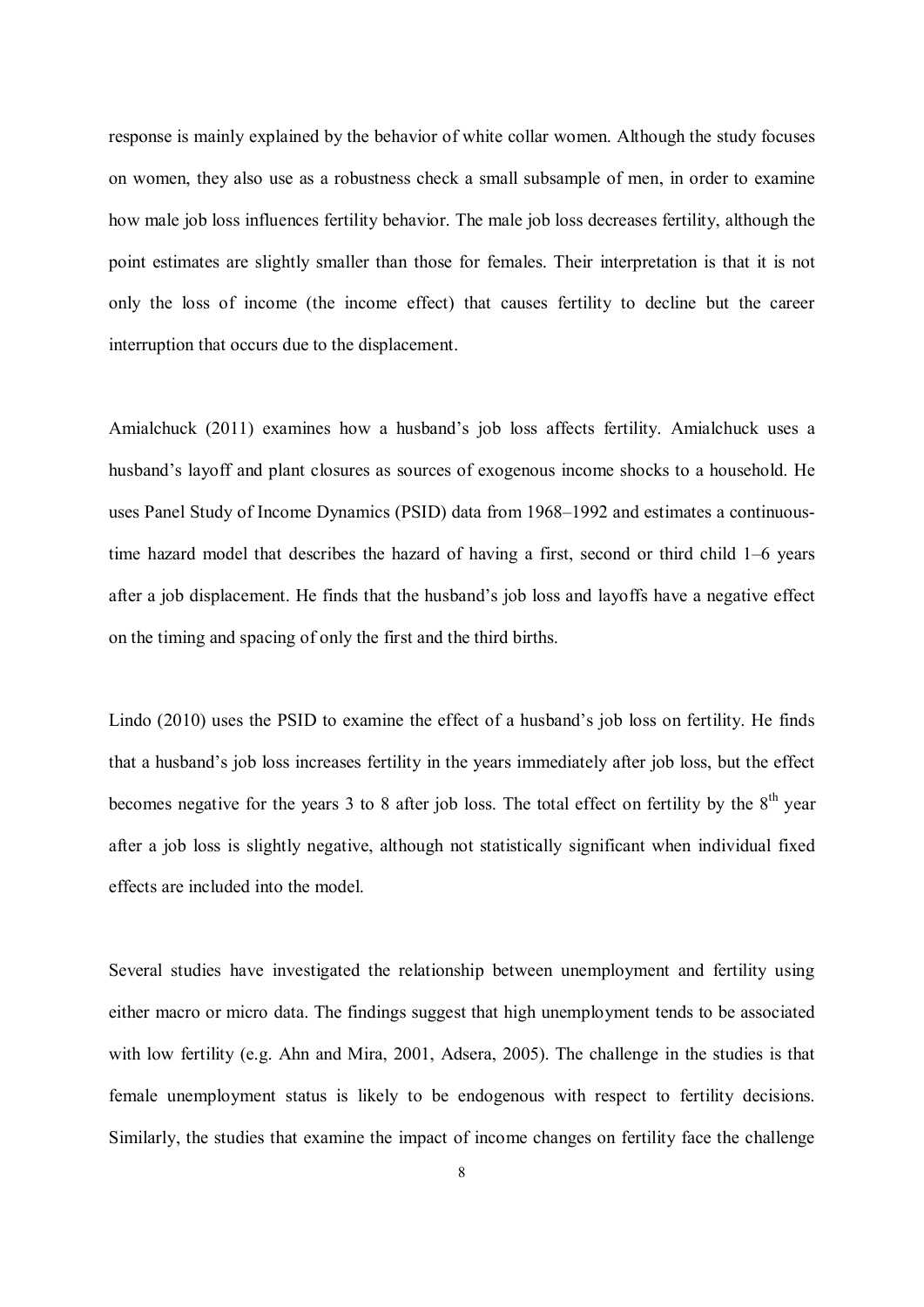that it is difficult to find exogenous variation in household income (Heckman and Walker, 1990). The studies tend to find a positive relationship between male earnings and fertility.<sup>4</sup>

Few studies have examined the heterogeneity in the effect of income or employment changes on fertility behavior. Dehejia and Lleras-Muney (2004) study the relationship between unemployment rate and selection into motherhood. They find that the fertility response to temporary shocks in income differs substantially by socioeconomic status and by race. In line with theory women who are more likely to be credit constrained (low educated black women) have an incentive to postpone childbearing when the unemployment rate is high, while non credit constrained low skilled women (low educated white women) tend to increase fertility in recessions.

To sum up, there are relatively few studies which have examined how career shocks or income shocks affect fertility. The previous studies that have examined the impact of job displacement on fertility have either focused on male or female job displacement. Without having data on both couples and their characteristics we cannot compare the differences between female and male job losses to fully understand the possible mechanism through which job loss affects fertility behavior. It is also well established that job displacement increases the risk of divorce; this is also an aspect that has been ignored in previous studies that have examined the impact of job displacement on fertility. Finally, there are no previous studies that have examined how the impact of a job loss on fertility differs by education. These are some areas this study aims to contribute to.

To review this literature is beyond the scope of this paper. There is also a large amount of literature that has focused on how financial incentives affect fertility (see e.g. Milligan, 2005).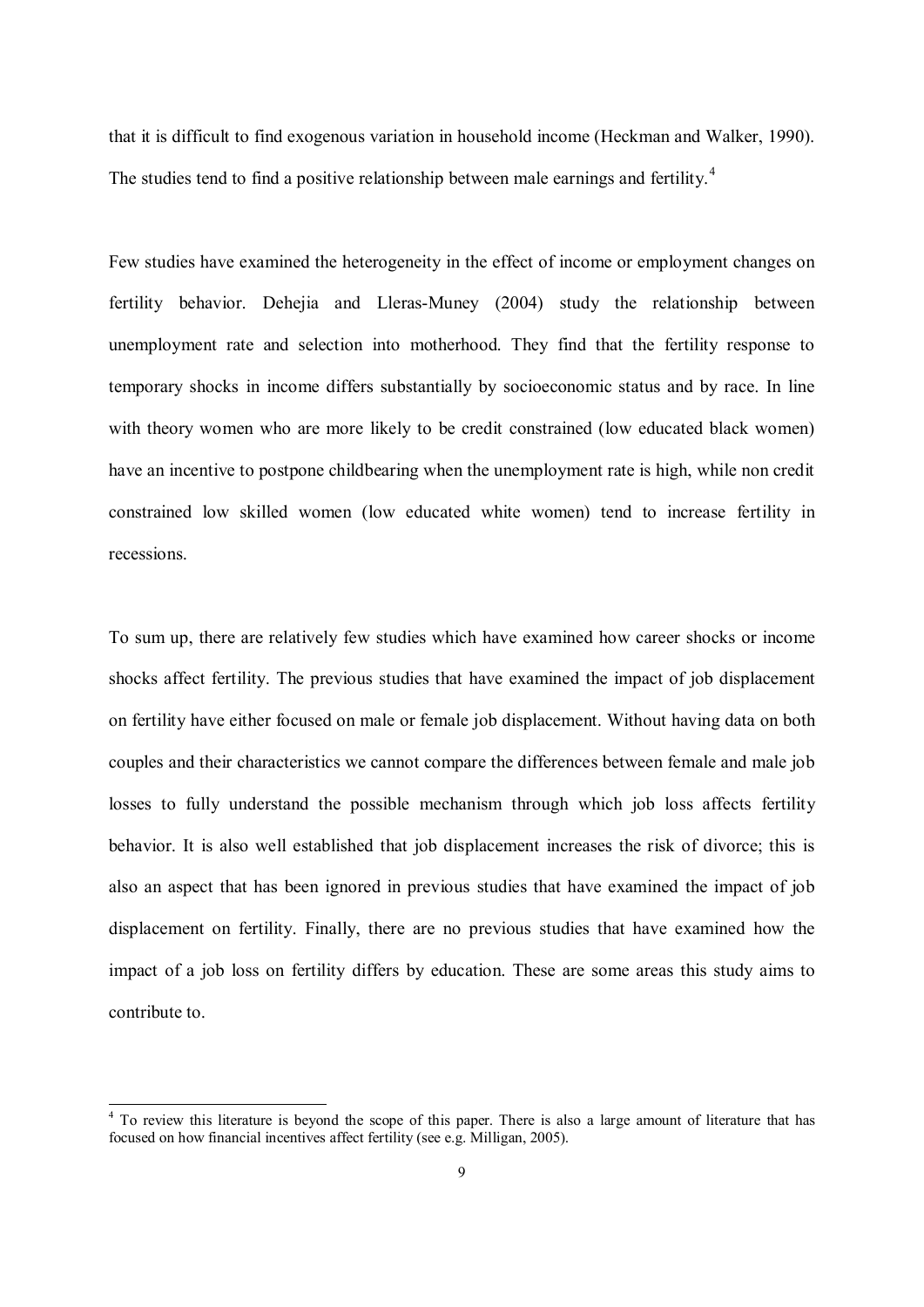#### **4 Data and Empirical Specification**

#### *4.1 Data*

The empirical analysis is based on a panel data set from Statistics Finland that links information on employees, establishments and firms. The data include all individuals who were 16–70 years old in the years 1988-2004. The data has unique individual, plant and municipality codes that can be used to merge additional information from other registers. Information on child births is drawn from the population registers provided by Statistics Finland. It has information on the time of birth and the gender of the child.

#### *4.2 Structure of Sample*

A sample of workers is constructed as follows. In the original data, which covers all (Finnish) private sector plants from 1988 to 2004, we first define plant closures and downsizing plants. A plant is an exiting plant in year *t* if it is in the data in year *t* but it is no longer there in year  $t +1$ or in any of the years after  $t +1$ . We also check whether these are real plant closures. Those exiting plants for which more than 70 % of the workforce is working in a single new plant in the following year are not considered as real closures. A plant is a downsizing plant if it reduces employment more than 30 % between *t* and *t +1*.

Then we merge the plant exit and downsizing information to individual-level data. We restrict our sample to a (one-third) random sample of 20–40 year old females. We merge spouse information on these data. Spouse can be either a married or non-married cohabiting spouse. When examining the effect of a women's own job loss we restrict the analysis to women who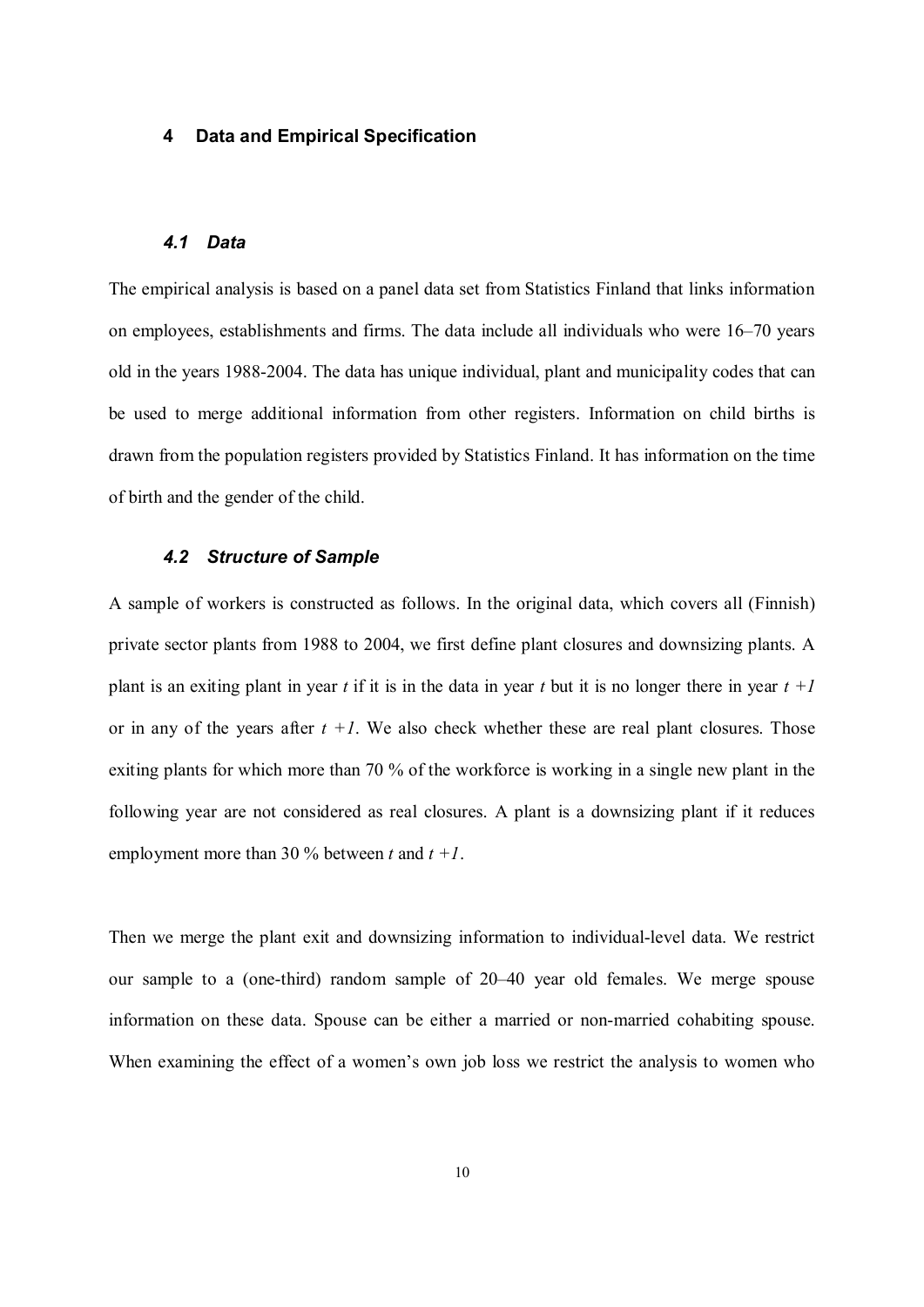were working in the Finnish private sector plants with at least 5 workers in year *t* 5 . These years are labeled as *base years*, *t.* Because we want to have women who are well attached to the labor market before job displacement occurs we exclude women who gave birth in year *t*.

We divide this sample into displaced and non-displaced workers. A displaced worker is a worker who was separated between  $t$  and  $t + 1$  from a plant that closed down during this time. In addition, we take so called early-leavers i.e. workers who left between  $t$  and  $t + 1$  from plants that closed down between  $t + l$  and  $t + 2$ . A plant closure can be thought to be an exogenous shock to a worker's career, since it results in a separation of all a plant's workers and is not related to the worker's own job performance. However, small plants are more likely to close down. As a robustness check we also use an alternative definition of job displacement: a job loss that results from a mass layoff event. This means that a worker is labeled as displaced in year *t*, if she separated between *t* and  $t + l$  a plant that downsizes more than 30 % between *t* and  $t + l$ Since small plants are much more likely to have relatively large employment fluctuations, we follow the previous literature and take workers in plants with at least 50 workers in base year *t* when using this job displacement definition.

After having defined a worker's displacement status in base year *t*, we follow each worker and his spouse 3 years before a possible job loss, until the  $11<sup>th</sup>$  or  $13<sup>th</sup>$  year after a job loss. Our base years are 1991–1993, and we follow workers form these years using the data covering 1988– 2004. Thus we have a panel that consists of both pre- and post-displacement year information for both spouses. The construction of the sample allows us to use the rich information on the predisplacement period to construct the pre-displacement comparability between those who were

The employment information is from the last week of the year. We also restrict sample to workers, who's parental or unemployment benefits did not exceed their annual earnings in base year *t*.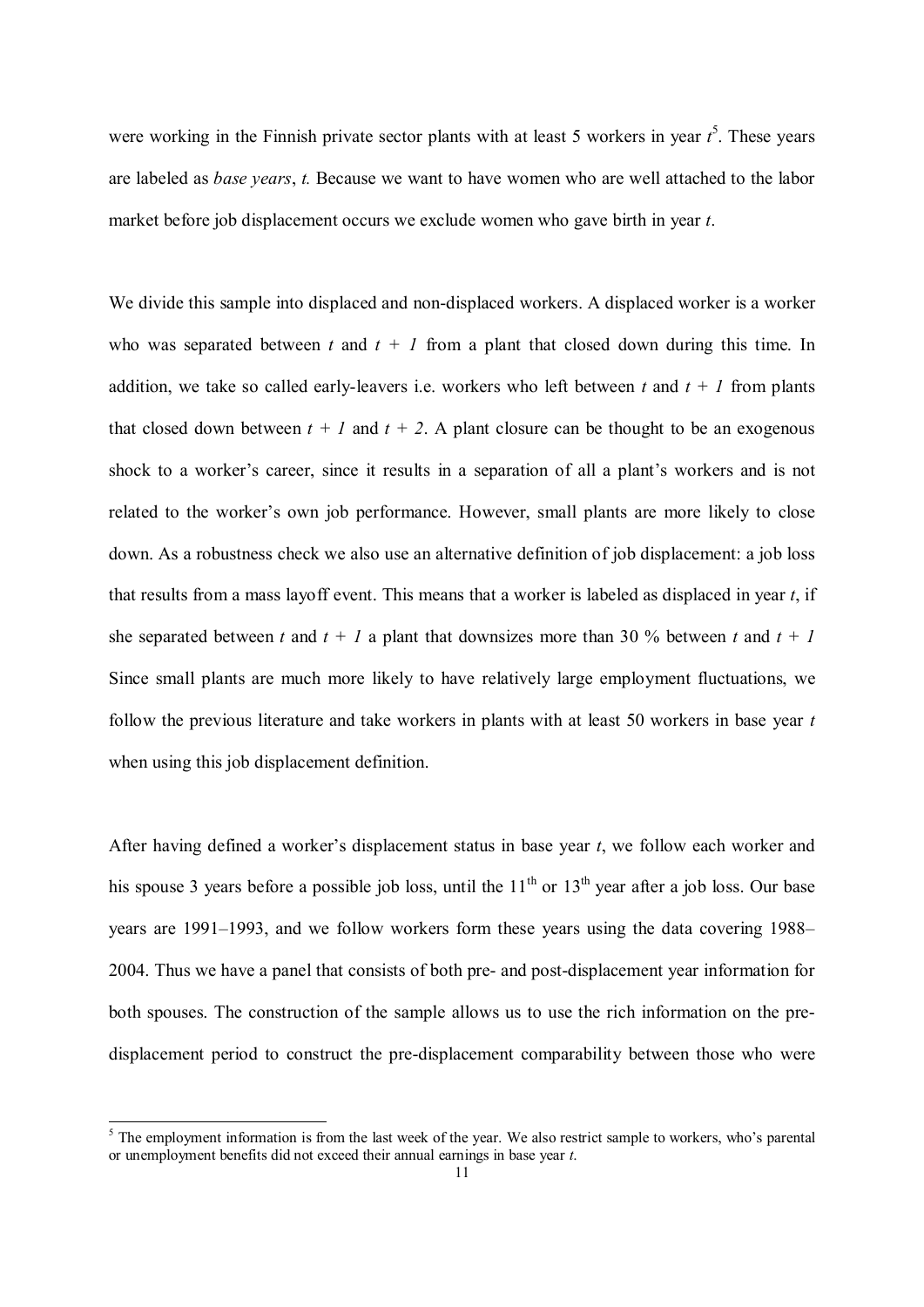affected by the plant closure or mass layoff event (*treatment group*) and those who were not (*control group*) 6 .

When analyzing the effect of a man's job displacement, we take men who were working in Finnish private sector plants with at least 5 (or 50) workers in year *t*, and whose spouses (women) were 20-40 years old in year *t* and that did not give birth in year  $t^7$ . These couples are then followed several years before and after job displacement. We also estimate the impact of both spouses' job displacement using a sample of couples, where both spouses where employed in year *t*.

Our object is to look how job displacement affects earnings, employment, income, marital status and fertility. We define our outcome variables in the following way. Employment is an indicator variable that gets the value one if a worker's employment status is "employed". Annual earnings are measured as annual taxable *labor* income in year *t*. We also use another income measure, annual taxable income, which includes also transfers such as unemployment and parental benefits. It is important to make a distinction between these two measures, since in Finland the level of both unemployment insurance and parental benefits is relatively high<sup>8</sup>. We also use total family income as an outcome variable. This is constructed by adding up both spouses' total taxable income. Divorce status is defined using spouse codes. A worker is labeled as divorced if

Following most recent studies, the control group consists of both stayers as well as workers who separated voluntarily or due to illness etc.

 $<sup>7</sup>$  The reason for restricting sample to couple's who did not give birth at t, is that we want to compare the effect of</sup> female and male job displacements and thus use similar set up. As a robustness check we also examined how results change if we keep couple's that gave birth in year t.

<sup>&</sup>lt;sup>8</sup> Workers who have been working and contributing insurance payments to the unemployment fund for 10 months during the two years prior to unemployment are entitled to earnings-related unemployment benefits. The average replacement rate is 60 %. The maximum length of earnings related UI is 500 days (23 months). After this workers are entitled to labor market support. All parents in Finland are eligible for earnings-related parental allowance. The parental allowance is calculated using previous year annual taxable labor income and the average compensation is 75 % of previous earnings. The length or parental leave is 263 days (10.5 months). Parental allowance is higher than earnings related UI for most people. Only at very low income-levels can UI exceed parental benefits.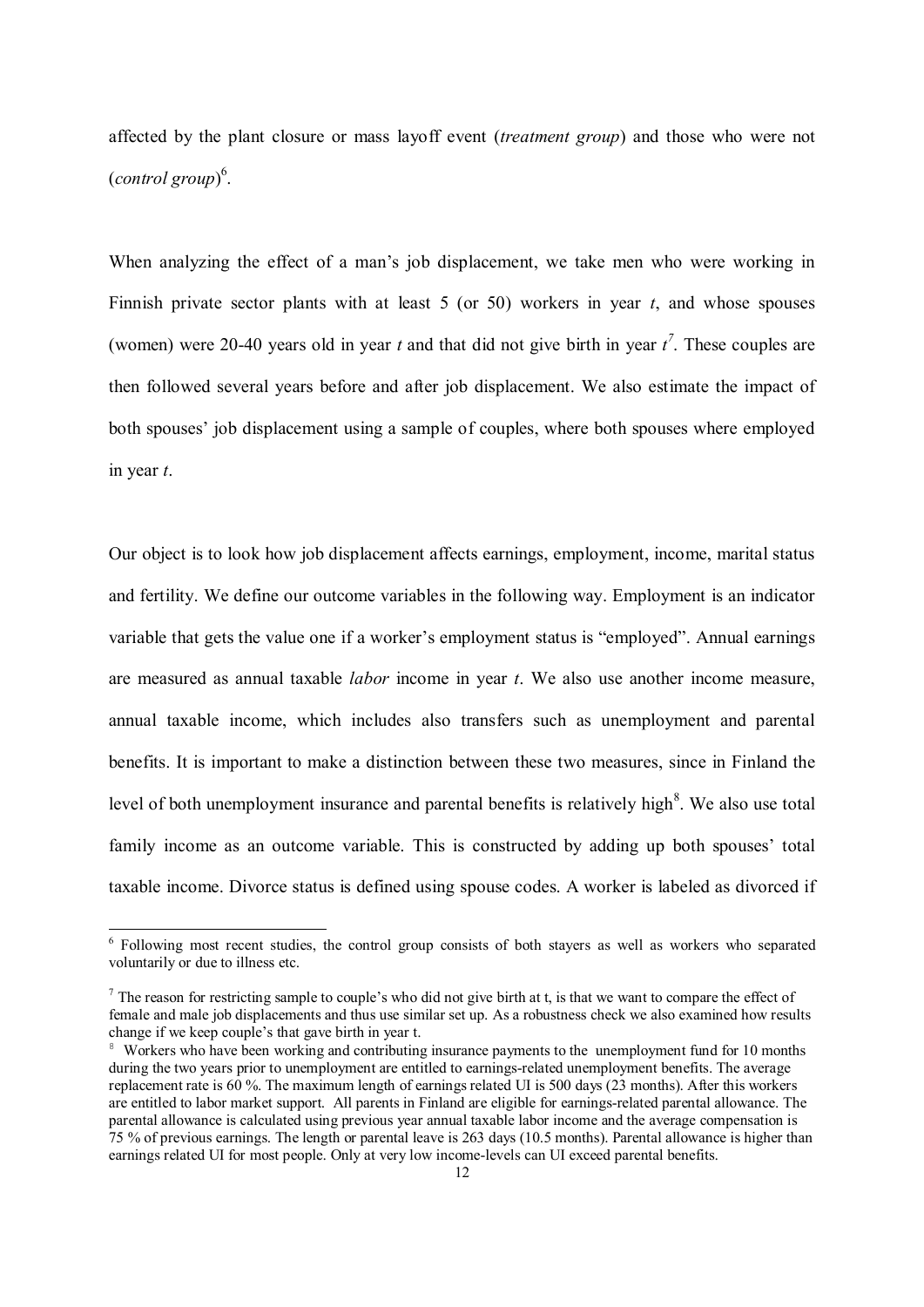she no longer has the same spouse as in base year *t*. Birth is an indicator variable that gets the value one if the woman has given birth in the current year.

The combined data set has several attractive features. First, it allows us to reliably identify plant closures and downsizing events for the whole economy and follow all the workers affected by these plant close downs. Second, the long follow-up period provides reliable information on the fertility patterns for both displaced and non-displaced workers and makes it possible to distinguish between effects on completed fertility and postponements. Third, since the data contain information on both spouses, we are able to follow both spouses over time and to control for a rich set of family characteristics, including the joint income of the couple, a spouse's age, tenure, employment and job loss status.

#### *4.3 Empirical Specification*

 $\overline{a}$ 

In order to examine the effect of job displacement on fertility and other outcomes, we use a standard approach in the job displacement literature and estimate the following equation<sup>9</sup>.

$$
Y_{ibt} = X_{ibt} \beta + \sum_{j=-3}^{11} D_{ibt-j} \delta_j + \tau_{bt} (+\alpha_{ib}) + \varepsilon_{ibt}
$$
 (1)

 $Y_{ibt}$  is the outcome variable for individual *i* in base year sample *b* in year *t*. We use four different outcome measures: annual earnings in 1 000 euros, annual income and annual family income in 1 000 euros, a dummy for being employed, a dummy for being divorced within a year, a dummy for giving birth in a given year, and a cumulative number of births. X is a vector of the observable worker and firm pre-displacement characteristics; the worker's age at the time of

<sup>&</sup>lt;sup>9</sup> See e.g. Jacobson et al. 1993. Our approach follows very closely Huttunen, Møen and Salvanes, 2011.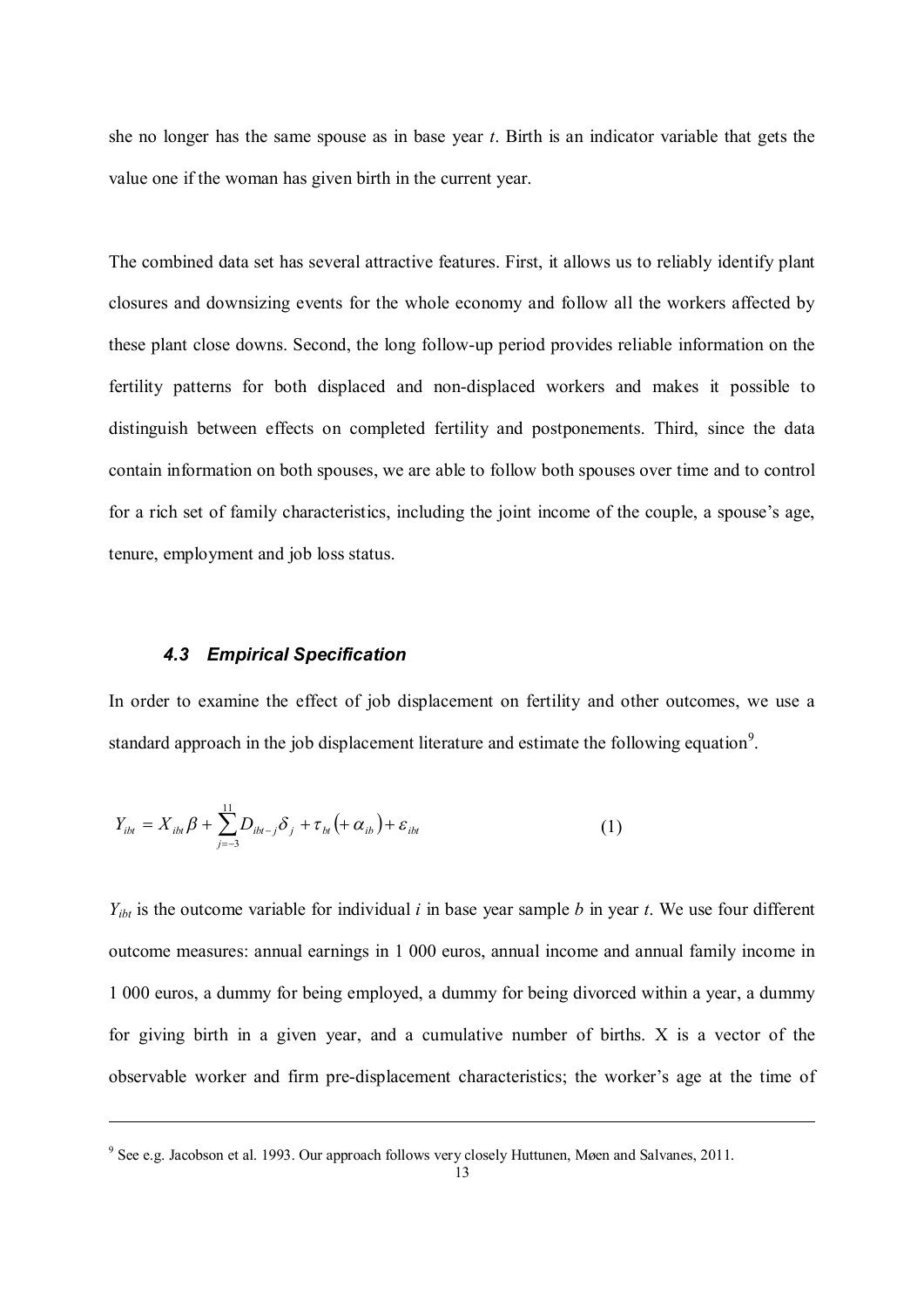displacement, age squared, a dummy for education level (6 categories), a dummy for education field (10 categories), pre-displacement years of tenure, tenure squared, pre-displacement marital status, the spouse's employment status in base year, the spouse's earnings in base year, the spouse's age and age squared, the number of children four years before a job loss, predisplacement plant size, pre-displacement region (21 categories) and industry dummies (10 categories), and time dummies\*base year dummies interactions.

The model is estimated using all pre- and post-displacement years. The main variable of interest is the displacement variable  $D_{it-j}$ . This is a dummy variable indicating whether a displacement occurs at time  $t - j$ ,  $t$  being the observation year. A job loss is assumed to affect labor market outcomes four years before its occurrence and 11 years after its occurrence, hence  $j = -3$ ,  $11^{10}$ . Our estimation method relies on the assumption that job displacement event  $D_{ibt}$  is an exogenous shock to a worker's career<sup>11</sup>. We restrict estimation to couples (men and women who had a spouse in year t) and estimate the model separately for each spouse<sup>12</sup>.

### **5 Results**

1

### *5.1 Descriptive Analysis*

The mean values of pre-displacement characteristics for displaced and non-displaced female workers are presented in Table I. Displaced workers in the first two columns are defined as workers who lost their job due to plant closure during 1991–1993. There should be no significant

<sup>&</sup>lt;sup>10</sup> When using all base years 1991–1993 we follow workers until the end of the year  $11<sup>th</sup>$ . We also followed base year sample 1991 until the  $13<sup>th</sup>$  year after job loss.

 $11$  We also estimated the model using individual fixed effects in order to test whether there are time-invariant differences between displaced and non-displaced workers. Since the groups were very similar before the job loss, the inclusion of fixed effects had little effect and we chose not to report these results.

<sup>&</sup>lt;sup>12</sup> We also estimate specification that includes both spouses' job displacement dummies in the same regressions.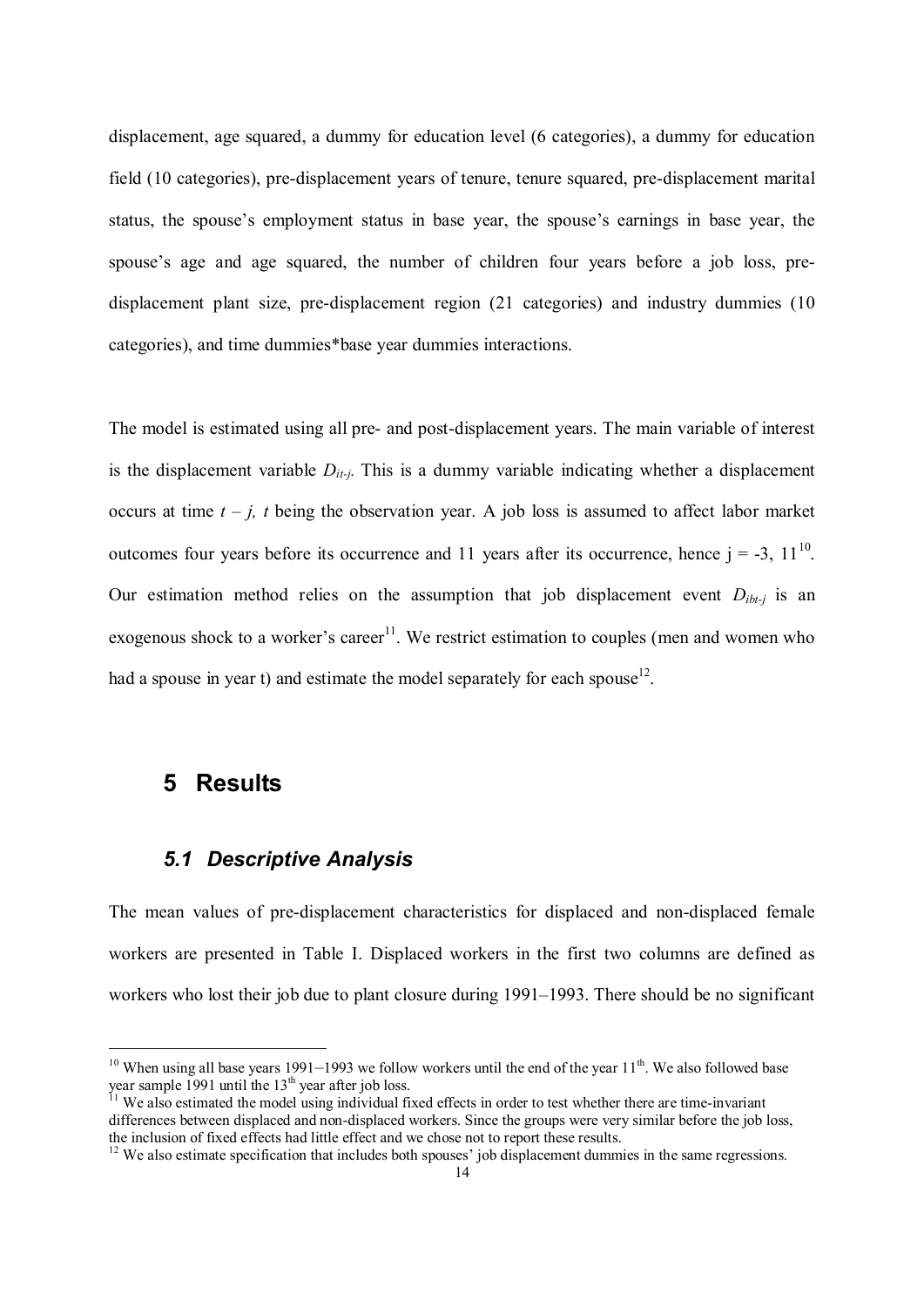differences between these groups since a job loss that is a result of a plant closure should be independent of the worker's own performance. However, the group of displaced workers may be selected if there is selective turnover or if plant closures occur more frequently in regions and industries with certain types of workers. The difference in the characteristics immediately before job loss (year *t*) may also be caused by a job loss. It is well known that earnings of displaced workers start to decrease before the job loss actually occurs (see Jacobson et al. 1993).

Table 1 shows that the female workers displaced in plant closures are very similar to nondisplaced workers. The only significant difference is plant size. Displaced workers are more likely to be employed in smaller plants. This indicates that most of the disappearing plants are small. We do take this into account in our analysis by conditioning on rich set of predisplacement plant, worker and industry characteristics, including plant size. However, as a robustness check we restrict the sample to workers in bigger plants and use an alternative definition of job displacement that is a job loss that occurs because a plant closes down or downsizes significantly (mass layoffs). The next two columns in table I report the descriptive statistics for this mass layoff sample. Similarly to the plant closure sample, the differences between displaced and non-displaced workers are very small. Displaced workers are still working in smaller plants, but the relative difference in plant size is smaller than in the plant closure sample. All in all, table I highlights that the raw pre-displacement differences between displaced and non-displaced workers are very small in both data sets, supporting the identification strategy in our paper.

#### [Table 1]

Table 2 reports the mean of the variables for male sample. Again the differences between displaced and non-displaced workers are very small. The main difference between workers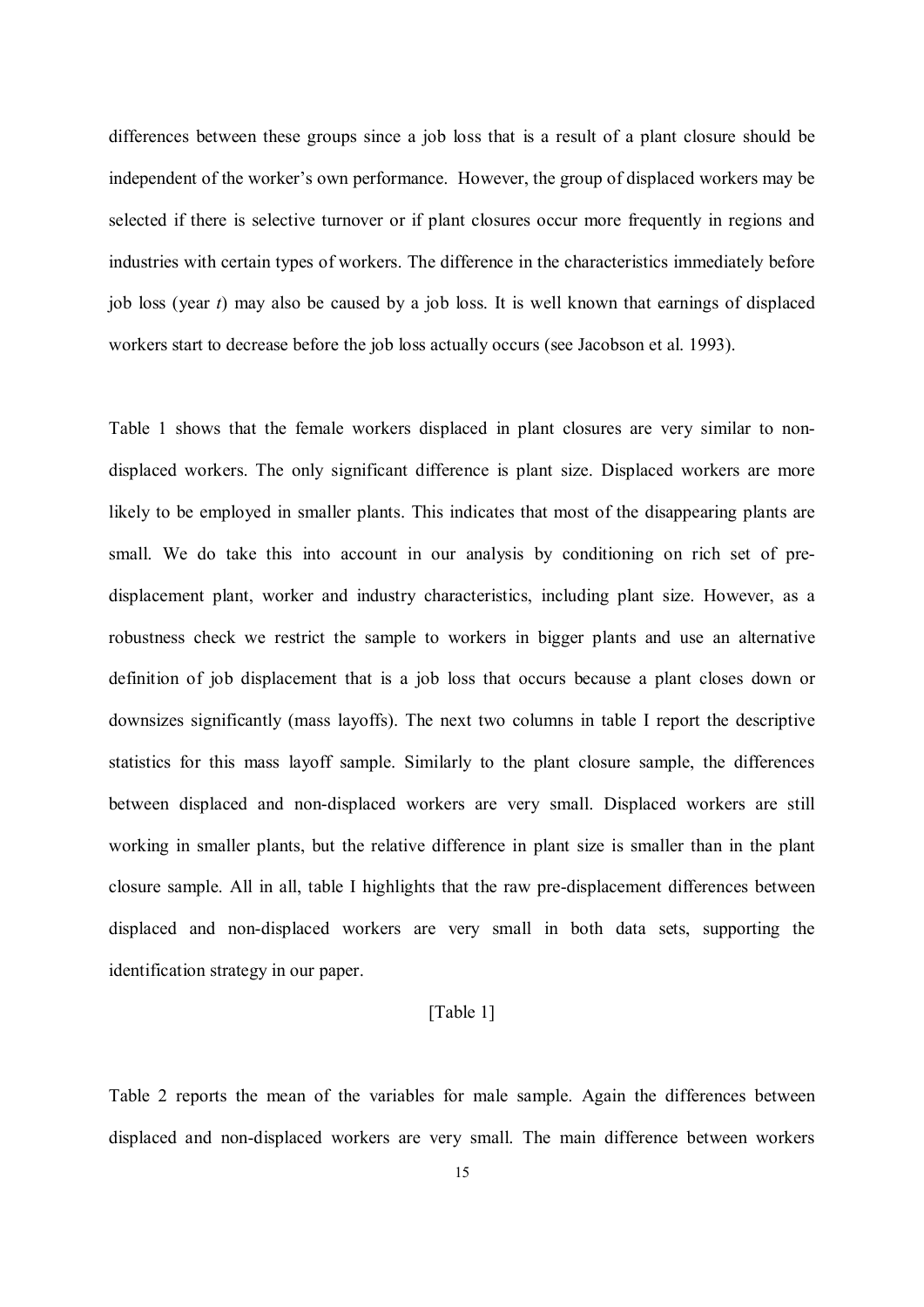displaced in plant closures and non-displaced workers is the plant size. Non-displaced workers have also a longer tenure than displaced workers. This reflects that young plants are more likely to die. The next columns report the mean characteristics in the mass layoff sample. Now the difference in tenure is even more pronounced between displaced and non-displaced workers. Also, displaced workers seem to have slightly less children than non-displaced workers. The difference in number of children and tenure can most likely be explained by employment contract legislations. In some manufacturing industries the employee contracts require that when employers need to lay off workers for productive reasons, they first have to lay off workers with the least tenure and no children<sup>13</sup>. These industries are male-dominated, which explains why the difference is bigger in the male mass layoff sample. Since this questions the exogeneity of the mass layoff event, we focus on plant closures as our main measure of job displacement definition. We do however report the results for mass layoff sample for comparison. We also include controls for tenure, plant size and number of children in year  $t - 4$  in our regressions and report the results for outcomes several years before job loss occurs. This way we can transparently show whether job displacement affects outcomes related to the possible predisplacement differences.

#### [Table 2]

Figure 1 shows the average annual earnings of displaced and non-displaced workers. The upper panel shows the figure for female workers. The results show that the earnings of the two groups are very similar before job loss. This does indicate that job displacement was an exogenous shock to these workers. Job displacement reduces the earnings of displaced workers and opens up a significant earnings gap between displaced and non-displaced workers. The gap is slightly smaller in the mass layoff sample, which may reflect that among workers who are displaced in a

<sup>&</sup>lt;sup>13</sup> See the Finnish federation for industries and technology http://www.teknologiateollisuus.fi/fi/tyomarkkina-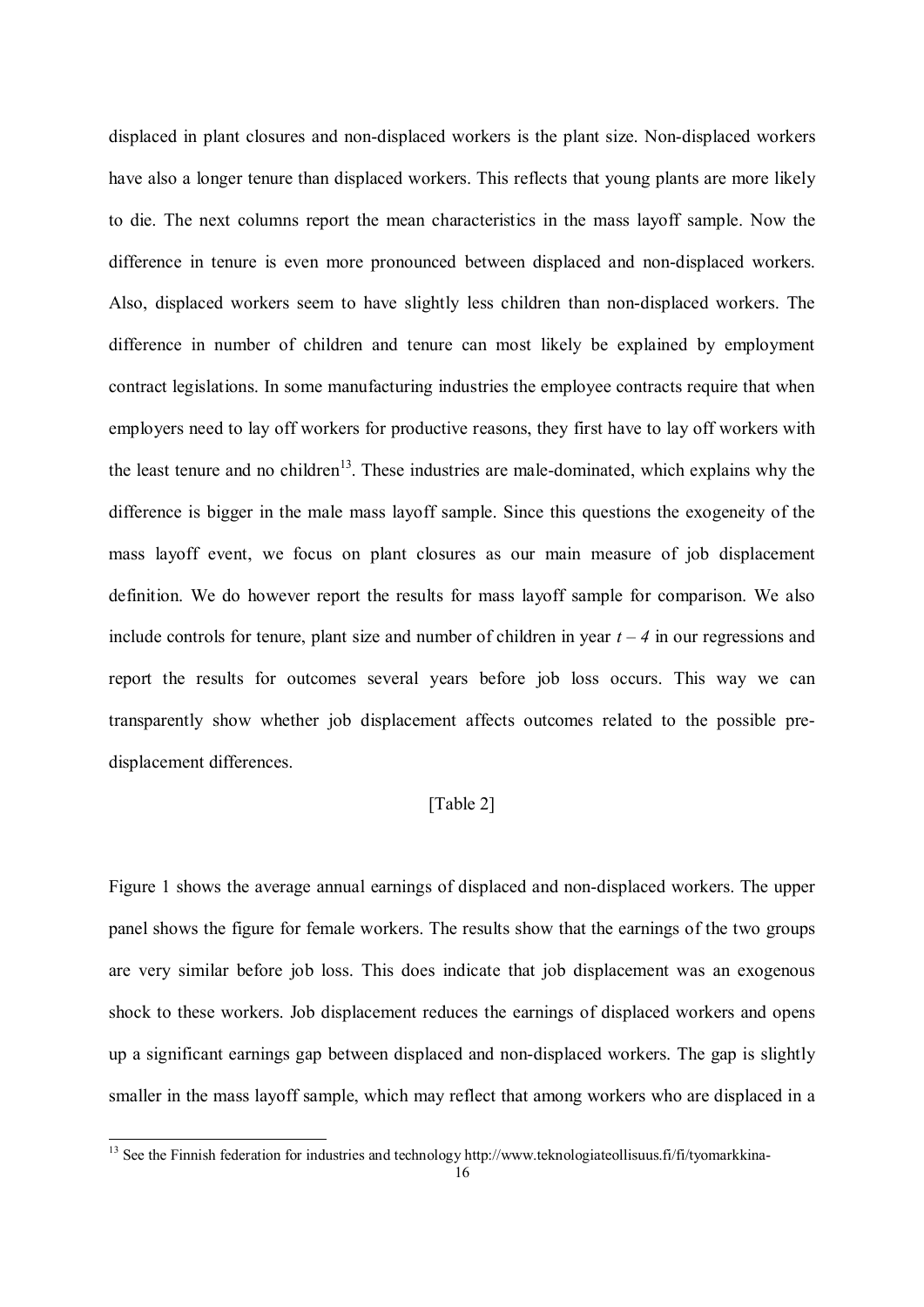mass layoff event there may be more voluntary job to job movers. In the lower panel we report the results of a man's job displacement. Again the groups are surprisingly similar before job loss occurs. After job displacement a wide and persistent gap opens up between earnings of displaced and non-displaced workers. In line with previous findings (e.g. Jacobson et al. 1993) the earnings difference between displaced and non-displaced begins a couple of years before the job loss occurs.

### [Figure 1]

One obvious reason for a big drop in annual earnings is the loss of earnings that is due to nonemployment. Figure 2 shows the share of employed workers among displaced and non-displaced workers in years preceding and succeeding job loss. In the first year after job displacement there is a significant drop in the employment level of displaced workers. Of women who are displaced in plant closures 66% are re-employed by the following year. There is an important drop in the employment rate of the comparison group as well. Female workers who are displaced in a mass layoff event have a slightly higher re-employment rate; around 72% are re-employed within one year after job loss. For the male sample the drop in employment is even more pronounced (reemployment rates are 62% and 67%). It is important to remember that these workers were displaced during a very severe recession, which explains the relatively low re-employment rate compared to previous studies.

#### [Figure 2]

One important question that we aim to answer in this study is how changes in income affect a couple's fertility behavior. Since Finland has relatively generous parental and unemployment benefits it is reasonable to focus on changes in total taxable family income rather than just

asiat/tyoehtosopimukset.html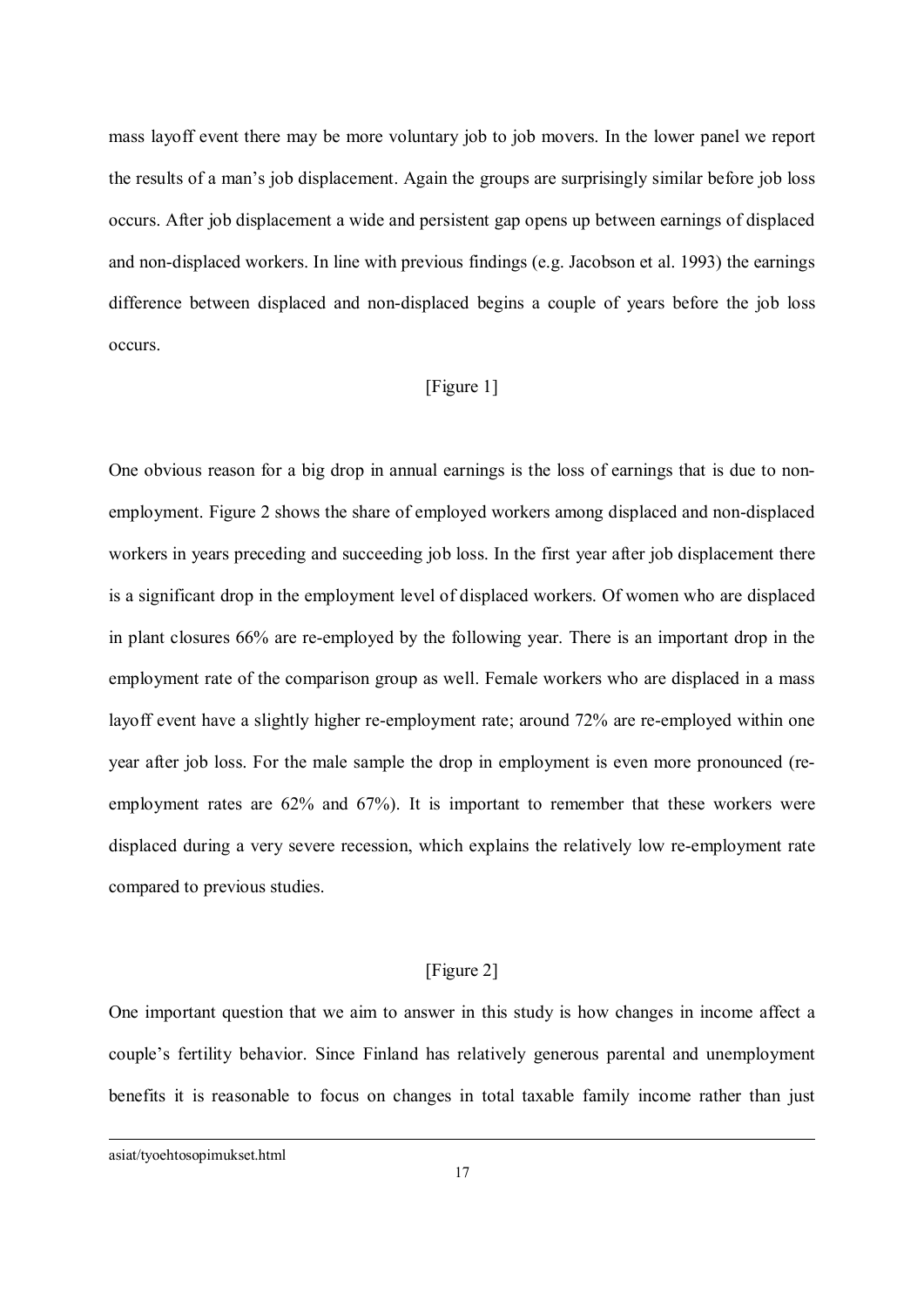changes in earnings (from work). In figures 3 and 4 we report the average annual taxable income for both the worker himself (figure 3) and for couples (figure 4). The figures illustrates that job displacement creates a significant and long lasting gap between total income of displaced and non-displaced workers. Since a man's earnings generally exceed a woman's earnings, a man's job displacement results in a much bigger drop in total family income than a woman's own job displacement.

#### [Figures 3 and 4]

In figure 5 we report the birth rates of displaced and non-displaced worker groups. Female displaced workers are less likely to give birth in years around the job loss event than nondisplaced workers<sup>14</sup>. We see however no difference in birth rates between displaced and nondisplaced male workers. In figure 6 we report the number of children for the displaced and nondisplaced group. It is important to note that since there was no pre-displacement difference in fertility in year  $t - 4$  for females (see table I), the difference in year  $t - 3$  is explained by the slightly higher probability to give birth during this year. The gap in the number of children seems to increase in time for females. For males, displaced workers have slightly less children throughout the time period, especially in the mass layoff sample. As already explained, this can be due to the employment contract legislation. Employers in certain industries are expected to first lay off workers who do not have any children and who have the shortest tenure. The fact that the gap in the number of children decreases in time in the mass layoff sample may indicate that childless workers are more likely to have children in later periods than people who have children in year *t*. This is something we further investigate in the next section.

#### [Figure 5 and 6]

 $14$  Note that we exclude workers who gave birth in year t.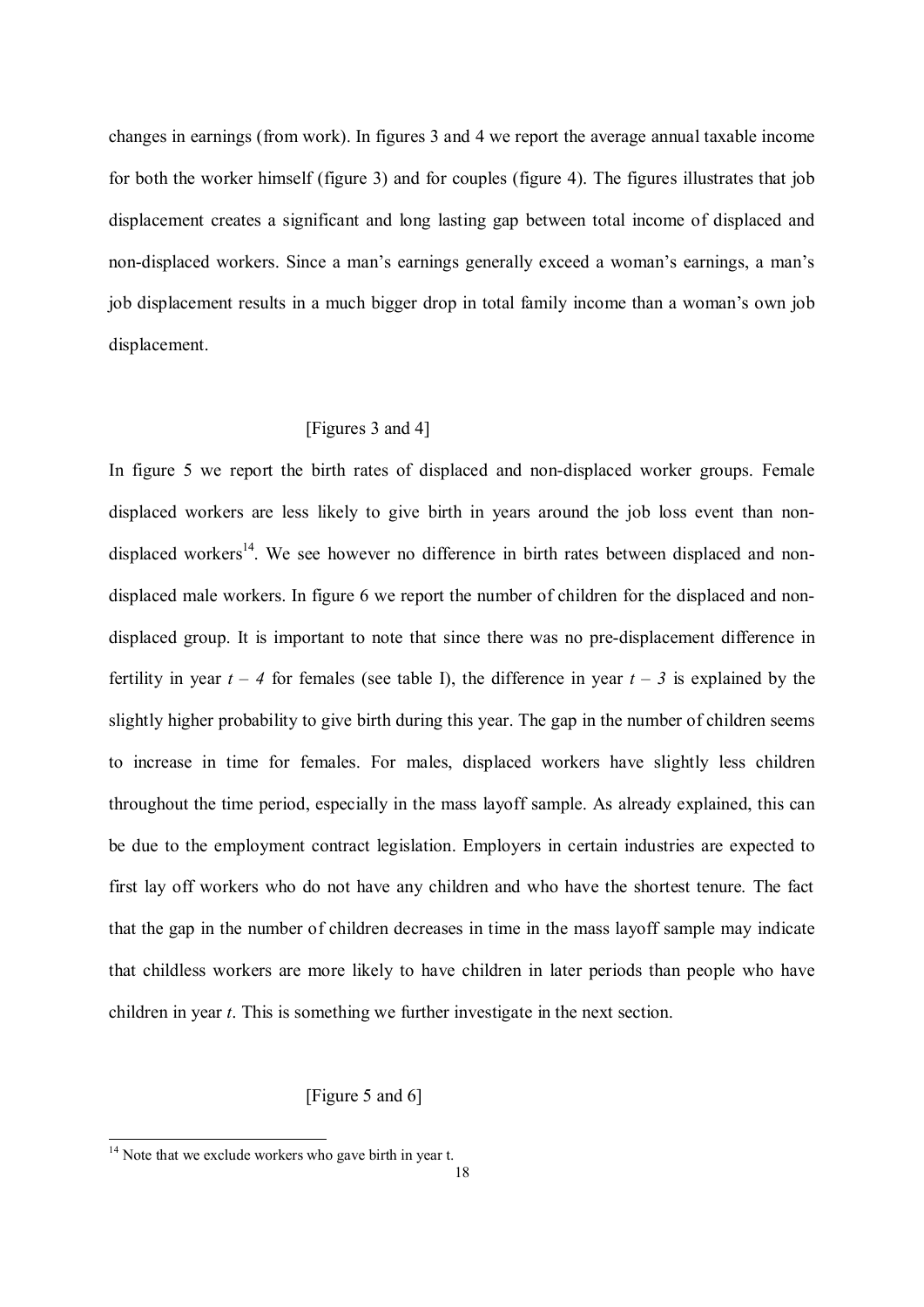### *5.2 Effect of Job Displacement on Earnings, Family Income and Joint Employment Decisions*

We begin by estimating a linear regression model where we estimate the effect of job loss on annual earnings (in 1 000 euros) using all pre- and post-displacement years. The results are reported in figure 7. We find that displacement significantly reduces the earnings of displaced workers. The biggest drop is in the second year after a job loss. This is expected since the employment information in the data concerns the last week of the year. So for those labeled as displaced, the displacement is occurring some time in year 1 and the earnings are from the whole calendar year. On average, displaced female workers earn around 3 900 euros less in the second post-displacement year than similar non-displaced workers. This corresponds to a 22 % decrease in earnings. The significant and negative effect on earnings appears to be long lasting: in the 11<sup>th</sup> post-displacement year displaced workers earn still 1 300 euros less than similar workers in the control group. Workers displaced in a mass layoff event seem to suffer slightly less severe earning losses.

A man's job displacement results to a significant earnings loss as well (figure 8). The magnitude of this effect is similar in percentage (24 %) although the gap in euros between displaced and non-displaced workers is bigger than in the female sample. On average, displaced male workers earn 6 500 euros less in the second post-displacement year than similar non-displaced workers. The effect is persistent. In the  $11<sup>th</sup>$  post displacement year displaced workers earnings are still 2 500 euros lower than earnings of similar non-displaced workers.

[Figure 7 and 8]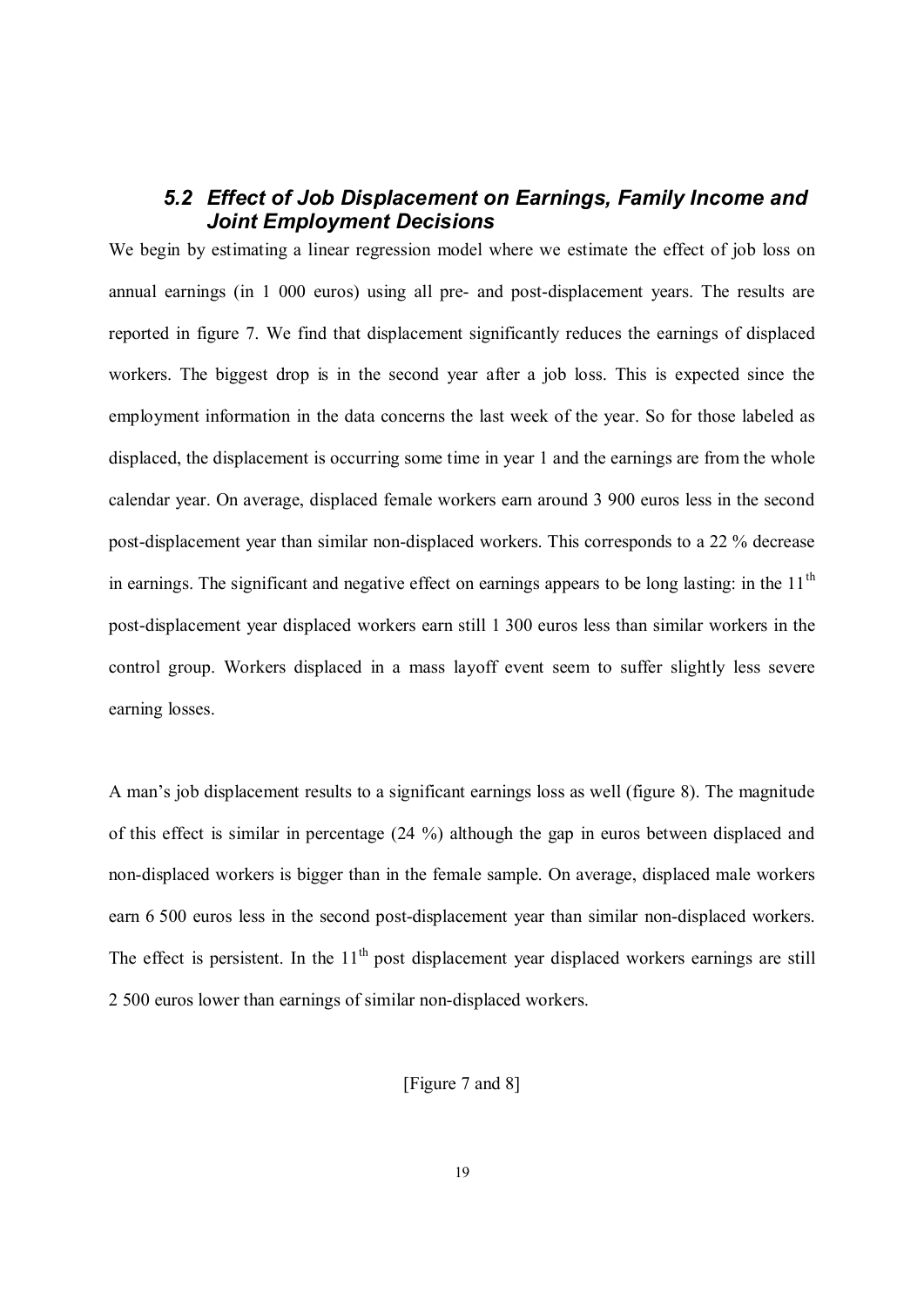Figures 9 and 10 present results of regression where the outcome variable is annual taxable family income (including transfers). There is a significant drop in family income immediately after job displacement. For displaced females the effect is around  $4\%^{15}$ . The effect seem to be relatively long-lasting, although in the mass layoff sample the difference between displaced and non-displaced workers becomes not significant in later years. Male job loss results in a much bigger drop in total family income than female job loss 7.24 % (3 301 euros).

#### [Figures 9 and 10]

Table 3 reports the results of female job loss on several alternative outcomes. The first column reports the estimated marginal effects of job displacement on the probability to be employed in the current year<sup>16</sup>. The results show that the probability to be employed decreases strongly after a job loss. The effect is strongest immediately after the job loss and it remains significant until the 11<sup>th</sup> post-displacement year. The slow recovery of employment can partly be explained by the very severe recession of the early 1990s. The next column reports the results of the effect of job displacement on a spouse's employment. We find that female job loss is associated with a slight reduction in a spouse's employment immediately after job loss. The third column reports the effect of job displacement on the probability to separate from base year spouse in the years following job  $loss^{17}$ . The results show that female job displacement is not associated with increased risk of divorce.

#### [Tables 3 and 4]

-

<sup>&</sup>lt;sup>15</sup> This is calculated by dividing the estimated effect for the year  $t+2$  (-1,62517) by the average annual family income of the non-displaced group in year  $t + 2$  (44, 272).

<sup>&</sup>lt;sup>16</sup> Results for linear probability model were similar.

<sup>&</sup>lt;sup>17</sup> The first coefficient (for year  $t - 1$ ) captures the pre-displacement difference, i.e. whether displaced workers have shorter relationships than non-displaced workers. The years  $t - 3$  and  $t - 2$  are excluded from this regression, since we do not have spouse codes for years 1988 and 1989, and we are thus not able to define divorce status for year *t – 3* and  $t - 2$  for base year 1991 workers.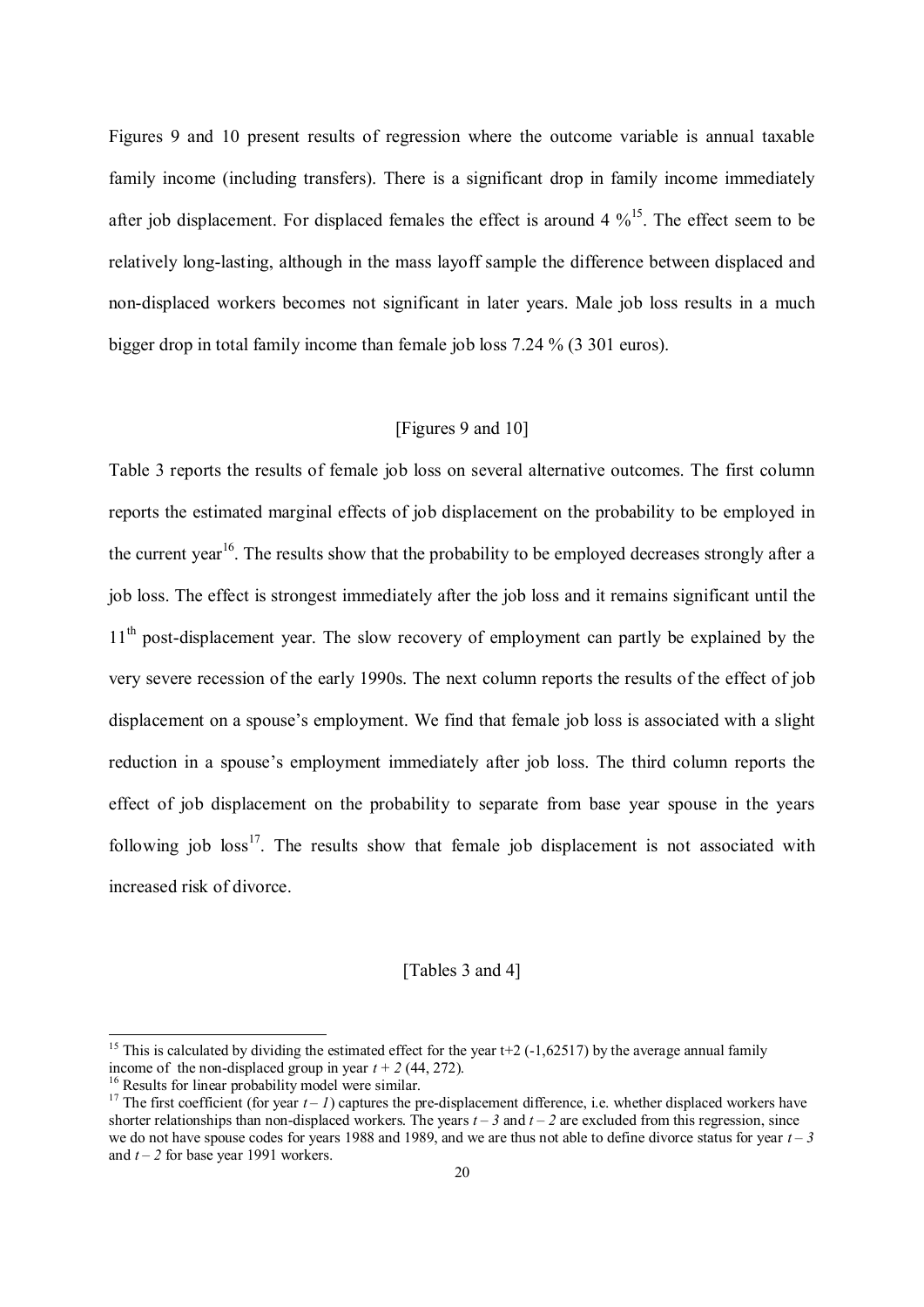Table 4 reports these results for the male sample. A man's job displacement reduces his probability to be employed by 26 %. There is no indication of so called "added worker effect"; that is a man's job loss does not increase a woman's employment<sup>18</sup>. On the contrary, women whose partner lost his job between years  $t$  and  $t + 1$  are slightly less likely to be employed in year  $t + 1$ . The third column reports the impact on divorce probability. Unlike a woman's own job loss, a man's job loss seems to be associated with a small increase in divorce probability<sup>19</sup>. The columns 5*–*7 report the results for the mass layoff sample. When defining job displacement as a mass layoff event, the reduction in employment and increase in divorce probability after job loss are more pronounced than when using just plant closures.

### *5.3 Effect of Female Job Displacement on Fertility*

The last column in table III reports how woman's job displacement affects the probability that she gives birth in the current year. Displaced women are less likely to give birth in years surrounding job displacement. The impact is biggest in the year immediately following job loss. Women who have lost their job in plant closures are 0.5 % less likely to give birth within a year from job displacement than similar non-displaced women. This represents a 5 % increase in probability to give birth since the average non-displaced worker has around 10 % probability to give birth during this year.

Figure 11 presents the results for fertility. The dependent variable is the number of children by the end of the year. We use the number of children in year t-4 as a control variable in order to take account of the permanent differences in fertility between displaced and non-displaced. Results indicate that a woman's own job displacement decreases fertility immediately after job

 $\overline{a}$ 

 $18$  Stephens (2002) finds some evidence for the "added worker effect", i.e. that a man's job displacement increases a woman's employment.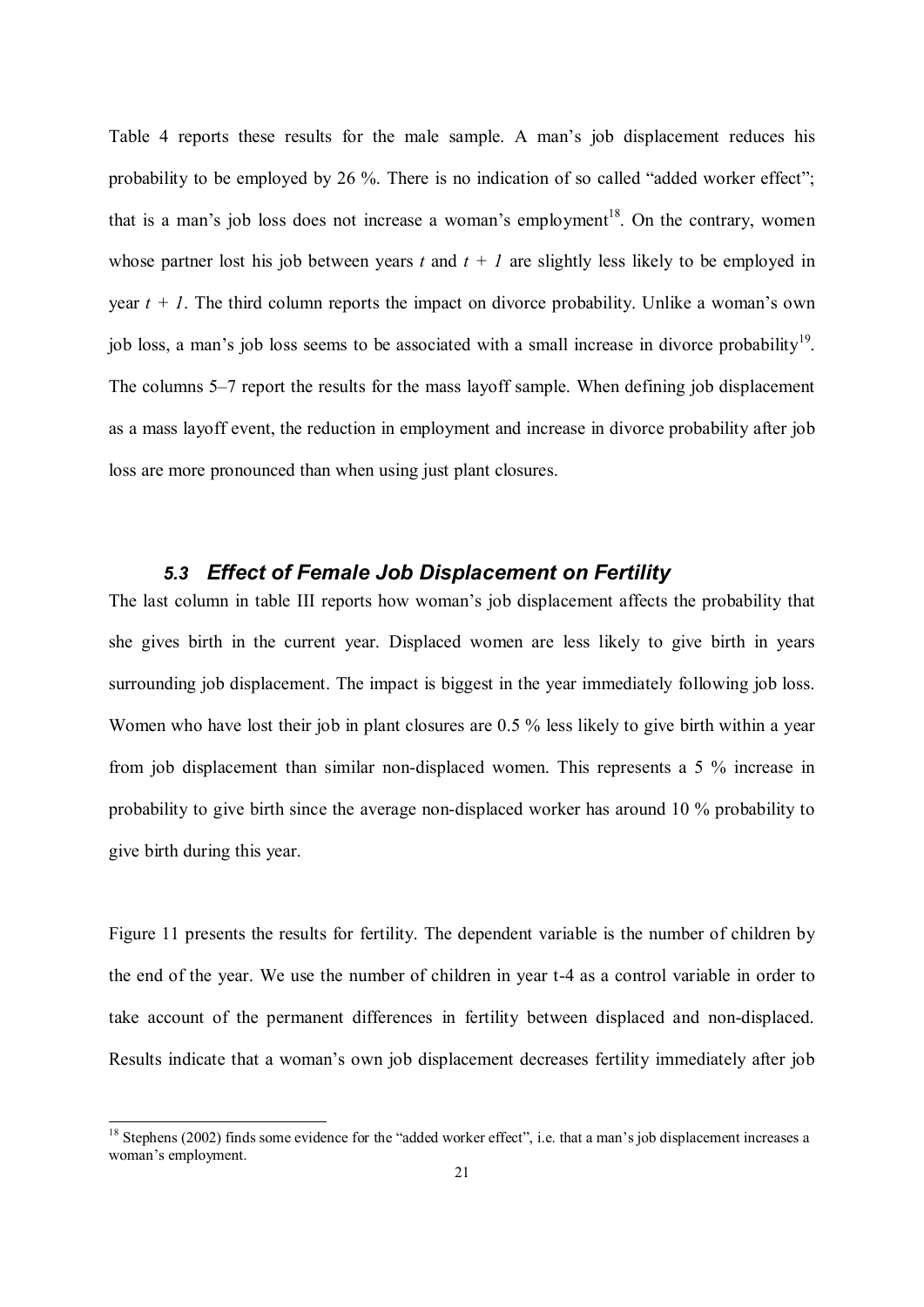loss. The effect is persistent and thus transforms to a significant difference in completed fertility. For every 100 couples with a displaced woman, 4 children less are born by the  $11<sup>th</sup>$  vear after iob loss, than what there would have been in the absence of a woman's job loss.

#### [Figure 11]

As argued in section 2 there may be a number of reasons why the impact of job displacement on fertility may differ between skill groups. Figure 12 presents the results where we have split the sample into two groups by women's education. We find that there is an important heterogeneity in the effect of job displacement on fertility. The impact of job loss is much stronger and statistically significant for highly educated women. By the  $11<sup>th</sup>$  post displacement year there is approximately 0.05 less children born for displaced high wage women than for similar nondisplaced women. The effect remains until year  $11<sup>th</sup>$  (although becoming less precise). It seems that highly educated women postpone births after job loss, which corresponds to a reduction in completed fertility.

We also examined how the effect varies by pre-displacement wage and the share of a worker's earnings of the total family income. The results are similar. A woman's job loss significantly reduces the fertility for high-wage women (not reported), for women in households where the husband's share of household income is low (not reported). The results suggest that in families were the woman is the principal earner and well-attached to the labor market, the woman's own job loss has an important negative impact on fertility.

#### [Figure 12]

 $\overline{a}$ 

 $19$  This is in line with previous studies that have found that a man's job displacement increases risk of divorce. See Eliason and Storrie, 2009.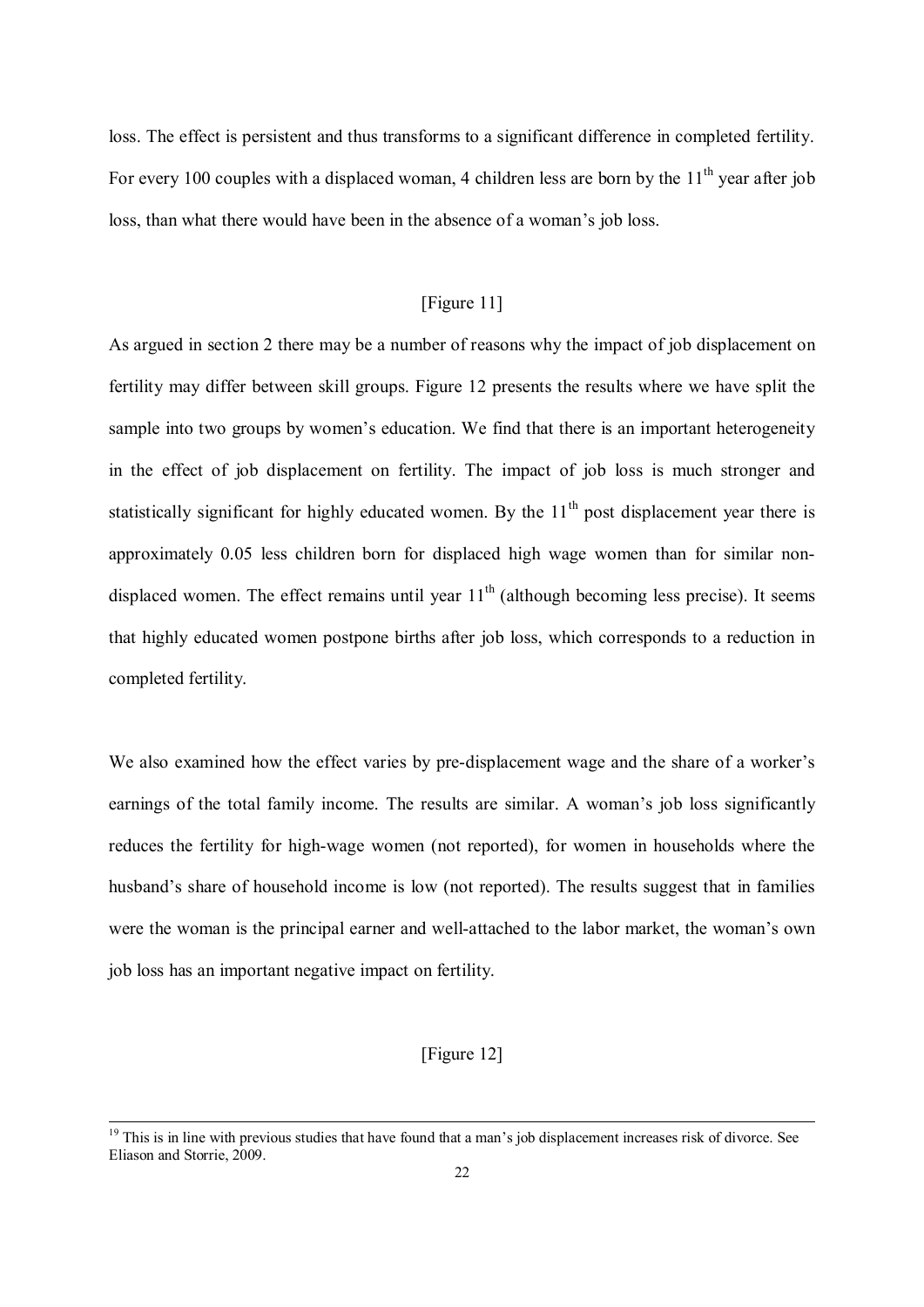These results are in line with our theoretical expectations. If career breaks have more severe consequences for highly educated women, they do want to postpone child bearing after job displacement since they do not want to remain without a job for a long time or increase the risk of not finding a job after a job loss (and maternity leave). Low educated woman are less likely to be re-employed after job displacement, and thus have much lower opportunity cost of having children.

We also examined the heterogeneity of the effect in various other dimensions, such as age and number of children before job loss. We found that job displacement reduces fertility significantly for women who were more than 27 years old at the time of job loss (results not reported). There is no significant effect on the fertility of younger women. When splitting the sample by number of children before job loss, we find that a woman's job displacement decreases fertility more strongly for women with one child. It seems to have a smaller effect on higher order births.

### *5.4 The Effect of Male Job Displacement on Fertility*

Next we ask how a man's job loss affects a couple's fertility decision. Columns 4 and 8 in table IV report the marginal effects of specification that explains how male job displacement affects the probability of giving birth during the year<sup>20</sup>. A man's job displacement does not affect a couple's fertility in the plant closure sample. In the mass layoff sample, there is a modest decrease in fertility immediately after job loss.

Figure 13 reports the point estimates of a specification that estimates the impact of a man's job loss on the cumulative number of children. The results indicate that there is no significant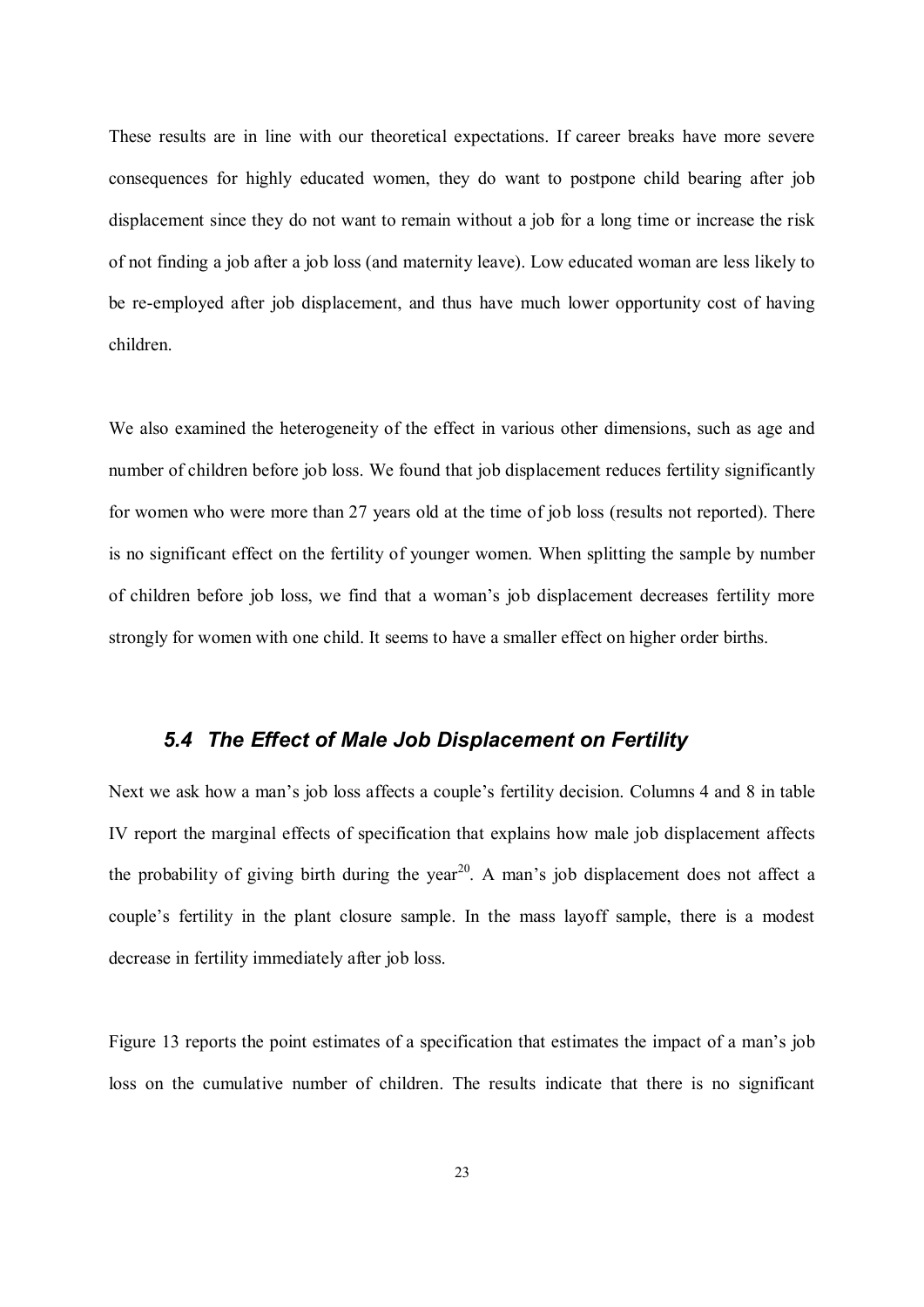difference in fertility between male workers that were displaced in plant closures and notdisplaced males. In the mass layoff sample there seems to be a significant pre-displacement difference in fertility. Displaced male workers seem to have fewer children in the years before job loss. This difference decreases in time and in the end transforms to a positive, although imprecise, difference in completed fertility. The results most likely reflect the fact that in some industries employment protection contracts require employees to layoff first employees who do not have any children. Since childless people are more likely to have children in the future this transforms to a positive but imprecise effect in later years. In order to check this further we split the sample by number of children before job loss. There is no significance difference between fertility of displaced and non-displaced men when splitting the sample.

Finally, we study the impact of both a spouse's job displacement using a sample of employed couples. This means we estimate a model where we include dummies for both spouse's displacement status. Figure 14 reports the estimated coefficients for a spouse's job loss variable on the number of children. The results indicate that female job loss significantly reduces a couple's fertility. The impact seems to be persistent. By year 11 there is a -0.04 difference in the average number of children in couples with displaced females. This means that for each 100 displaced women, there are almost 4 less children born. A man's job displacement has no impact on fertility.

We also examined how response to a man's job loss depends on the characteristics of both spouses. We find that a man's job loss has a negative (although not significant) effect on fertility only for couples with highly educated women or high-wage women. The results suggest that in families where woman is the principal earner and well-attached to the labor market, both a

 $20$  Note, that the birth information is linked to males using the base year spouse's id codes. The results did not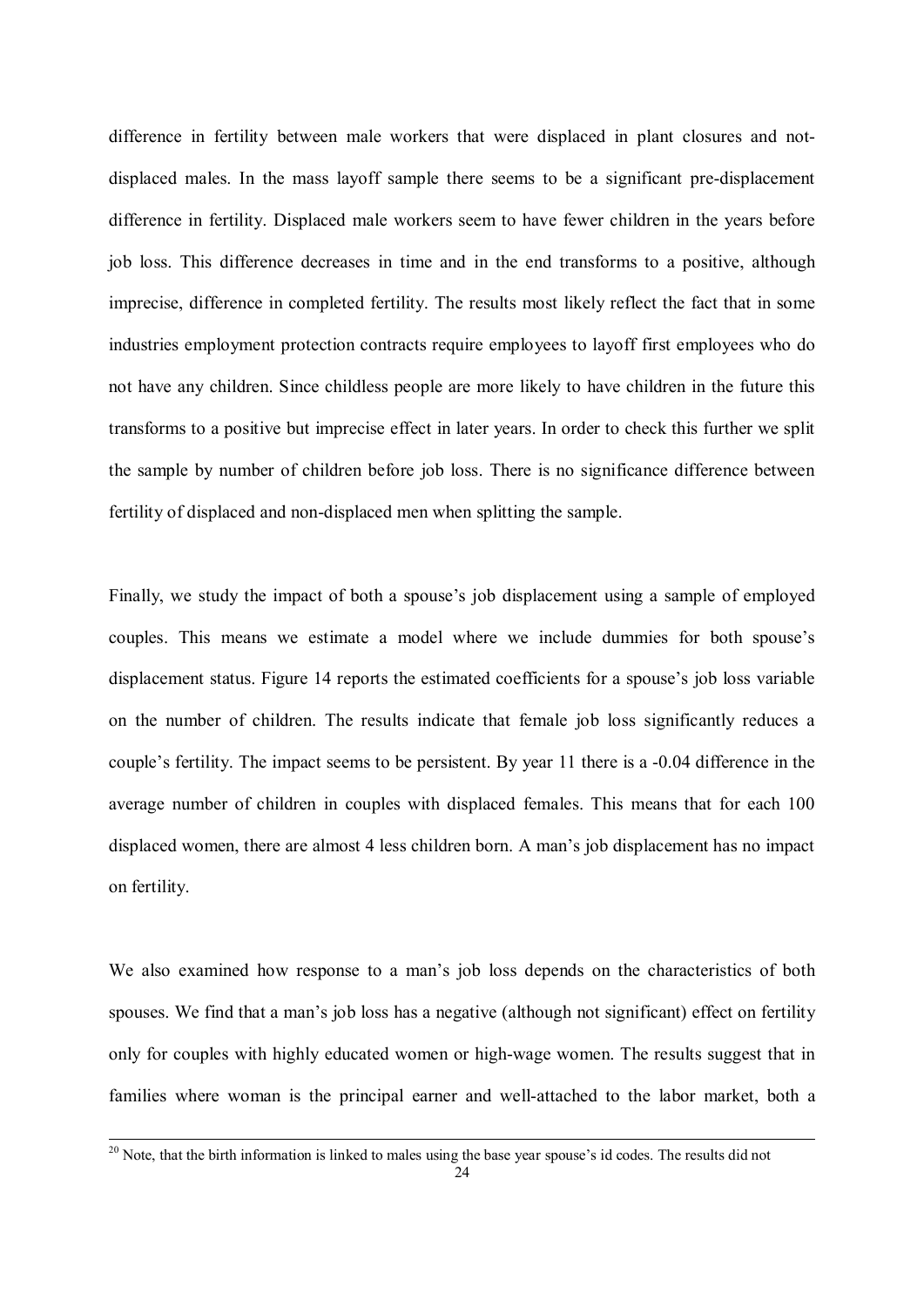woman's own and her spouse's job loss have more severe consequences on fertility. However, the impact is clearly stronger when the woman loses her job. This indicates that income effect seems not to be the mechanism through which the job displacement influences couples' fertility behavior. Career concerns *–* especially in the case of highly educated woman *–* seem to be a much more important determinant.

[Figures 13 and 14]

# **6 Conclusions**

In this study we have examined how job loss that is due to plant closure affects couples' fertility patterns by following the same couples for more than 15 years. Because a plant closure should be an exogenous shock to a worker's career, we can disentangle the causal effect of income changes on the fertility behavior of couples. Unlike previous studies, we focus on couples and carefully compare how the impact of job displacement varies between spouses' and couples' characteristics. We test the robustness of the set up by using an alternative job displacement definition, mass layoff event.

Our results indicate that job displacement leads to a long-lasting income and employment reduction for both men and women. Female job loss decreases fertility. For every 100 displaced females there are approximately 4 less children born. The effect is stronger for highly educated women and for high wage earners. When analyzing the impact of male job loss on a couples' fertility behavior we find that his job loss has a much weaker and insignificant effect on fertility than if the woman had lost her job. Since men are less engaged in the care of young children, we

change when we used current year spouses.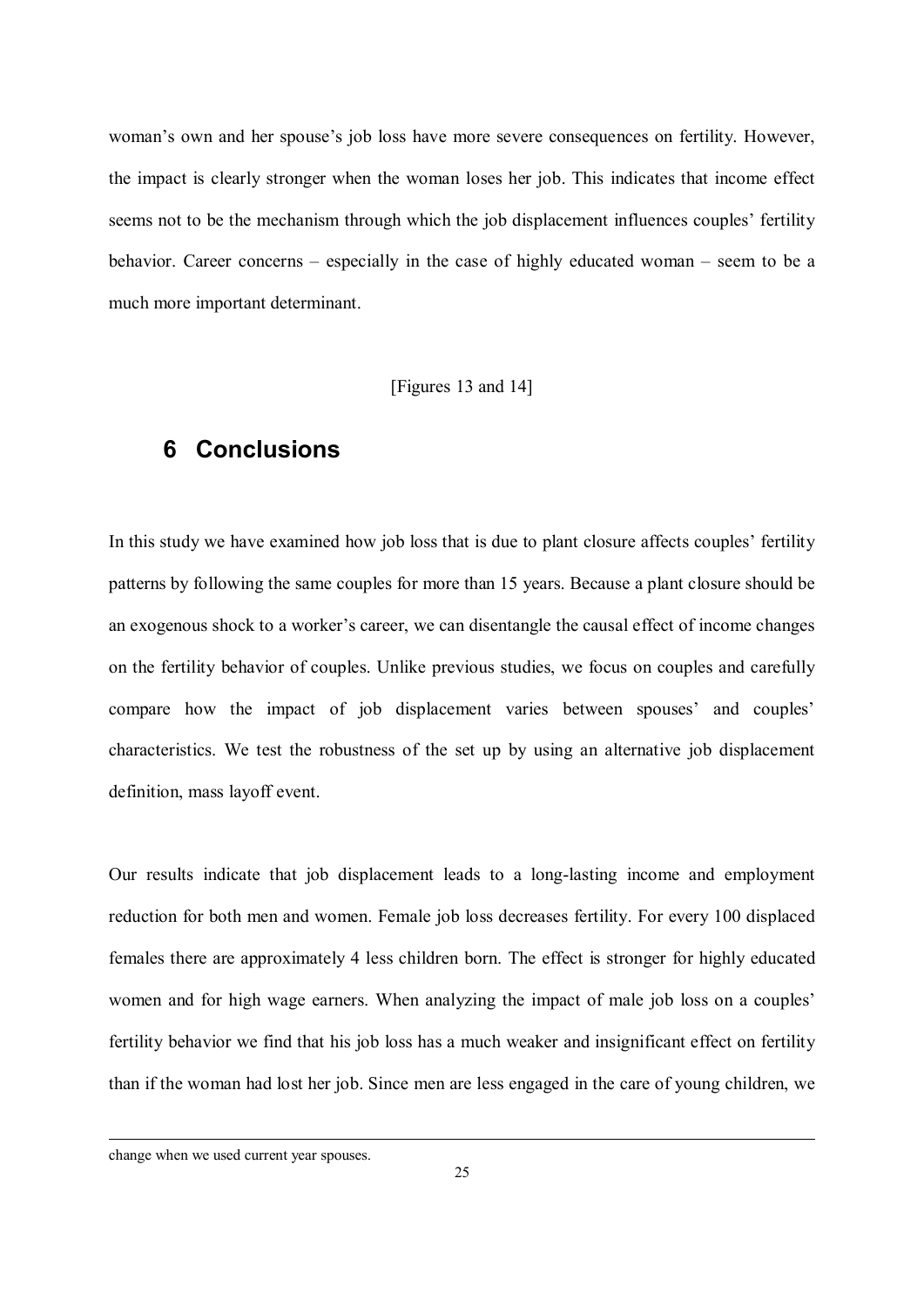expect a man's job loss to affect fertility mainly through the income effect. The result suggests that income does not influence a couple's fertility behavior. The negative effect of a woman's own job displacement may be explained by career concerns after a job loss. This may also explain why we find that job displacement has a stronger effect for highly educated women. Highly educated women are more attached to the labor market and more concerned about losing human capital during career breaks. They do not want to suffer from long employment breaks after a job loss and decide to postpone child bearing to better times.

The results are in line with the study using Austrian data by Del Bono, Weber and Winter-Ebmer (2011) who also find that woman's job displacement decreases fertility, especially for highly educated women. They also conclude that the possible mechanism is not the income effect, but the difficulties women face in reestablishing their careers after job loss. Despite the fact, that we find that man's job loss results to a very long-lasting and even stronger impact on total family income than woman's own job loss, it has no impact on completed fertility. This is in contrast with the study by Lindo (2009), who provides using US data some, although not very robust, evidence that man's job displacement decreases fertility. The difference with his and our findings suggests that the effect of income on fertility may depend on institutional factors such as the costs of higher education and the access to health care.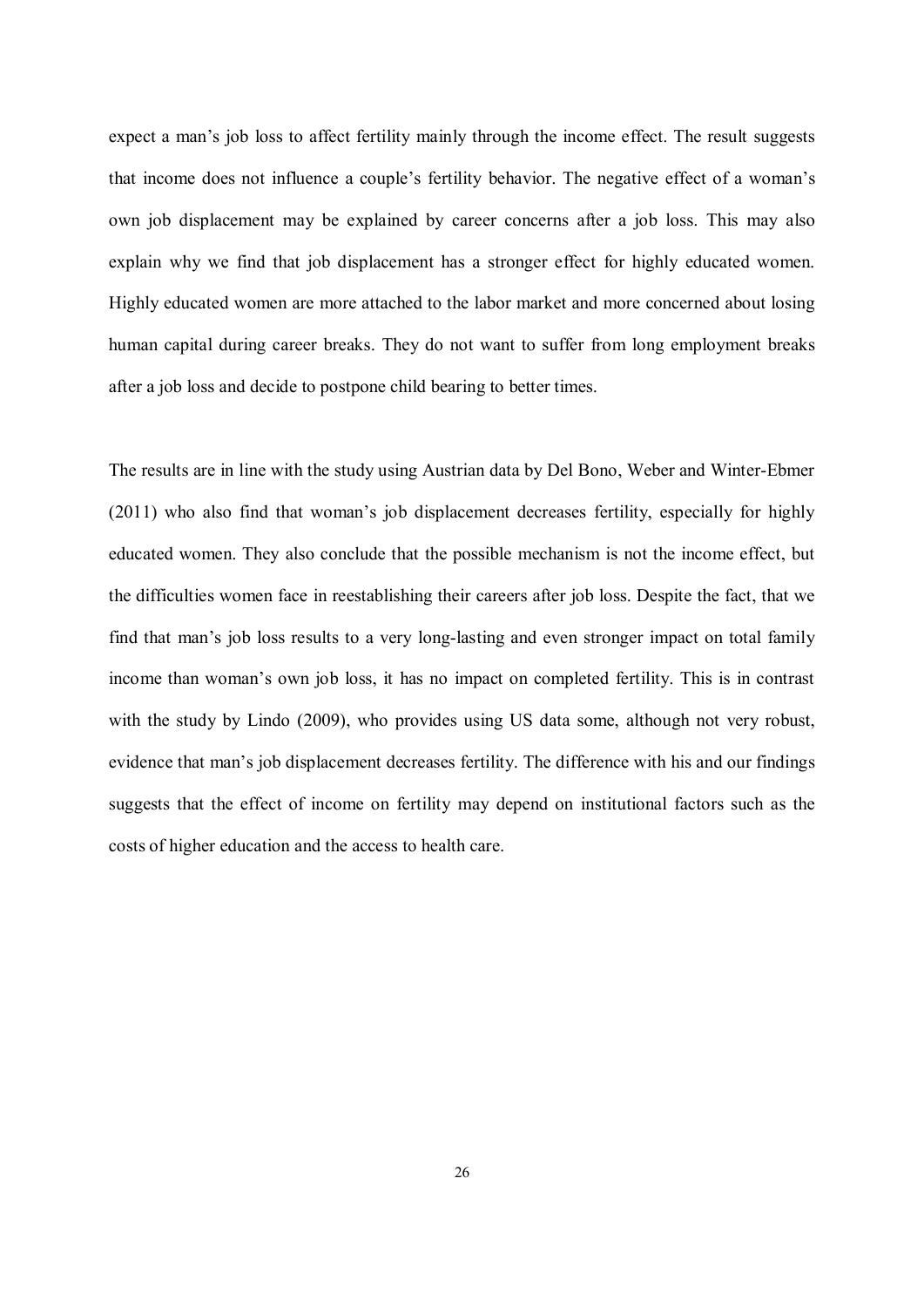## **References**

Adda, Jerome, Christian Dustmann & Katrien Stevens "The Career Costs of Children", mimeo, 2011.

Adsera, Alicia "Vanishing Children: From High Unemployment to Low Fertility in Developed Countries," *American Economic Review*, American Economic Association, vol. 95(2), pages 189-193, May (2005).

Ahn, Namkee and Mira, Pedro. "Job bust, baby bust?: Evidence from Spain", *Journal of Population Economics*, 14 (2001), issue 3, p. 505-521.

Amialchuk, Aliaksabdr "The Effect of Husband's Job Displacement on the Timing and Spacing of Births in the United States", *Contemporary Economic Policy*. doi: 10.1111/j.1465- 7287.2011.00284.x (2011)

Angrist Joshua D., Lavy Victor, Schlosser Analia, "Multiple Experiments for the Causal Link Between the Quantity and Quality of Children", *Journal of Labor Economics*, Vol. 28 (2010):, No 4, pp. 773–824.

Becker, Gary.. Economic Analysis of Fertility, in: Gary S. Becker, James S. Duesenberry and Bernard Okun *Demographic and Economic Change in Developed Countries*, 225–256 (1960).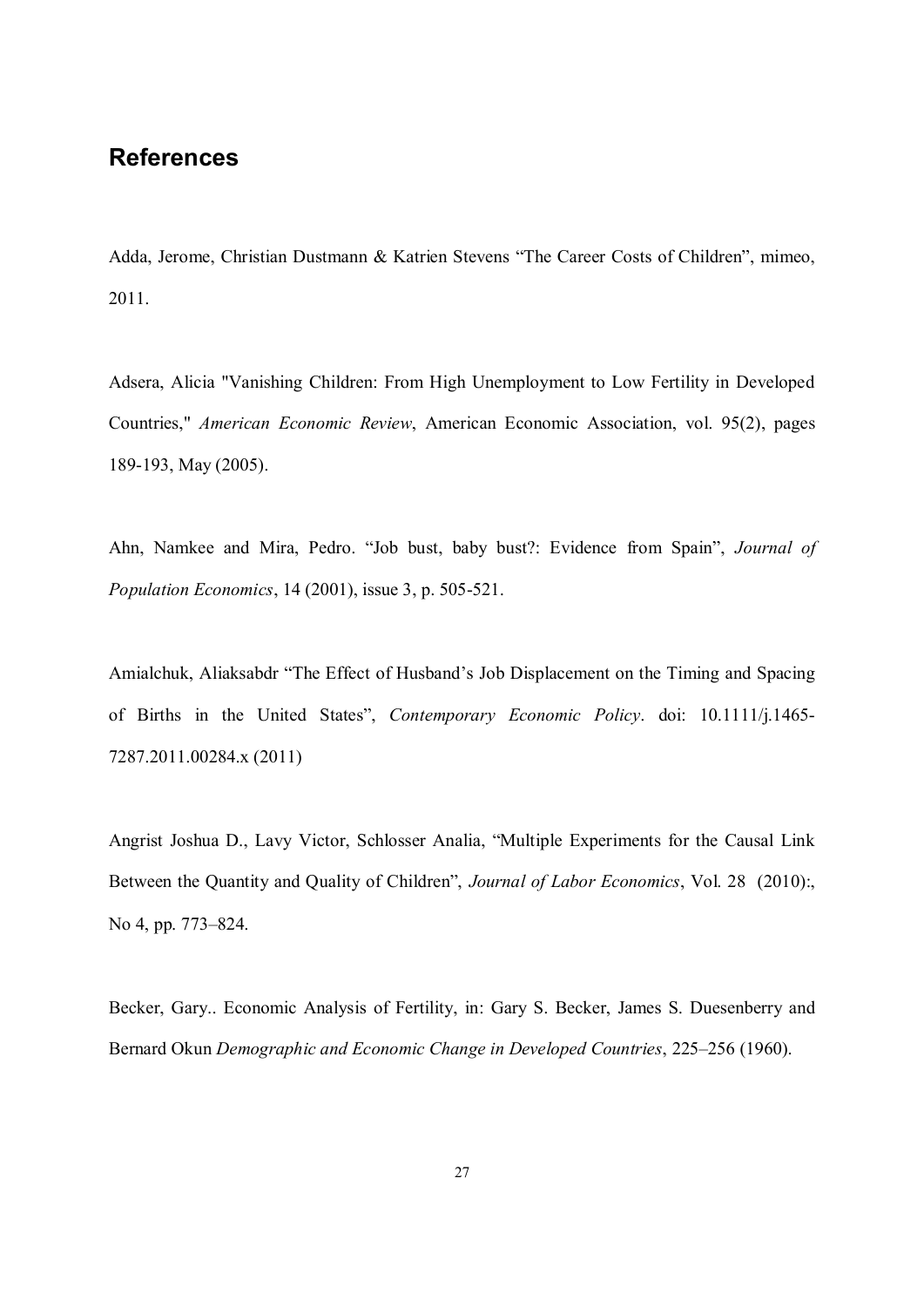Becker, Gary.A "Theory of the Allocation of Time". *The Economic Journal*, Vol. 75, No. 299, 493–517 (1965).

Becker, Gary. & Lewis, H Gregg, "On the Interaction between the Quantity and Quality of Children". *Journal of Political Economy,* 81:2 (1973) part 2, 279–288.

Becker, Gary S & Tomes, Nigel, "Child Endowments and the Quantity and Quality of Children," *Journal of Political Economy*, University of Chicago Press, vol. 84:4(1976), pages S143-62.

Ben-Porath, Yoram, "Short-Term Fluctuations in Fertility and Economic Activity in Israel", *Demography*, Vol. 10, No. 2 (May, 1973), pp. 185-204.

Bertrand, Marianne , Claudia Goldin and Lawrence F. Katz, "Dynamics of the Gender Gap for Young Professionals in the Financial and Corporate Sectors" *American Economic Journal: Applied Economics*, Vol. 2, No. 3, July 2010.

Browning, Martin, Anne Moller Dano and Eskil Heinesen, "Job displacement and stress-related health outcomes," *Health Economics*, John Wiley & Sons, Ltd., vol. 15:10 (2006), pages 1061- 1075.

Charles, Kerwin Kofi & Melvin Stephens. "Disability, Job Displacement and Divorce." *Journal of Labor Economics* 22, 2 (2004): 489—522.

Couch Kenneth A. – Placzek Dana W. "Earnings Losses of Displaced Workers Revisited", *American Economic Review*, Vol 100:1 (2010):, pp. 572–89.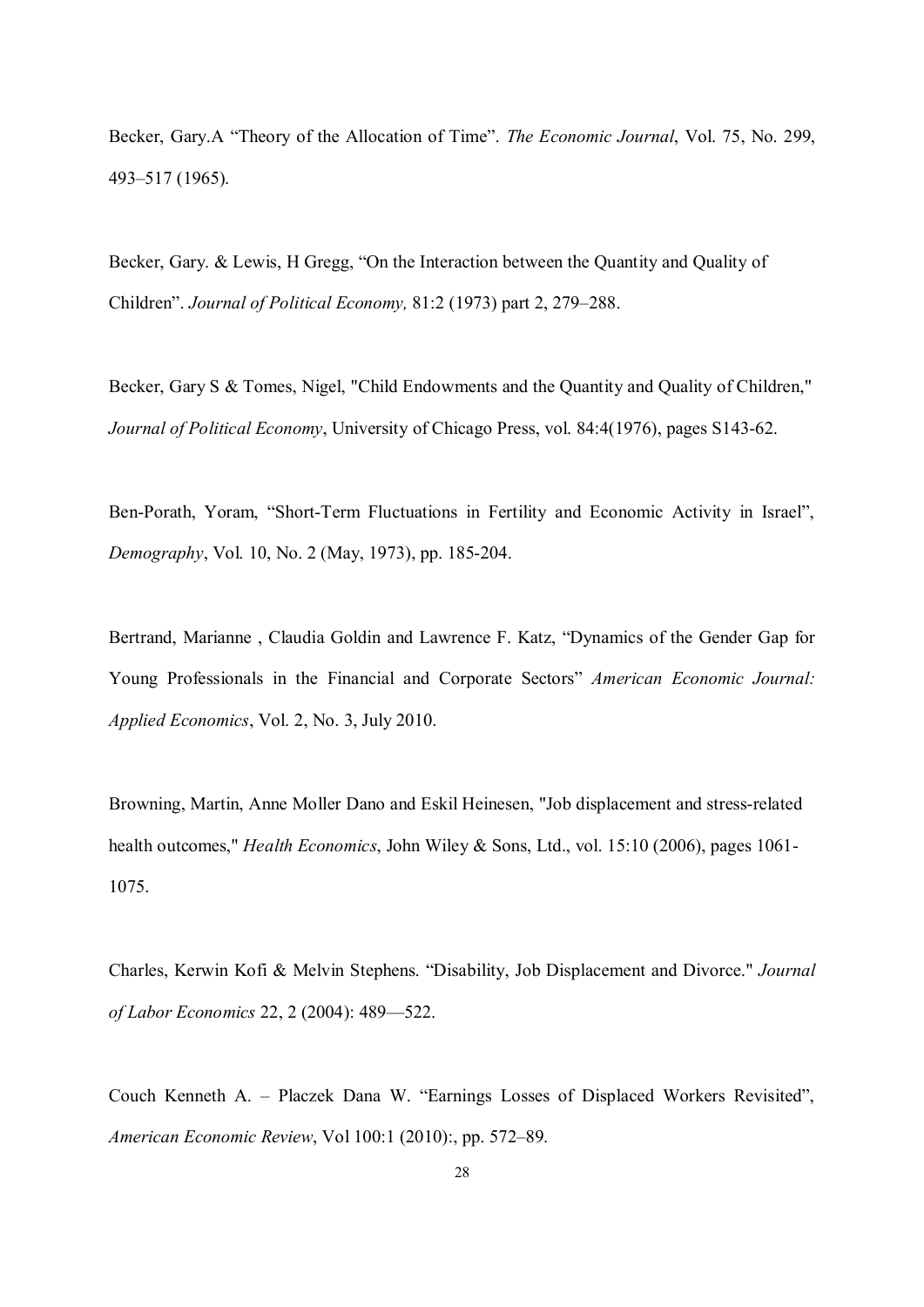Davis Steven J., von Wachter Till M.: "Recessions and the Cost of Job Loss". NBER Working Paper 17638 (2011).

Dehejia, Rajeev Lleras Muney, Adriana . . Booms, Busts, and Babies' Health. *The Quarterly Journal of Economics,* MIT Press, vol. 119:3 (2004), 1091–1130.

Del Bono, Emilia., Weber, Andrea. & Winter-Ebmer, Rudolf. "Clash of Career and Family: Fertility Decisions after Job Displacement".forthcoming in the *Journal of the European Economic Association* (2011).

Eliason, Marcus "Lost jobs, broken marriages". Forthcoming in the *Journal of Population Economics,* (2011).

Eliason, Marcus, and Donald Storrie, "Latent or Lasting Scars: Swedish Evidence on the Long-Term Effects of Job Displacement," *Journal of Labor Economics*, 24 (2006), 831–856.

Eliason, Marcus, and Donald Storrie, "Does Job Loss Shorten Life?", *Journal of Human Resources,* University of Wisconsin Press, vol. 44(2009).

Farber, Henry, "Job Loss and the Decline in Job Security in the United States". Industrial Relations Section Working Paper No. 520, Princeton University (2007).

Fraser, Clive,"Income Risk, the Tax-benefit System and the Demand for Children". *Economica*, Vol 68 (2001), 105–125.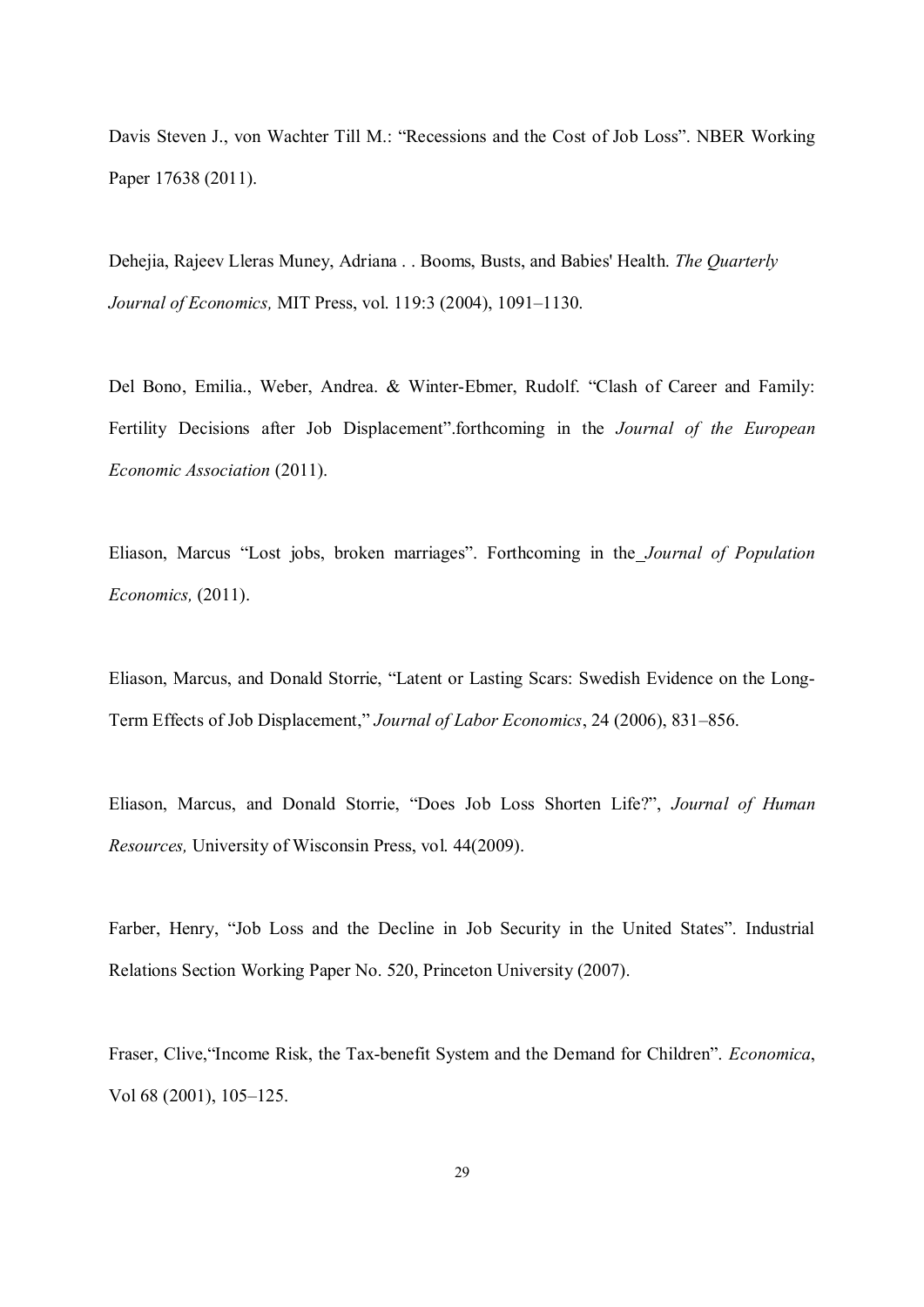Gronau, Reuben, "Leisure, Home Production, and Work-The Theory of the Allocation of Time Revisited". *Journal of Political Economy*, University of Chicago Press, vol. 85:6(1977), pages 1099-1123, December

Heckman, James J. & Walker, James. R. 1990. "The Relationship between Wages and Income and the Timing and Spacing of Births": Evidence from Swedish Longitudinal Data. *Econometric*a, Econometric Society, vol. 58:6 (1990), pages 1411-41, November.

Hotz, Joseph V., Klerman, Jacob Alex and Willis, Robert J, "The economics of fertility in developed countries," . In M. R. Rosenzweig and O. Stark (Eds.), Handbook of Population and Family Economics, pp. 275-348 (1993).

Huttunen, Kristiina, Jarle Møen.and Kjell. G Salvanes, "How Destructive Is Creative Destruction? Effects Of Job Loss On Job Mobility, Withdrawal And Income", *Journal of the European Economic Association*, John Wiley & Sons, Ltd., vol. 9:5, (2011) pages 840-870.

•Jacobson, Louis S & LaLonde, Robert J & Sullivan, Daniel G, ."Earnings Losses of Displaced Workers". *American Economic Review*, Vol. 83:4 (1993), 685–709.

Korkeamäki, Ossi and Tomi Kyyrä, "A Distributional Analysis of Displacement Costs in an Economic Depression and Recovery," Discussion Papers 465, Government Institute for Economic Research Finland (2008).

Lindo, Jason"Are Children Really Inferior Goods? Evidence from Displacement-driven Income Shocks" *the Journal of Human Resources,* Vol. 45 (2010).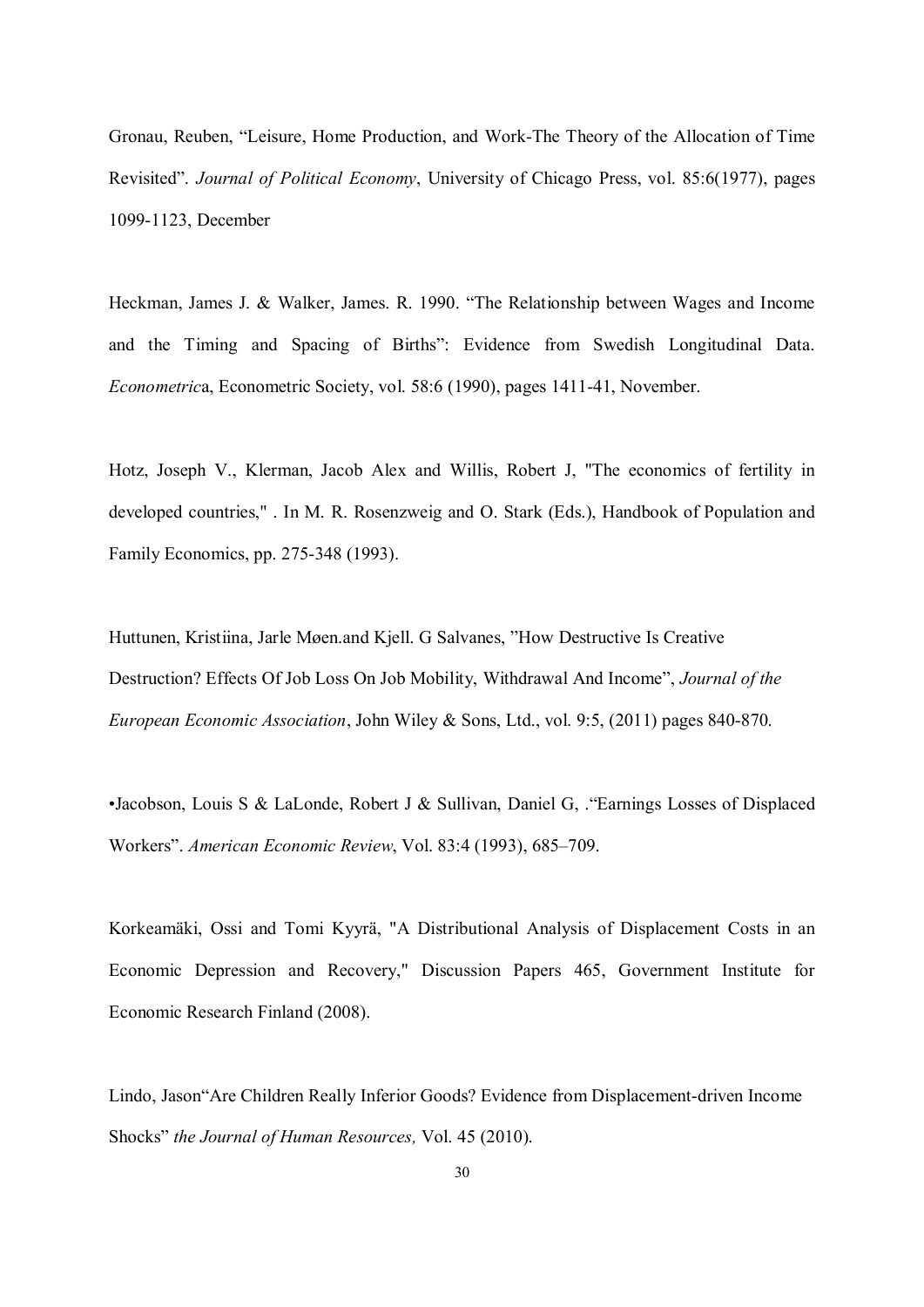Martikainen, Pekka., Mäki, Netta., and Markus Jäntti, "The Effects of Unemployment on Mortality following Workplace Downsizing and Workplace Closure: A Register-based Followup Study of Finnish Men and Women during Economic Boom and Recession". *American Journal of Epidemiology,* Vol. 165 (2007), No. 9, 1070–1075.

Milligan, Kevin, "Subsidizing the Stork: New Evidence on Tax Incentives and Fertility". *Review of Economics and Statistics* Vol. 87, No. 3 (2005), pp. 539-555

Perry, Cynthia. D. "Economic Well-Being of the Family". Thesis manuscript, Massachusetts Institute of Technology (2004).

Rege, Mari., Telle, Kjetil. & Votruba, Mark, "Plant Closure and Marital Dissolution". Discussion papers, No. 514, Statistics Norway, Research Department (2007).

Silver, Morris. "Births, Marriages, and Business Cycles in the United States," *Journal of Political Economy*, University of Chicago Press, vol. 73 (1965).

Stephens, Melvin, Jr.,Worker Displacement and the Added Worker Effect. *Journal of Labor Economics* 20, 3 (July 2002): 504-37.

Stevens, Ann Huff,"Persistent effects of Job Displacement: The Importance of Multiple Job Losses". *Journal of Labour Economics*, Vol. 15 (1997), No. 1, Part 1, 165–188.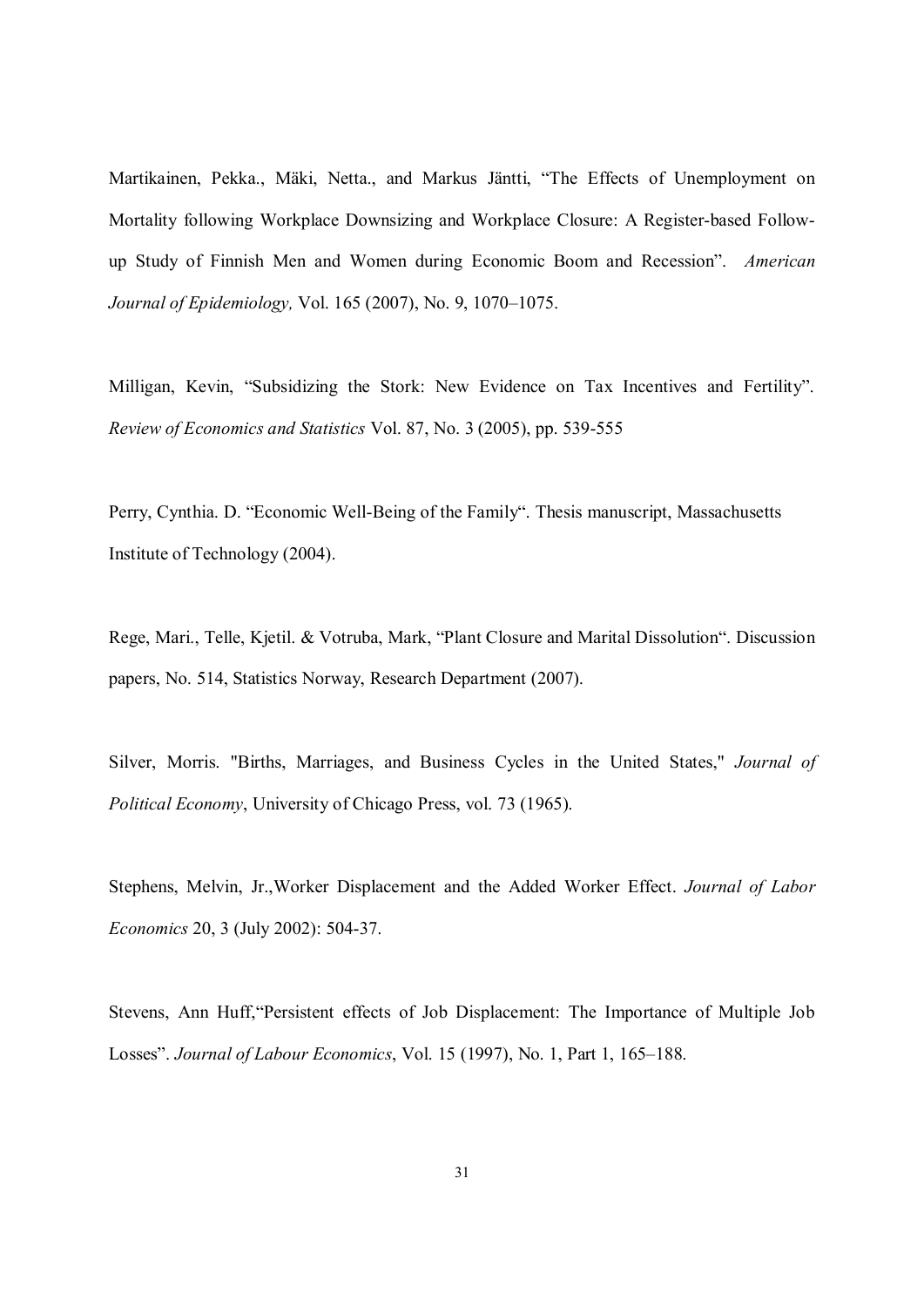Stevens, Ann Huff, "Changes in earnings instability and job loss", *Industrial and Labor Relations Review*, ILR Review, ILR School, Cornell University, vol. 55:1 (2001), pages 60-78.

Sullivan, Daniel and von Wachter, Till, "Job Displacement and Mortality: An Analysis Using Administrative Data", *Quarterly Journal of Economics*, August 2009, Vol. 124, No. 3: 1265– 1306.

Verho, Jouko, "Scars of recession: the long-term costs of the Finnish economic crisis," Working Paper Series 2008:9, IFAU - Institute for Labour Market Policy Evaluation.

von Wachter, Till and Weber Handwerker, Elizabeth, "Variation in the Cost of Job Loss by Worker Skill: Evidence Using Matched Data from California, 1991-2000" Department of Economics Discussion Paper Series, Columbia University (2010)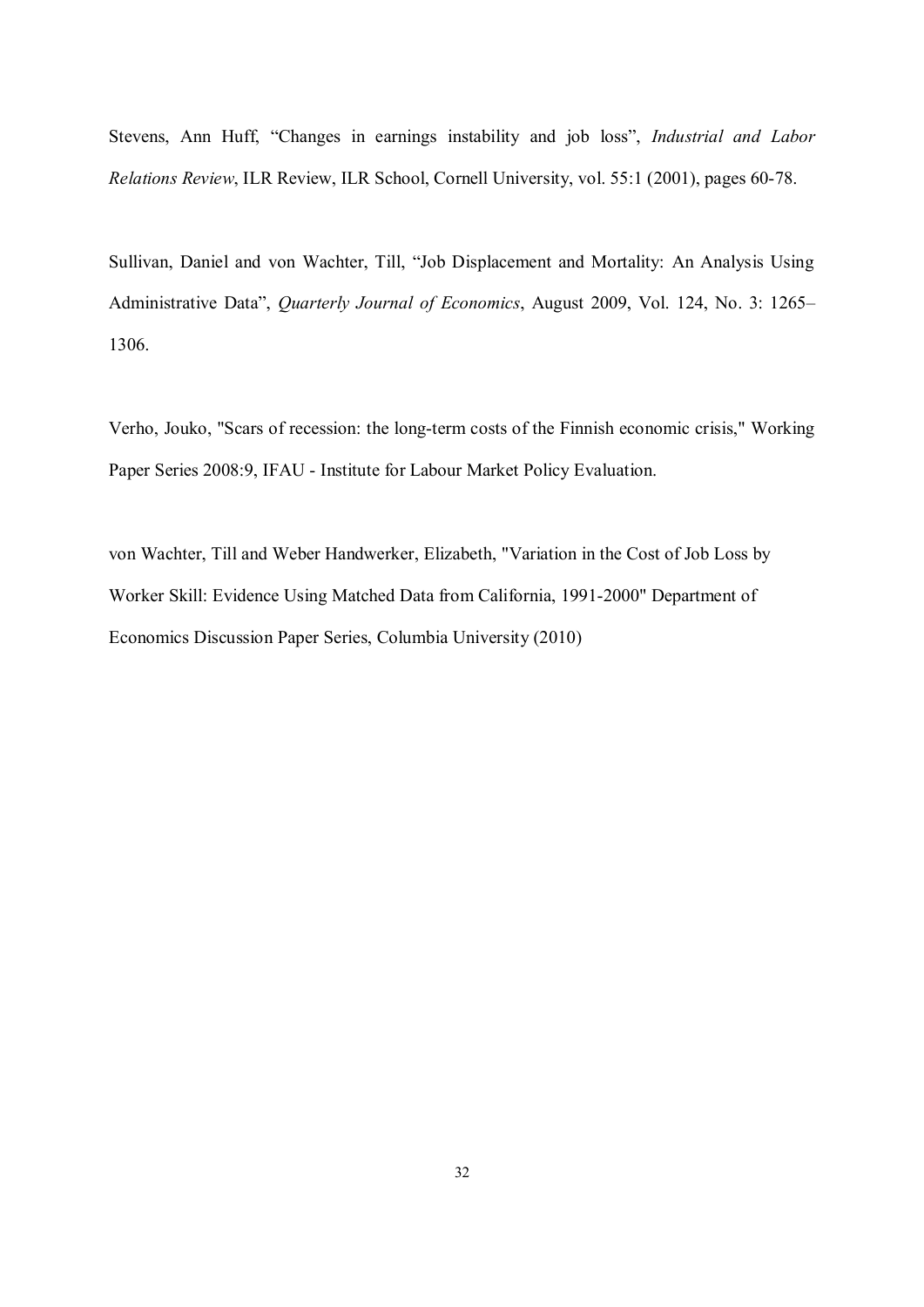| Variable                               | Plant closure    |                  | Mass Layoffs     |                  |  |
|----------------------------------------|------------------|------------------|------------------|------------------|--|
|                                        | Displaced        | Non-displaced    | Displaced        | Non-displaced    |  |
| Age                                    | 32,14            | 32,31            | 32,34            | 32,55            |  |
| Primary                                | 0,25             | 0,24             | 0,25             | 0,26             |  |
| Secondary                              | 0,42             | 0,43             | 0,4              | 0,41             |  |
| Tertiary                               | 0,33             | 0,33             | 0,34             | 0,33             |  |
| Experience                             | 11,45            | 11,51            | 11,67            | 11,83            |  |
| Tenure                                 | 5,13             | 5,79             | 6,51             | 6,47             |  |
| Plant size                             | 57,29            | 161,83           | 255,86           | 308,53           |  |
| Annual earnings at t                   | 19,17            | 19,44            | 20,26            | 20,21            |  |
| Annual earnings at t-3                 | 15,44            | 15,60            | 16,63            | 16,36            |  |
| Spouse's earnings                      | 21,78            | 21,72            | 23,42            | 22,57            |  |
| Annual income (inc.<br>Transfers) at t | 19,53            | 19,79            | 20,5             | 20,55            |  |
| Family Income at t                     | 42,96            | 43,32            | 45,29            | 44,71            |  |
| Spouse employed                        | 0,83             | 0,82             | 0,83             | 0,83             |  |
| Spouse displaced                       | 0,07             | 0,02             | 0,12             | 0,05             |  |
| Married                                | 0,64             | 0,66             | 0,64             | 0,66             |  |
| Number of children at t-4              | 0,91             | 0,91             | 0,88             | 0,89             |  |
| Number of children at t                | 1,07             | 1,10             | 1,06             | 1,09             |  |
| Share giving birth at t                | $\boldsymbol{0}$ | $\boldsymbol{0}$ | $\boldsymbol{0}$ | $\boldsymbol{0}$ |  |
| Observations                           | 3237             | 97055            | 3327             | 45690            |  |

TABLE 1 Descriptive Statistics Female Sample

Notes: Sample consist of women who were 20–40 years old at the time *t* (base years 1991–1993), who were working in the end of the year  $t$  and  $t - 1$  and who did not give birth during year  $t$ . Plant closure sample consists of working in the end of the year t and the line the sample consists of workers working in workers working in plants with at least 5 workers in year t. Mass layoff sample consists of workers working in plants with at least 50 workers in year *t*.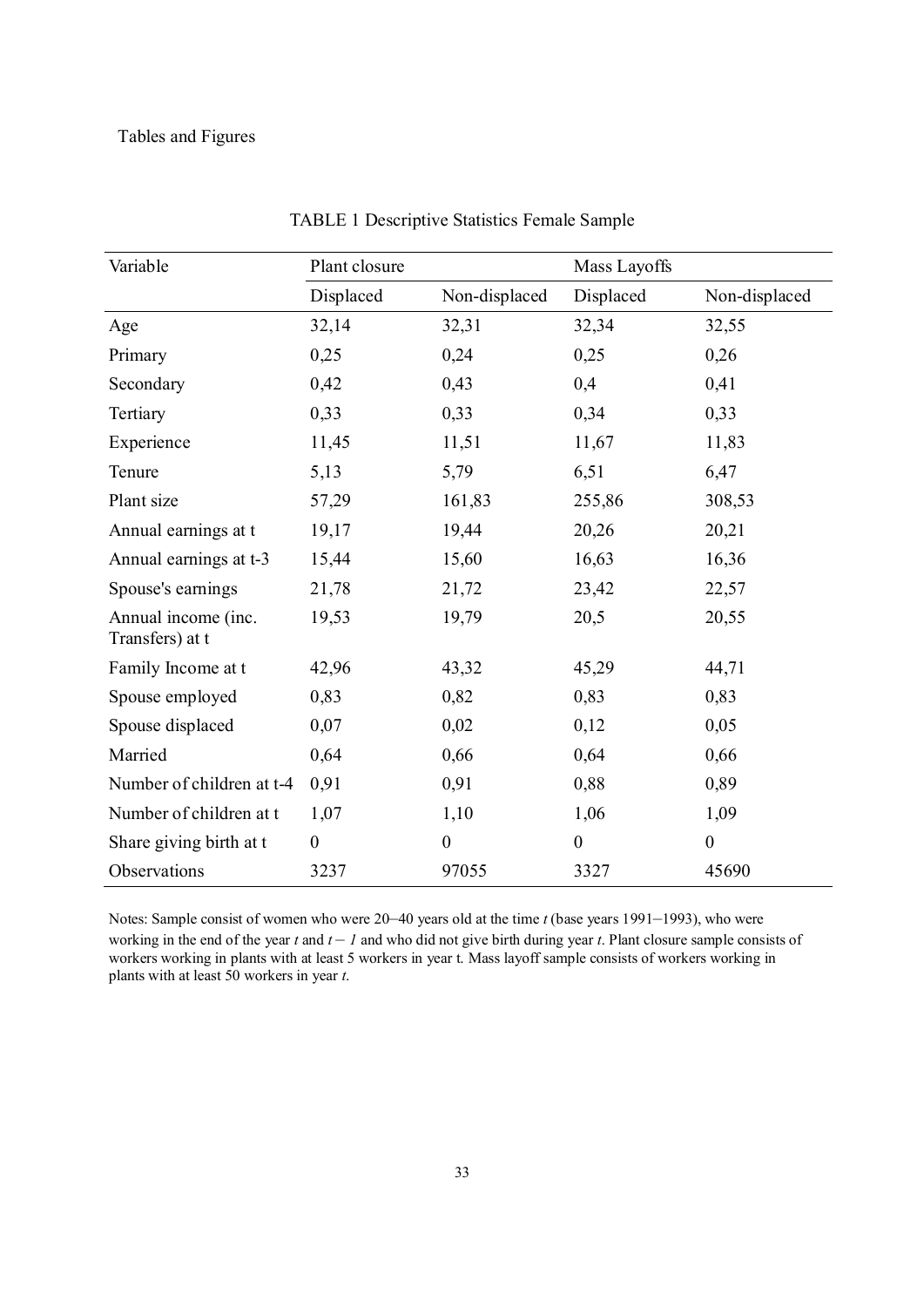| Variable                               | Plant closure    |                  | Mass Layoffs     |                  |  |
|----------------------------------------|------------------|------------------|------------------|------------------|--|
|                                        | Displaced        | Non-displaced    | Displaced        | Non-displaced    |  |
| Age                                    | 34,26            | 34,7             | 34,67            | 35,05            |  |
| Primary                                | 0,24             | 0,23             | 0,22             | 0,22             |  |
| Secondary                              | 0,47             | 0,46             | 0,44             | 0,46             |  |
| Tertiary                               | 0,29             | 0,31             | 0,33             | 0,33             |  |
| Experience                             | 11,67            | 11,98            | 11,76            | 11,99            |  |
| Tenure                                 | 5,32             | 7,35             | 6,71             | 8,70             |  |
| Plant size                             | 62,27            | 228,44           | 306,21           | 392,55           |  |
| Annual earnings at t                   | 27,67            | 28,2             | 29,11            | 29,38            |  |
| Annual earnings at t-3                 | 24,92            | 25,36            | 26,07            | 26,16            |  |
| Spouse's earnings                      | 14,14            | 13,91            | 14,58            | 14,17            |  |
| Annual income (inc.<br>Transfers) at t | 27,99            | 28,53            | 29,35            | 29,64            |  |
| Family Income at t                     | 43,09            | 43,6             | 44,72            | 44,97            |  |
| Spouse employed                        | 0,75             | 0,74             | 0,76             | 0,75             |  |
| Spouse displaced                       | 0,04             | 0,01             | 0,02             | 0,01             |  |
| Married                                | 0,70             | 0,73             | 0,72             | 0,74             |  |
| Number of children at t-4              | 0,99             | 1,04             | 1,00             | 1,06             |  |
| Number of children at t                | 1,32             | 1,36             | 1,32             | 1,37             |  |
| Share giving birth at t                | $\boldsymbol{0}$ | $\boldsymbol{0}$ | $\boldsymbol{0}$ | $\boldsymbol{0}$ |  |
| Observations                           | 5872             | 155044           | 6706             | 82380            |  |

| <b>TABLE 2 Descriptive Statistics Male Sample</b> |  |  |
|---------------------------------------------------|--|--|
|                                                   |  |  |

Notes: Sample consists of men who were working in the end of the year *t* (base years 1991–1993), and *t – 1* and whose spouses (women) were 20–40 years old and did not give birth during year *t*. Plant closure sample consists of workers working in plants with at least 5 workers in year t. Mass layoff sample consists of workers working in plants with at least 50 workers in year *t*.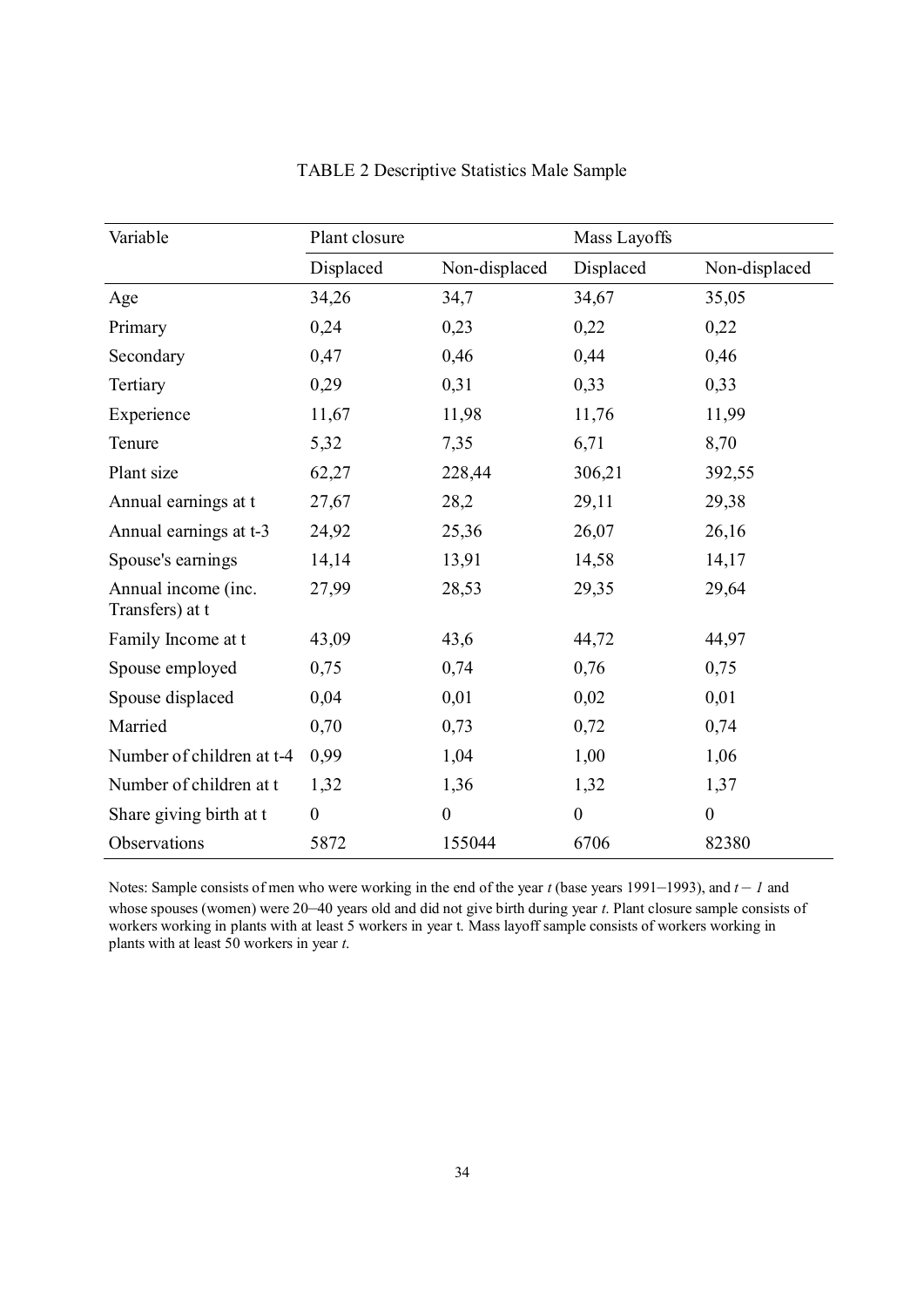|                                          | Plant closure sample |                    |          |             | Mass layoff sample |                    |            |             |
|------------------------------------------|----------------------|--------------------|----------|-------------|--------------------|--------------------|------------|-------------|
| Effect by years<br>since<br>displacement | Employed             | Spouse<br>employed | Divorced | Gave birth  | Employed           | Spouse<br>employed | Divorced   | Gave birth  |
| $dpl_3$                                  | $0.015***$           | $-0.005$           |          | $-0.005**$  | $0.015***$         | 0.005              |            | 0.001       |
|                                          | (0.005)              | (0.007)            |          | (0.002)     | (0.005)            | (0.007)            |            | (0.003)     |
| $dpl_2$                                  | 0.005                | $-0.005$           |          | $-0.004*$   | 0.009              | 0.006              |            | $-0.005**$  |
|                                          | (0.006)              | (0.007)            |          | (0.002)     | (0.006)            | (0.006)            |            | (0.002)     |
| $dpl_1$                                  |                      | $-0.004$           | 0.010    | $-0.003$    |                    | 0.005              | 0.014      | $-0.003$    |
|                                          |                      | (0.006)            | (0.008)  | (0.003)     |                    | (0.006)            | (0.008)    | (0.003)     |
| $dpl_0$                                  |                      | 0.004              |          |             |                    | $-0.005$           |            |             |
|                                          |                      | (0.004)            |          |             |                    | (0.004)            |            |             |
| dpl1                                     | $-0.305***$          | $-0.010*$          | 0.011    | $-0.005***$ | $-0.312***$        | $-0.026***$        | $0.018*$   | $-0.007***$ |
|                                          | (0.010)              | (0.005)            | (0.009)  | (0.002)     | (0.010)            | (0.006)            | (0.010)    | (0.002)     |
| dpl2                                     | $-0.163***$          | $-0.005$           | 0.005    | 0.002       | $-0.133***$        | $-0.005$           | $0.014*$   | 0.000       |
|                                          | (0.008)              | (0.006)            | (0.008)  | (0.002)     | (0.008)            | (0.005)            | (0.008)    | (0.002)     |
| dpl3                                     | $-0.100***$          | 0.000              | 0.004    | $-0.005**$  | $-0.083***$        | $-0.007$           | $0.018**$  | $-0.004*$   |
|                                          | (0.007)              | (0.006)            | (0.007)  | (0.002)     | (0.007)            | (0.006)            | (0.008)    | (0.002)     |
| dpl4                                     | $-0.094***$          | $-0.006$           | 0.001    | 0.001       | $-0.078***$        | $-0.007$           | $0.014*$   | 0.001       |
|                                          | (0.007)              | (0.006)            | (0.007)  | (0.003)     | (0.007)            | (0.006)            | (0.007)    | (0.003)     |
| dpl5                                     | $-0.059***$          | $-0.010$           | 0.003    | $-0.001$    | $-0.054***$        | $-0.002$           | $0.016**$  | 0.000       |
|                                          | (0.006)              | (0.006)            | (0.007)  | (0.003)     | (0.006)            | (0.006)            | (0.007)    | (0.003)     |
| dpl6                                     | $-0.053***$          | $-0.001$           | 0.005    | 0.000       | $-0.042***$        | 0.003              | $0.018***$ | $-0.001$    |
|                                          | (0.006)              | (0.006)            | (0.007)  | (0.003)     | (0.006)            | (0.006)            | (0.007)    | (0.003)     |
| dpl7                                     | $-0.049***$          | $-0.003$           | 0.003    | $-0.001$    | $-0.042***$        | 0.000              | $0.018***$ | 0.004       |
|                                          | (0.006)              | (0.006)            | (0.007)  | (0.003)     | (0.006)            | (0.006)            | (0.007)    | (0.003)     |
| dpl8                                     | $-0.042***$          | $-0.001$           | 0.001    | $-0.001$    | $-0.030***$        | $-0.001$           | $0.021***$ | $-0.002$    |
|                                          | (0.006)              | (0.006)            | (0.006)  | (0.003)     | (0.006)            | (0.006)            | (0.007)    | (0.003)     |
| dpl9                                     | $-0.031***$          | 0.003              | 0.002    | $-0.003$    | $-0.023***$        | 0.002              | $0.024***$ | $-0.003$    |
|                                          | (0.006)              | (0.006)            | (0.006)  | (0.003)     | (0.006)            | (0.006)            | (0.007)    | (0.003)     |
| $d$ p $110$                              | $-0.022***$          | 0.002              | 0.004    | $-0.001$    | $-0.017***$        | 0.002              | $0.021***$ | $-0.008***$ |
|                                          | (0.006)              | (0.006)            | (0.006)  | (0.004)     | (0.006)            | (0.006)            | (0.007)    | (0.003)     |
| dp111                                    | $-0.016***$          | 0.004              | 0.003    | $-0.001$    | $-0.018***$        | $-0.004$           | $0.023***$ | $-0.005$    |
|                                          | (0.006)              | (0.006)            | (0.006)  | (0.004)     | (0.006)            | (0.006)            | (0.007)    | (0.004)     |
| Observations                             | 1295552              | 1496094            | 1195295  | 1395823     | 632951             | 730967             | 583949     | 681959      |

TABLE 3 Effect of female job displacement on alternative outcomes

Notes: Marginal effects of probit regression. The years when outcome variable does not vary (e.g. all are employed in years  $t - I$  and  $t$ ) are dropped from the regression, which explains why the number of observations varies between columns. Sample consists of women who were 20–40 years old at time *t* (base years 1991–1993), who were working in the end of the year t and  $t - l$  and who did not give birth during year  $t$ .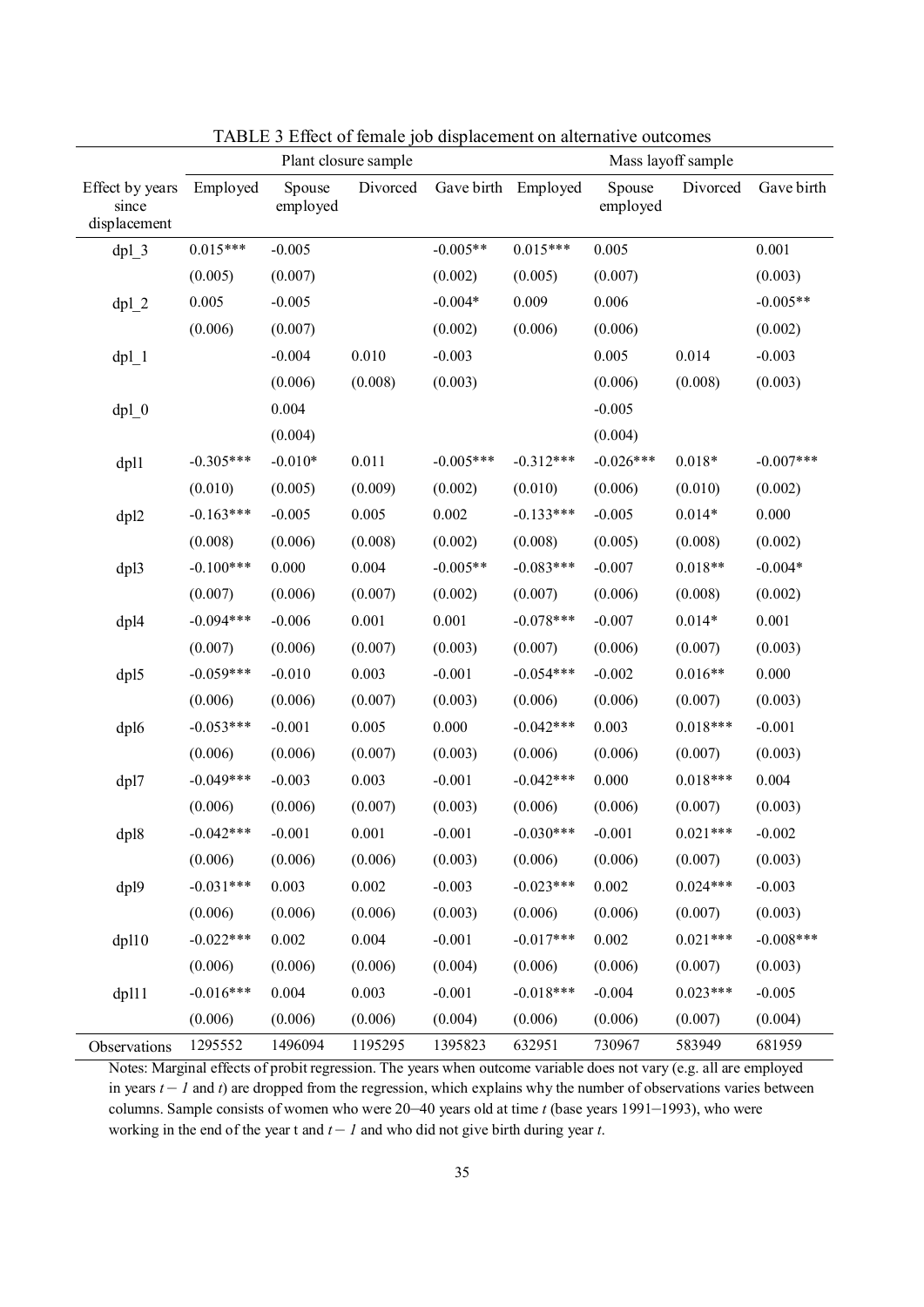|                                          | Plant closure sample |                    |          | Mass layoff sample |             |                    |            |            |
|------------------------------------------|----------------------|--------------------|----------|--------------------|-------------|--------------------|------------|------------|
| Effect by years<br>since<br>displacement | Employed             | Spouse<br>employed | Divorced | Gave birth         | Employed    | Spouse<br>employed | Divorced   | Gave birth |
| $dpl_3$                                  | 0.003                | $-0.000$           |          | 0.001              | $0.005**$   | 0.001              |            | 0.000      |
|                                          | (0.003)              | (0.005)            |          | (0.002)            | (0.003)     | (0.005)            |            | (0.002)    |
| $dpl_2$                                  | $-0.001$             | $-0.006$           |          | $-0.003$           | $-0.002$    | 0.007              |            | $-0.001$   |
|                                          | (0.004)              | (0.005)            |          | (0.002)            | (0.003)     | (0.005)            |            | (0.002)    |
| $dpl_1$                                  |                      | $-0.008$           | 0.004    | $-0.001$           |             | 0.005              | 0.004      | 0.001      |
|                                          |                      | (0.005)            | (0.005)  | (0.002)            |             | (0.005)            | (0.005)    | (0.002)    |
| $dpl_0$                                  |                      | 0.000              |          |                    |             | 0.001              |            |            |
|                                          |                      | (0.004)            |          |                    |             | (0.004)            |            |            |
| dp11                                     | $-0.264***$          | $-0.016***$        | $0.011*$ | $-0.002$           | $-0.327***$ | $-0.018***$        | $0.020***$ | $-0.003*$  |
|                                          | (0.007)              | (0.005)            | (0.006)  | (0.002)            | (0.007)     | (0.005)            | (0.006)    | (0.002)    |
| dpl2                                     | $-0.134***$          | $-0.007$           | 0.006    | 0.000              | $-0.146***$ | $-0.005$           | $0.010*$   | 0.002      |
|                                          | (0.005)              | (0.005)            | (0.005)  | (0.002)            | (0.005)     | (0.005)            | (0.005)    | (0.002)    |
| dpl3                                     | $-0.086***$          | $-0.006$           | 0.004    | $-0.003$           | $-0.096***$ | $-0.005$           | $0.010**$  | $-0.002$   |
|                                          | (0.005)              | (0.005)            | (0.005)  | (0.002)            | (0.005)     | (0.005)            | (0.005)    | (0.002)    |
| dpl4                                     | $-0.063***$          | $-0.008$           | 0.003    | $-0.001$           | $-0.073***$ | $-0.008$           | 0.005      | 0.003      |
|                                          | (0.004)              | (0.005)            | (0.005)  | (0.002)            | (0.004)     | (0.005)            | (0.005)    | (0.002)    |
| dpl5                                     | $-0.041***$          | $-0.007$           | $0.008*$ | $-0.002$           | $-0.054***$ | $-0.008$           | $0.009**$  | 0.001      |
|                                          | (0.004)              | (0.005)            | (0.005)  | (0.002)            | (0.004)     | (0.005)            | (0.005)    | (0.002)    |
| dpl6                                     | $-0.031***$          | $-0.008$           | $0.008*$ | $-0.001$           | $-0.038***$ | $-0.007$           | $0.008*$   | $0.006**$  |
|                                          | (0.004)              | (0.006)            | (0.004)  | (0.002)            | (0.004)     | (0.005)            | (0.004)    | (0.002)    |
| dpl7                                     | $-0.020***$          | $-0.005$           | 0.004    | 0.000              | $-0.029***$ | $-0.010*$          | 0.005      | 0.001      |
|                                          | (0.003)              | (0.006)            | (0.004)  | (0.003)            | (0.003)     | (0.006)            | (0.004)    | (0.002)    |
| dpl8                                     | $-0.012***$          | $-0.004$           | $0.008*$ | 0.002              | $-0.019***$ | $-0.008$           | 0.003      | $0.006**$  |
|                                          | (0.003)              | (0.006)            | (0.004)  | (0.003)            | (0.003)     | (0.006)            | (0.004)    | (0.003)    |
| dp19                                     | $-0.004$             | $-0.004$           | 0.005    | 0.003              | $-0.012***$ | 0.000              | 0.002      | 0.001      |
|                                          | (0.003)              | (0.006)            | (0.004)  | (0.003)            | (0.003)     | (0.006)            | (0.004)    | (0.003)    |
| $d$ pl $10$                              | $-0.006**$           | $-0.004$           | 0.004    | 0.000              | $-0.013***$ | 0.002              | 0.003      | 0.000      |
|                                          | (0.003)              | (0.006)            | (0.004)  | (0.003)            | (0.003)     | (0.006)            | (0.004)    | (0.003)    |
| dpl11                                    | $-0.004$             | 0.003              | 0.003    | $-0.000$           | $-0.014***$ | 0.001              | $0.000\,$  | 0.001      |
|                                          | (0.003)              | (0.006)            | (0.004)  | (0.004)            | (0.003)     | (0.006)            | (0.004)    | (0.003)    |
| Observations                             | 2071422              | 2393254            | 1910955  | 2232338            | 1146318     | 1324490            | 1057481    | 1235404    |

TABLE 4 Effect of male job displacement on alternative outcomes

Notes: Marginal effects of probit regression. Sample consists of men who were working in the end of the year t (base years 1991–1993), and  $t - I$  and whose spouses (women) were 20–40 years old and did not give birth during year *t*. See notes under table 3..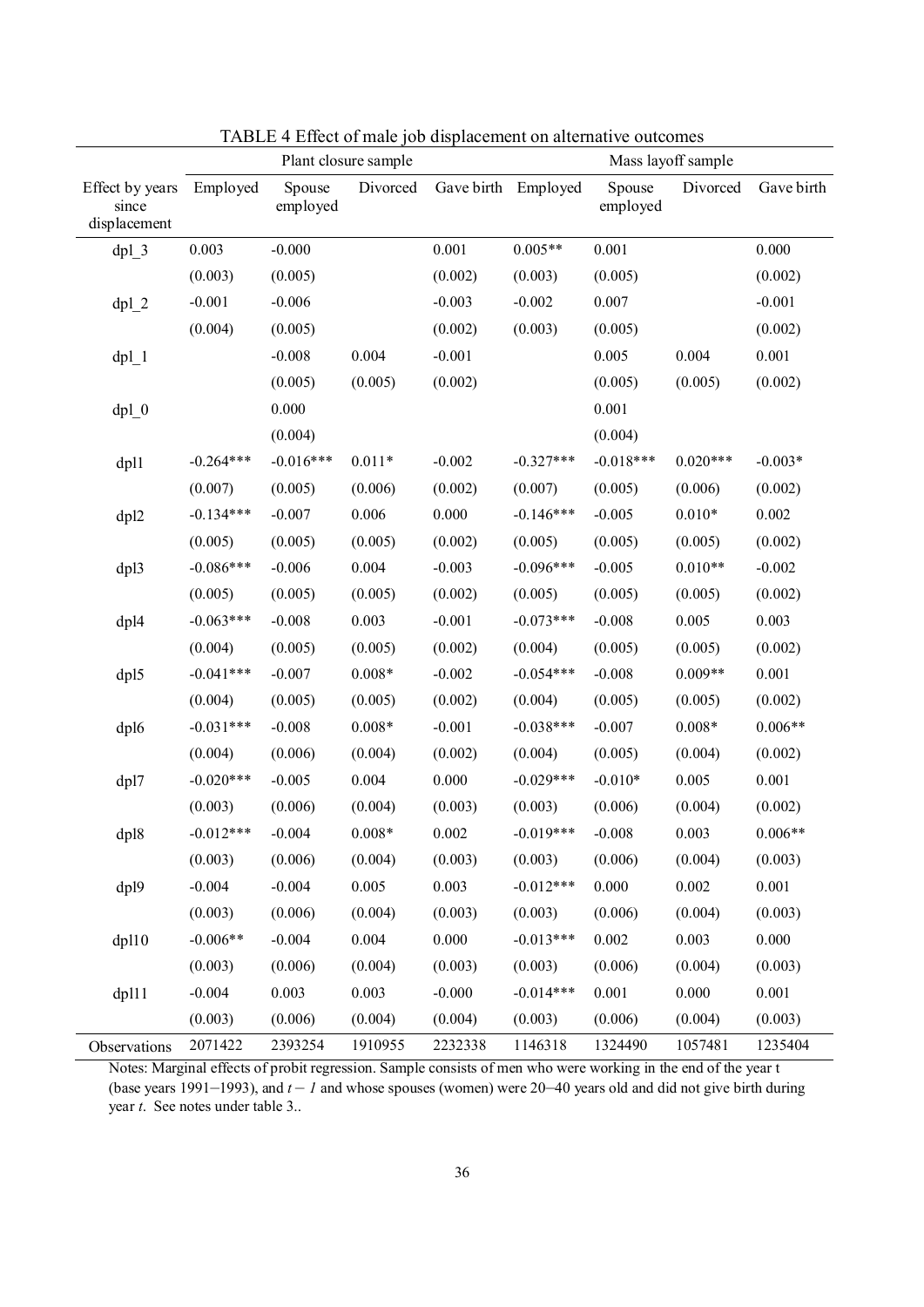

FIGURE 1 Annual earnings by displacement status

Notes: Solid lines describe the outcome of displaced workers. Dotted line is the outcome of non-displaced workers.



FIGURE 2 Employment share by displacement status

Notes: Solid lines describe the outcome of displaced workers. Dotted line is the outcome of non-displaced workers.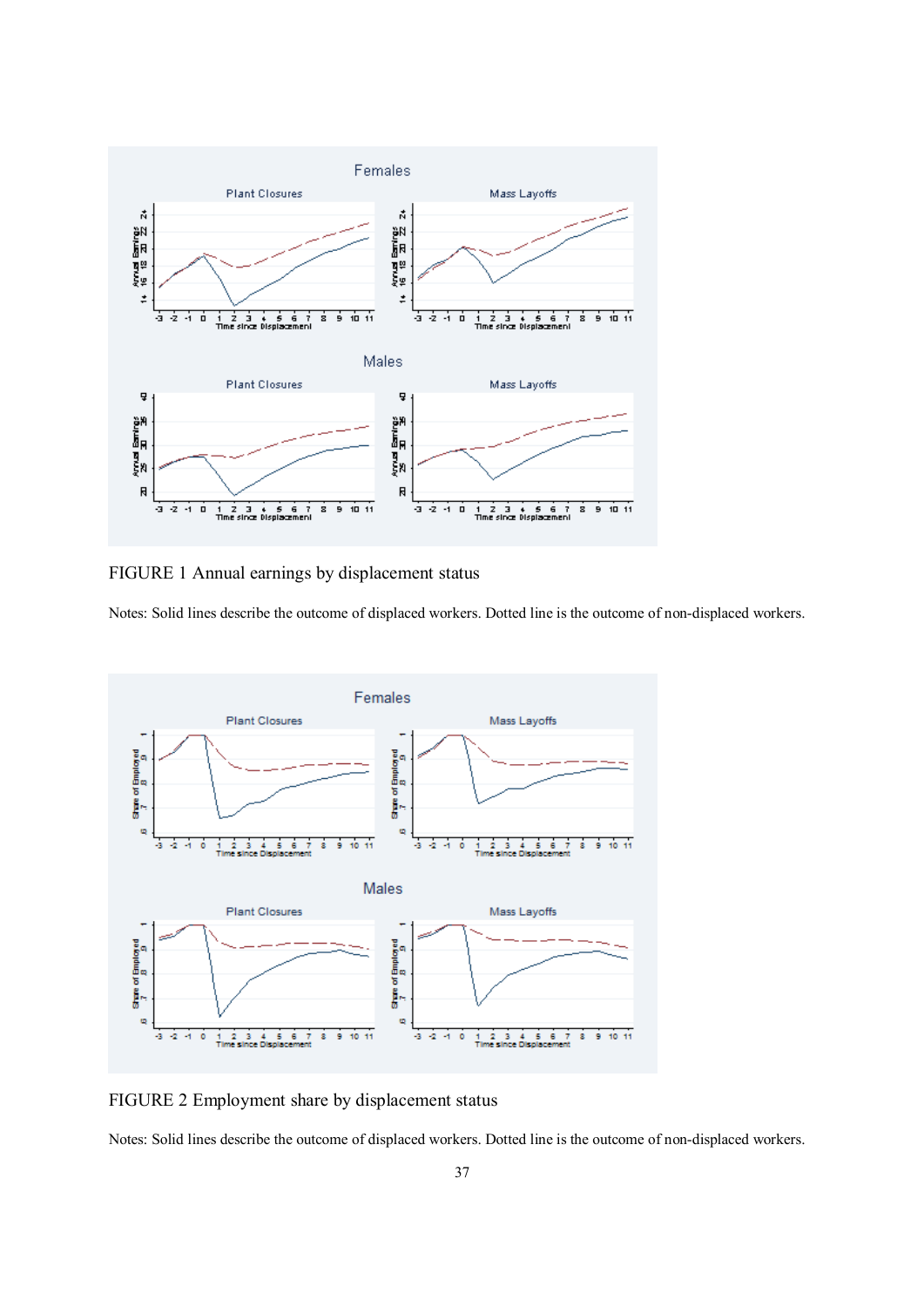

FIGURE 3. Annual income (with transfers) by displacement status

Notes: Solid lines describe the outcome of displaced workers. Dotted line is the outcome of non-displaced workers.



FIGURE 4 Annual family income (with transfers) by displacement status

Notes: Solid lines describe the outcome of displaced workers. Dotted line is the outcome of non-displaced workers.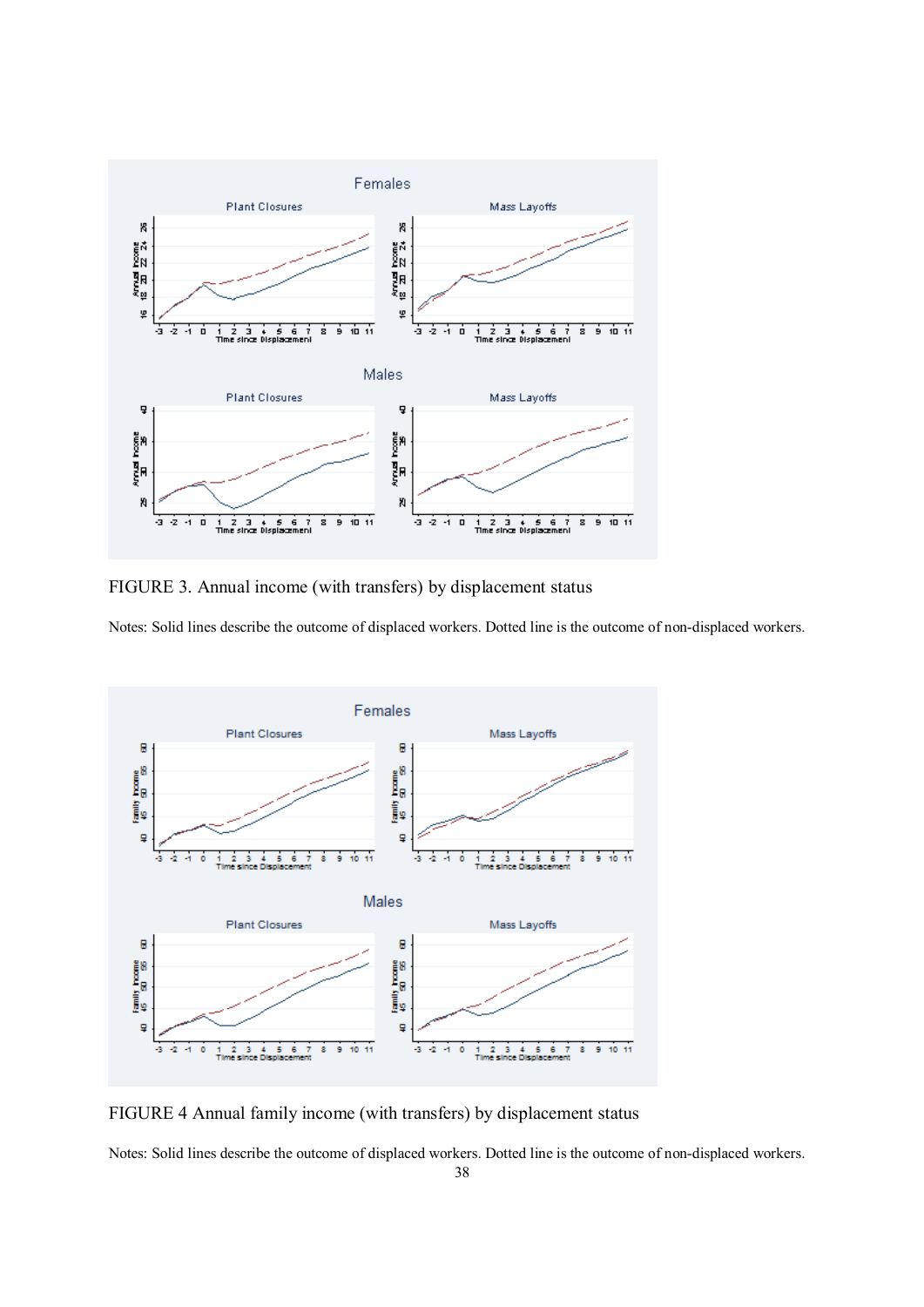

FIGURE 5 Share of giving birth by displacement status

Notes: Solid lines describe the outcome of displaced workers. Dotted line is the outcome of non-displaced workers.



FIGURE 6 Cumulative number of children by displacement status

Notes: Solid lines describe the outcome of displaced workers. Dotted line is the outcome of non-displaced workers.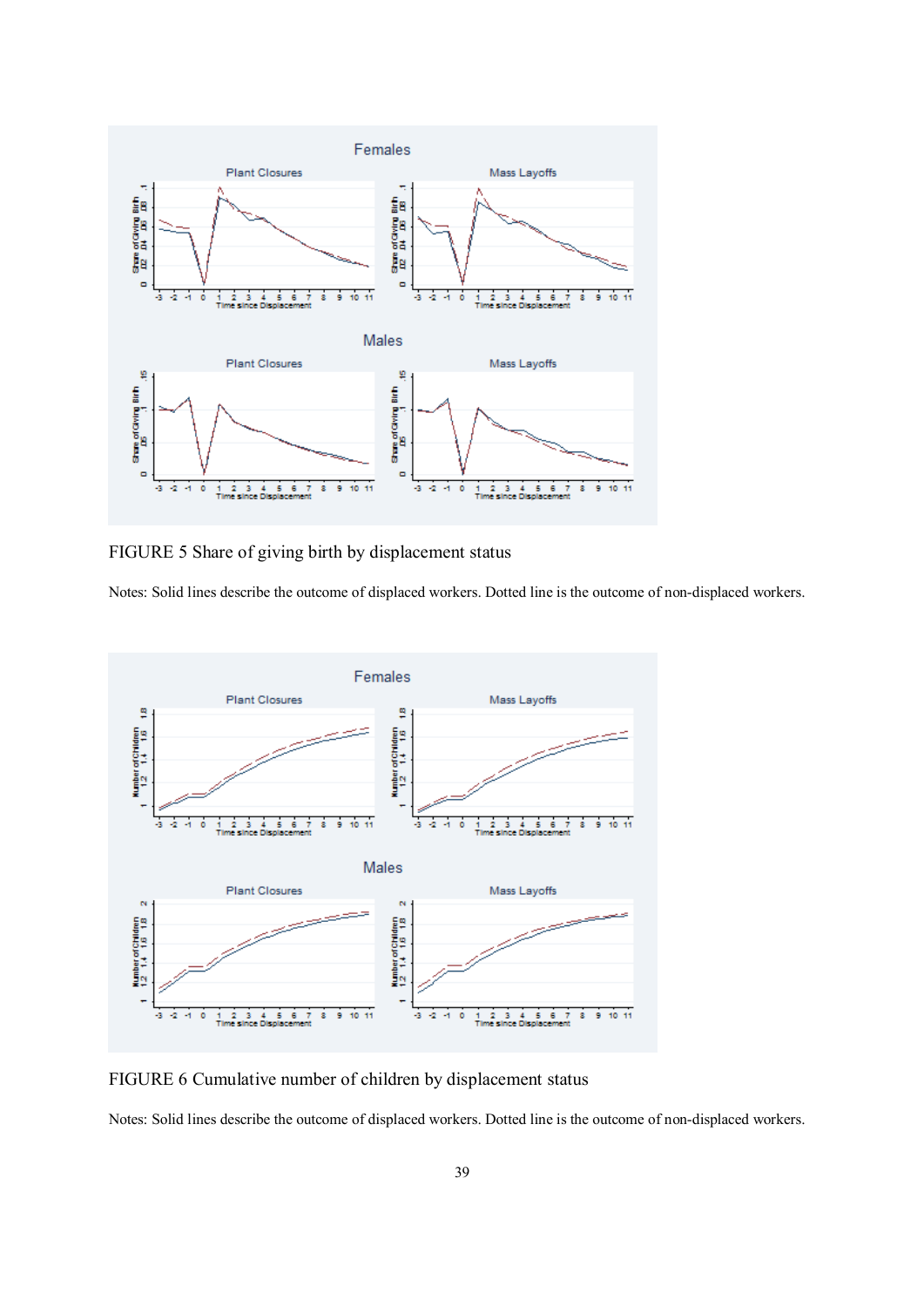

FIGURE 7 Effect of female job displacement on annual earnings

Notes: Sample consists of women who were 20-40 years old at time 0 (base years 1991-1993), who were working in the end of the year 0 and -1 and who did not give birth during year 0. The additional control variables are: worker's age at the time of displacement, age squared, a dummy for education level (6 categories), a dummy for education field (10 categories), pre-displacement years of tenure, tenure squared, pre-displacement marital status, spouse's employment status in base year, spouse's earnings in base year, spouse's age and age squared, the number of children four years before job loss, pre-displacement plant size, pre-displacement region (21 categories) and industry dummies (10 categories), and time dummies\*base year dummies interactions.



FIGURE 8 Effect of male job displacement on annual earnings

Notes: Sample consists of men who were working in the end of the year t (base years 1991-1993), and t-1 and whose spouses (women) were 20-40 years old and did not give birth during year t. For controls see text under figure 7.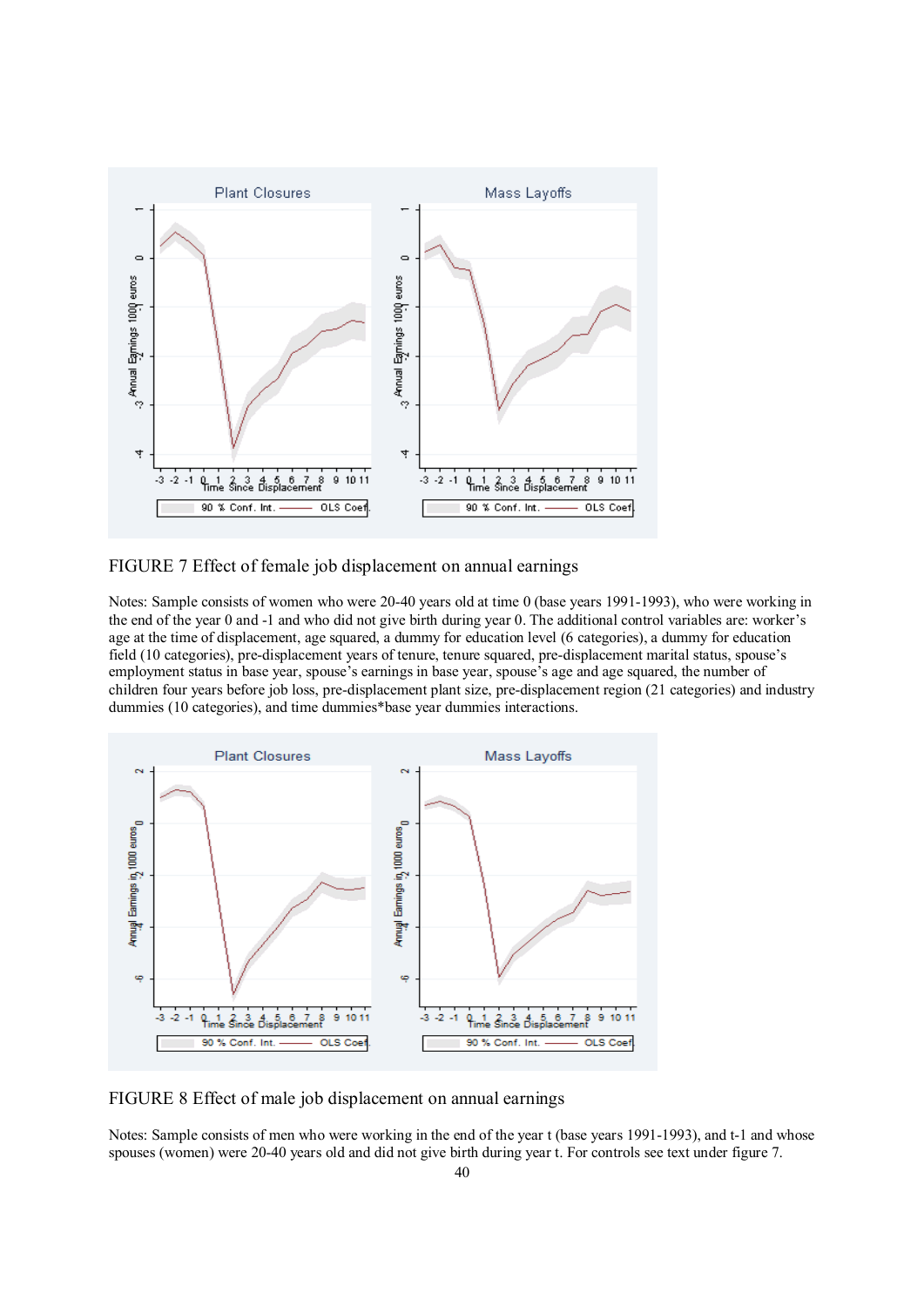

FIGURE 9 Effect of female job displacement on annual family income Notes: see text under figure 7.



FIGURE 10 Effect of male job displacement on annual family income Notes: see text under figure 8.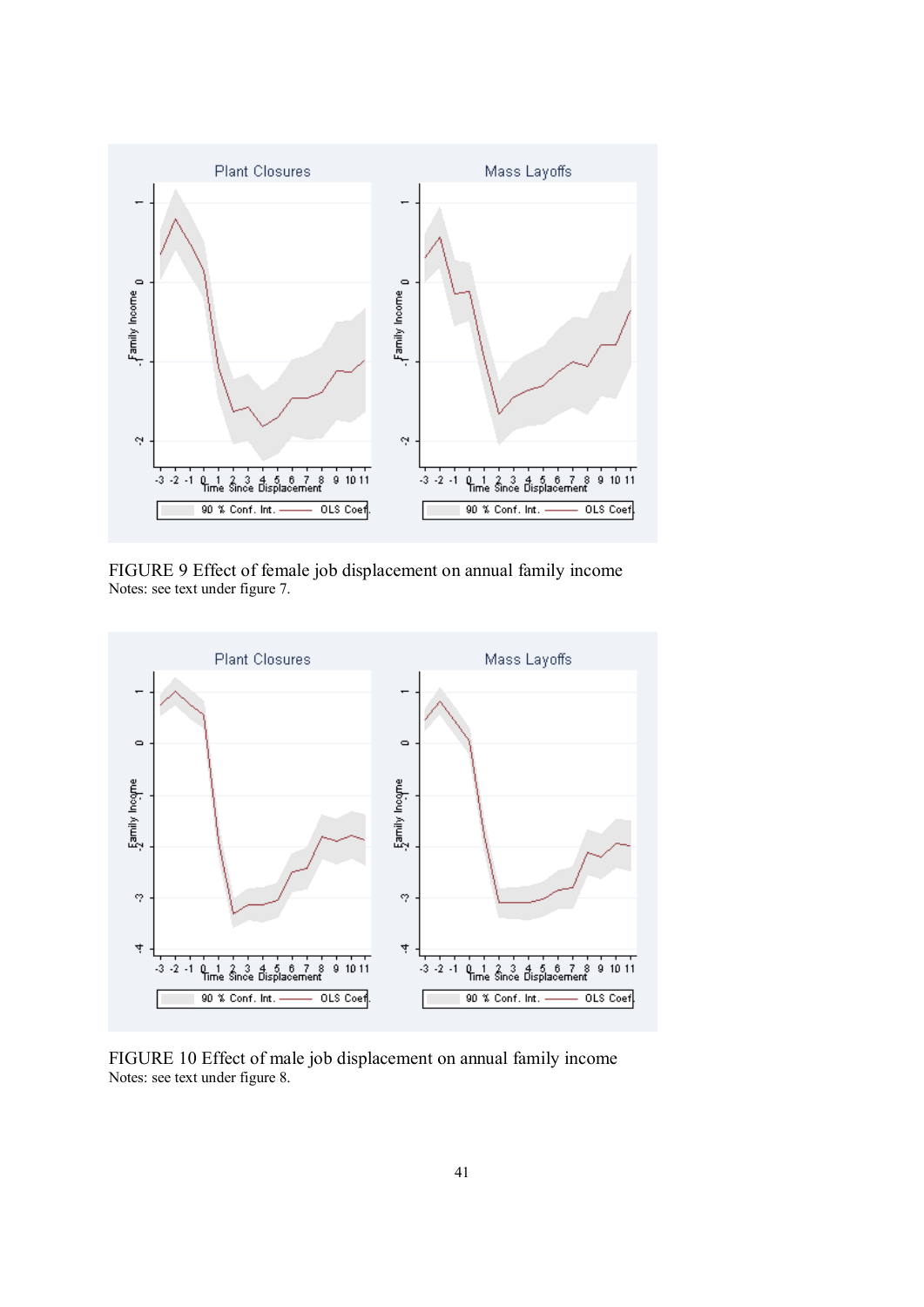

FIGURE 11 Effect of female job displacement on cumulative number of children Notes: see text under figure 7.



FIGURE 12 Effect of female job displacement on fertility by education Notes: text under figure 7.